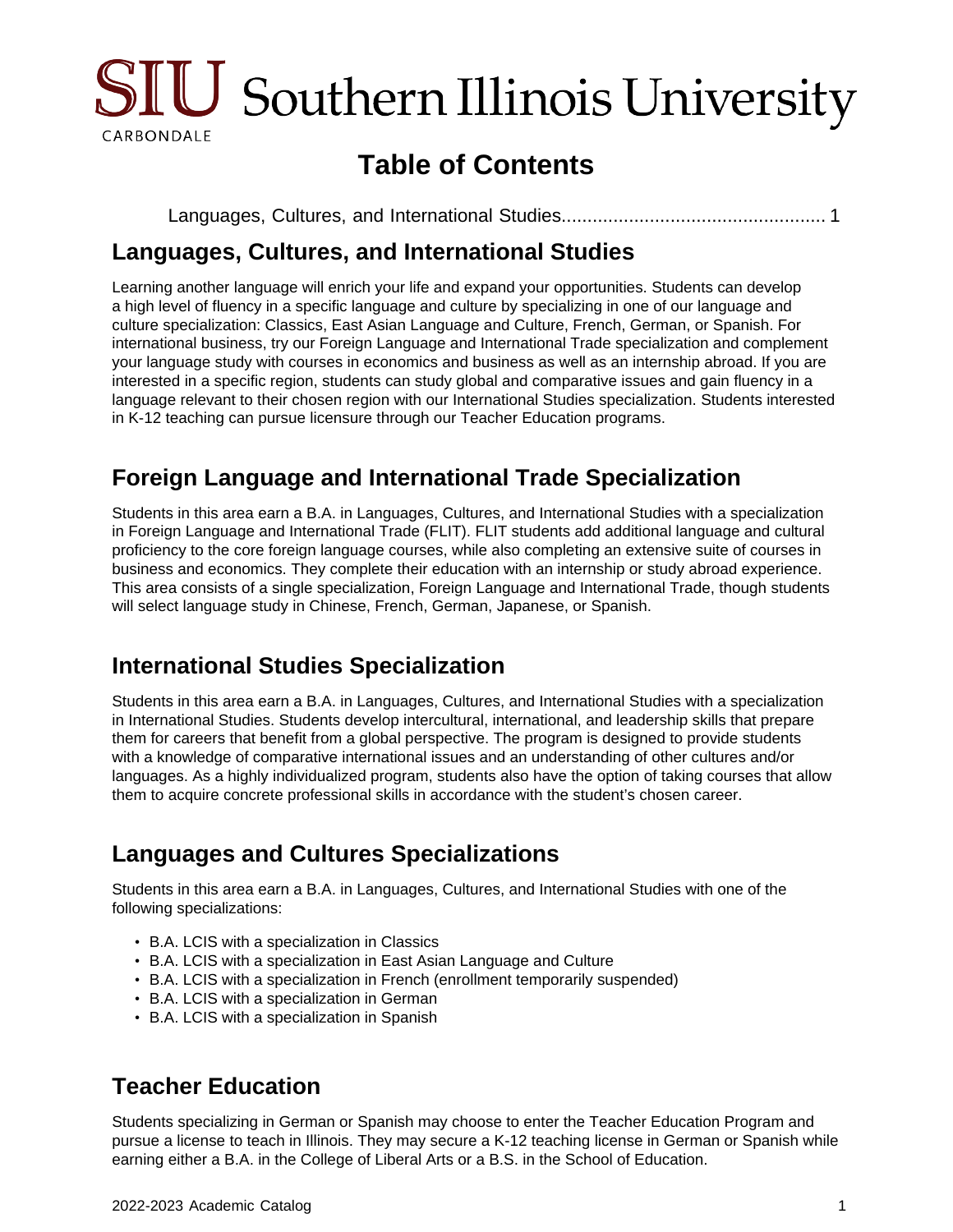- B.A. LCIS, Specialization in German-Teacher Education
- B.A. LCIS, Specialization in Spanish-Teacher Education
- B.S. German Studies (School of Education)
- B.S. Spanish (School of Education)

## **School Procedures**

#### **Advising, Assessment, and Graduation**

All program majors must meet with the relevant area advisor before registering for classes. No course with a grade below C- can be counted toward fulfillment of any major or minor.

The School of Languages and Linguistics strongly recommends study abroad. Students interested in studying abroad should speak with their program advisor to ensure they will be able to transfer credit upon their return to SIU.

Students in the Foreign Language and International Trade specialization must pass oral and written proficiency exams before doing internships, and students preparing for teacher education must pass oral and written proficiency exams before student teaching is begun. During the course of their study, program majors may be asked to gather materials for assessment portfolios and to ensure oral assessments are completed in a timely manner. Majors should check with the relevant advisor to confirm that they are completing all required assessment work. Failure to submit all materials in a timely manner may result in a delay in graduation.

### **Program Flexibility and Interdisciplinary Work**

The school's flexible programs are designed to encourage interdisciplinary work. Numerous courses required for our specializations also meet Core Curriculum or College of Liberal Arts requirements; details are spelled out below. Students in our language and culture specializations can readily accommodate a second major, if they so choose. Our International Studies and Foreign Language and International Trade programs incorporate coursework from other programs by design and are thus interdisciplinary by their very nature.

#### **Writing Intensive Courses**

In pursuit of proficiency in writing, and in keeping with the College of Liberal Arts Writing Across the Curriculum requirement, most school programs require an upper-level writing intensive class, as outlined below. Such courses will require students to write a minimum of 3500 words (counting revisions) in the target language, at least half of which must be in formal writing, such as reports, critical analyses, and research papers.

#### **School Minors**

Students wishing to complete a minor must apply for approval of their program of study with the school; without this approval the minor will not be officially listed on the student's transcript at the time of graduation. Interested students should contact the school office for details. Minors in modern foreign languages (Chinese, French, German, Japanese, Spanish) must complete at least one regularly scheduled 300 or 400 level language course at Southern Illinois University Carbondale. See the individual area listings below for specific requirements.

#### **Placement Policy**

Students with expertise in a language should take a placement test to help them sign up for the proper class. A free online placement test is available for French, German, or Spanish; students interested in other languages offered by the school should contact the school office for guidance on placement. Students who have successfully completed one year of language study in high school should normally start at the second semester level at SIU; students who have completed two years should normally start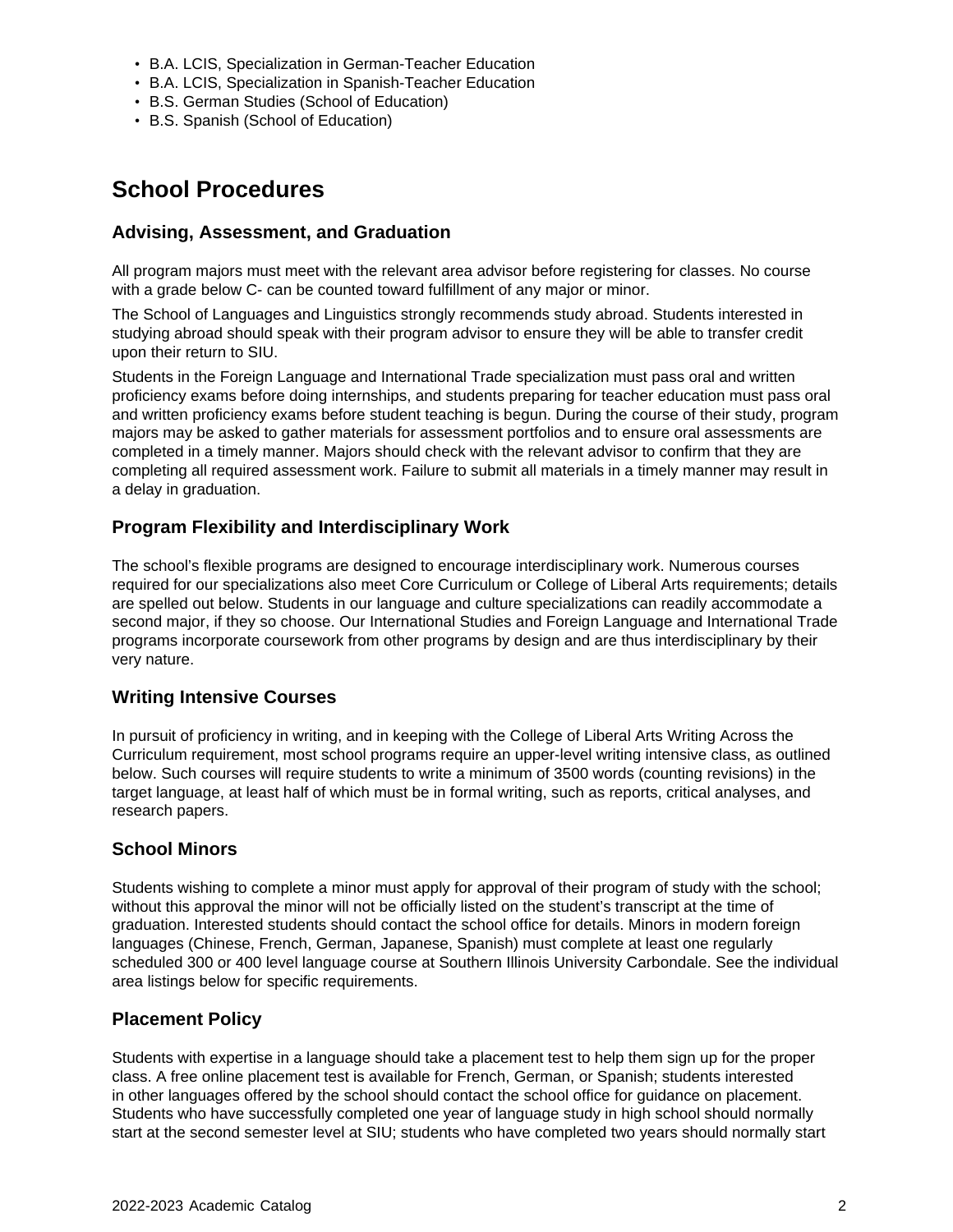at the third semester. Those with three or more years in high school should contact the school office for guidance. For details please see the school webpage (languages.siu.edu).

### **Proficiency Credit Policy**

Unit credit (without grade) on the basis of proficiency may be obtained in American Sign Language, Chinese, French, German, Greek, Japanese, Latin, and Spanish. This may be accomplished by taking a validating course or by examination. Credit through examination may be given for first and second year basic skills courses only.

**Credit by Examination:** Credit through examination may be given for first and second year basic skills courses. Students who desire credit must not have earned college credit in the language they wish to proficiency. See [Proficiency Examinations and CLEP](site://ZY Undergraduate Catalog june 22/admissions/alternative-credit#proficiency-exam) for University guidelines. CLEP examinations in French, German, or Spanish are offered by the SIU Testing Services Office; credit is given by the year. The school offers proficiency credit by the semester (up to four semesters worth) in American Sign Language, Chinese, Japanese, Greek, and Latin. Proficiency credit may also be available for languages not taught by the school. Contact the school office for details on the exams, or to arrange an examination. There is a \$100 fee for taking a school proficiency exam.

**Credit by Validating Course:** Basic language skills courses taken at SIU, up to and including 320B, may serve as validating courses. Upon receiving a grade of A or B in a validating course, students who file the appropriate paperwork with the school will be granted validating credit for up to two of the immediately preceding basic skills courses. Contact the school for specific list of courses.

## **Bachelor of Arts (B.A.) in Languages, Cultures, and International Studies**

#### **Classics Specialization**

Classics is the study of the ancient Mediterranean world, with a particular emphasis on ancient Greece and Rome. Greece and Rome have had a profound impact on our world, on areas ranging from art, drama, literature, and philosophy, to politics and sport. But in many ways Greece and Rome were also profoundly different from the contemporary world. Study in Classics thus both leaves students more knowledgeable about the origins of western culture and trains them to analyze very different cultures. Classics is a strongly interdisciplinary field, and our flexible major specialization both gives students a broad foundation in the classical world and allows them to choose from a range of classes in art, language, literature, culture, politics, and history. Courses are taught not only by Classics faculty but by a range of cooperating faculty from other programs. The breadth and flexibility of our program enables many of our students to pursue another major in addition to Classics.

In addition to the major specialization in Classics, we offer minors in Classical Civilization and in Latin and Greek language. Study of Latin or Greek is not required for our major specialization, but is highly recommended, particularly for any students considering graduate work in Classics or a related field. Classes in Latin and Greek also satisfy the College of Liberal Arts foreign language requirement and the Core Curriculum humanities requirement. Many Classics students may also be interested in the school's Mythology Minor or the interdisciplinary Ancient Practices Minor.

Employers and graduate schools view Classics as a rigorous major that trains students to analyze complex texts and works of art, and to communicate clearly in both oral and written form. The most common career paths for Classics graduates include teaching, law, and jobs in libraries and museums, but Classics graduates pursue a great variety of careers.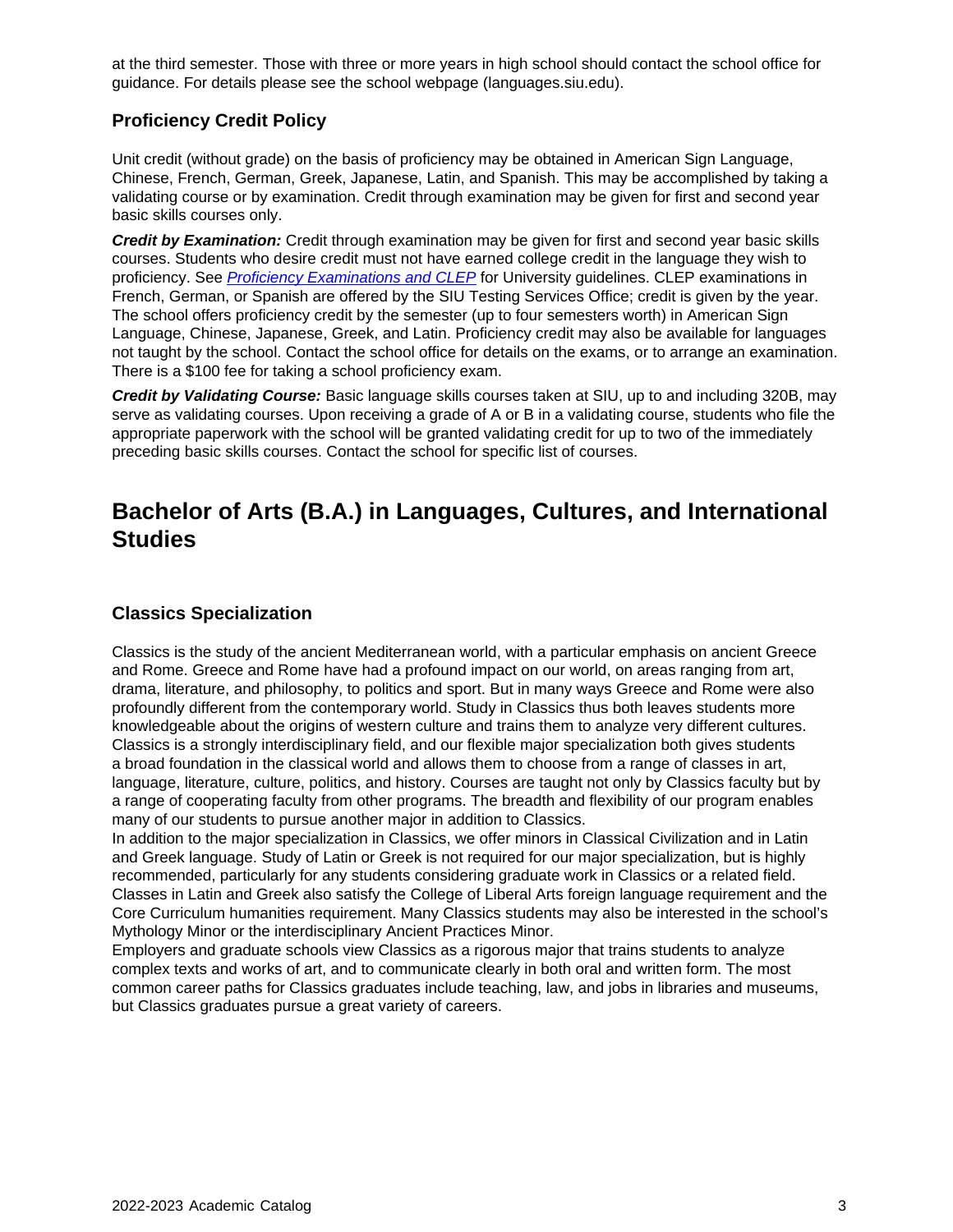### **B.A. LCIS - Classics Specialization Degree Requirements**

| <b>Degree Requirements</b>                                                                                                                                     | <b>Credit Hours</b> |
|----------------------------------------------------------------------------------------------------------------------------------------------------------------|---------------------|
| University Core Curriculum Requirements                                                                                                                        | 39                  |
| <b>College of Liberal Arts Requirements</b>                                                                                                                    | 12                  |
| <b>Classics Foundational Courses</b>                                                                                                                           | 12                  |
| CLAS 230; CLAS 270; CLAS 271; and CLAS 310A or<br>CLAS 310C. Substitutions may be approved by the<br>Classics adviser.                                         |                     |
| <b>Classics Capstone</b>                                                                                                                                       | 3                   |
| CLAS 491 (Classics seminar). We recommend the<br>students take most foundational courses before taking the<br>seminar.                                         |                     |
| Other Classics courses                                                                                                                                         | 15                  |
| 15 credit hours in Classics courses or other courses<br>approved by the Classics adviser.                                                                      |                     |
| <b>General Electives</b>                                                                                                                                       | 43                  |
| Students are reminded to ensure they have a total of 42<br>credit hours in 300 and 400 level courses to meet the<br>senior institution coursework requirement. |                     |
| Total                                                                                                                                                          | 120                 |

### **East Asian Language and Culture Specialization**

China and Japan have rich, ancient cultures and also play an increasingly vital role in today's world. Students pursuing the interdisciplinary East Asian Language and Culture Specialization will acquire proficiency in Chinese or Japanese, and take courses in the school and other programs on campus that introduce them to the culture of these countries. They will gain a basic knowledge of the history, culture, and literature of people who speak their chosen language, and will learn how to think critically across cultures through analysis of beliefs, media, customs, and artifacts. In the course of their language study, they will gain the ability to discuss how and why Chinese or Japanese differ from English, helping them to understand how language works in general and how English and Chinese or Japanese work in particular. Students in East Asian Language and Culture studies enjoy a wide range of career options in the public and private sectors, in the US or abroad. The East Asian Language and Culture Specialization is flexible enough to allow students to study a second field as well, widening their intellectual and career horizons still further.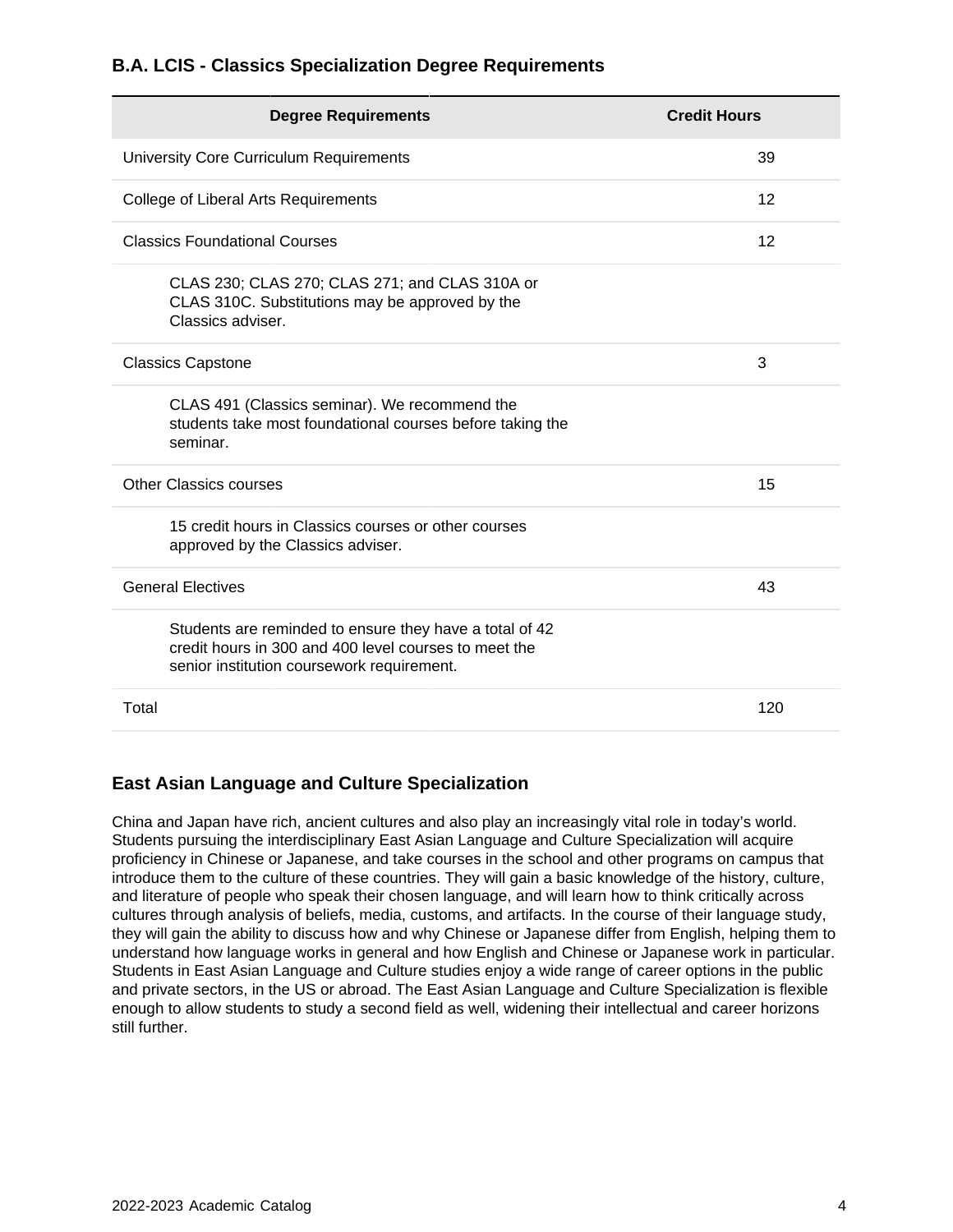## **B.A. LCIS - East Asian Language and Culture Specialization Degree Requirements**

| <b>Degree Requirements</b>                                                                                                                                                                                                                                                                                                                                                                                                                                                                                                                                                                                                                                                                                                                                                                                                                                         | <b>Credit Hours</b> |
|--------------------------------------------------------------------------------------------------------------------------------------------------------------------------------------------------------------------------------------------------------------------------------------------------------------------------------------------------------------------------------------------------------------------------------------------------------------------------------------------------------------------------------------------------------------------------------------------------------------------------------------------------------------------------------------------------------------------------------------------------------------------------------------------------------------------------------------------------------------------|---------------------|
| University Core Curriculum Requirements                                                                                                                                                                                                                                                                                                                                                                                                                                                                                                                                                                                                                                                                                                                                                                                                                            | 39                  |
| Students specializing in East Asian Language and Culture<br>will receive three credit hours of Core humanities credit for<br>a third semester or higher in Chinese or Japanese.                                                                                                                                                                                                                                                                                                                                                                                                                                                                                                                                                                                                                                                                                    |                     |
| College of Liberal Arts Requirements                                                                                                                                                                                                                                                                                                                                                                                                                                                                                                                                                                                                                                                                                                                                                                                                                               | 12                  |
| East Asian specialization students will meet the six credit<br>hour College language requirement during the course of<br>their language study.                                                                                                                                                                                                                                                                                                                                                                                                                                                                                                                                                                                                                                                                                                                     |                     |
| East Asian Requirements                                                                                                                                                                                                                                                                                                                                                                                                                                                                                                                                                                                                                                                                                                                                                                                                                                            |                     |
| Transfer students must complete a minimum of 12 credit<br>hours of their coursework at SIU, including at least one<br>300- or 400-level class in their chosen language.                                                                                                                                                                                                                                                                                                                                                                                                                                                                                                                                                                                                                                                                                            |                     |
| Three years of Chinese or Japanese (through 320B)                                                                                                                                                                                                                                                                                                                                                                                                                                                                                                                                                                                                                                                                                                                                                                                                                  | 9                   |
| East Asian specialists starting their language study at<br>SIU will need to complete three years (18 credit hours) in<br>Chinese or Japanese to reach and complete 320B, but of<br>these 18 credit hours six are counted above toward the<br>College of Liberal Arts language requirement and three are<br>counted toward Core Curriculum humanities credit, leaving<br>only nine additional hours to list here.<br>Students with prior experience in the language should<br>begin at the appropriate higher level, and will require fewer<br>total credit hours in language study. They will also receive<br>up to six credit hours of validating credit by successfully<br>completing an intermediate or advanced course with a<br>grade of A or B. See the section on school procedures<br>above for further information on placement and validating<br>credit. |                     |
| Additional 300- or 400- level language courses in Chinese or Japanese                                                                                                                                                                                                                                                                                                                                                                                                                                                                                                                                                                                                                                                                                                                                                                                              | 12                  |
| Students must complete all the required language<br>coursework in their single chosen language (Chinese or<br>Japanese). Language courses include all courses taught in<br>the target language, as well as JPN 410 or CHIN 410.                                                                                                                                                                                                                                                                                                                                                                                                                                                                                                                                                                                                                                    |                     |
| CHIN 370 or JPN 370                                                                                                                                                                                                                                                                                                                                                                                                                                                                                                                                                                                                                                                                                                                                                                                                                                                | 3                   |
| Approved 300- or 400-level electives in Chinese/Japanese culture                                                                                                                                                                                                                                                                                                                                                                                                                                                                                                                                                                                                                                                                                                                                                                                                   | 6                   |
| Students are to select electives from courses taught by the<br>school or in related fields, as approved by the area advisor.                                                                                                                                                                                                                                                                                                                                                                                                                                                                                                                                                                                                                                                                                                                                       |                     |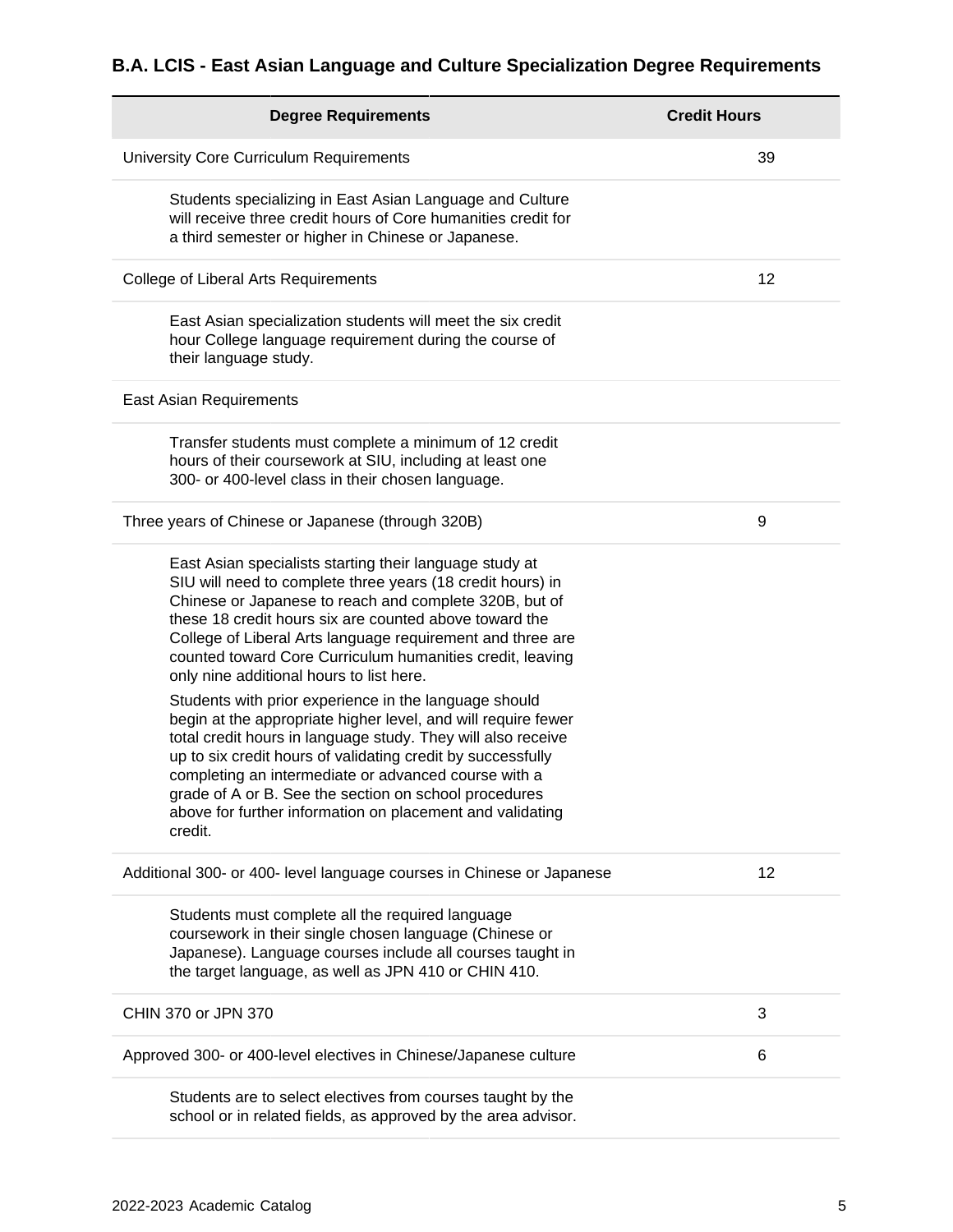|       | <b>Degree Requirements</b>                                                                                                                                                                                                                                                                                                                                                     | <b>Credit Hours</b> |
|-------|--------------------------------------------------------------------------------------------------------------------------------------------------------------------------------------------------------------------------------------------------------------------------------------------------------------------------------------------------------------------------------|---------------------|
|       | <b>General Electives</b>                                                                                                                                                                                                                                                                                                                                                       | 40                  |
|       | Depending on choices in their Core Curriculum coursework<br>and East Asian electives, students may need to take up to<br>21 credit hours in 300- and 400-level courses to meet the<br>senior institution requirement.                                                                                                                                                          |                     |
| Total |                                                                                                                                                                                                                                                                                                                                                                                | 120                 |
|       | Students must complete all the required coursework<br>in their single chosen language (that is, in Chinese or<br>Japanese). Students in the College of Liberal Arts can<br>count the first six credit hours of the minor toward the<br>College language requirement. At least three credit hours<br>must be taken in a regularly scheduled 300- or 400-level<br>course at SIU. |                     |

### **Foreign Language and International Trade Specialization**

The Foreign Language and International Trade program combines education in the liberal arts with preparation for careers in the international business community. It is designed to combine skills in world languages and cultures with a fundamental understanding of international commerce. This is accomplished by a curriculum of studies which has two cores—one in language and one in international trade and related subject matters. This cross-disciplinary program allows for choice of language (Chinese, French, German, Japanese, Spanish, or world cultural studies) as well as some options in electives so that different interests may be accommodated and individual goals may be realized. The chosen language cannot be the student's native language.

At or near the end of the program of studies, application and expansion of the knowledge and skills gained by the student through course work is provided by an international internship or study abroad experience.

A minimum grade of C- is required in the appropriate SIU 320B language course. All off-campus courses fulfilling major requirements must be pre-approved by the Director of FLIT.

#### **B.A. LCIS - Foreign Language and International Trade Specialization Degree Requirements**

| <b>Degree Requirements</b>                                                                                                                                                                                                                          | <b>Credit Hours</b> |
|-----------------------------------------------------------------------------------------------------------------------------------------------------------------------------------------------------------------------------------------------------|---------------------|
| University Core Curriculum Requirements                                                                                                                                                                                                             | 39                  |
| As part of their Core Curriculum requirements, LCIS<br>students must take ENGL 101, ENGL 102, and MATH<br>139. LCIS students will receive three credit hours in Core<br>humanities credit by completing 201A or higher in their<br>chosen language. |                     |
| College of Liberal Arts Requirements                                                                                                                                                                                                                | 6                   |
| Students will meet the six credit hour College language<br>requirement during the course of their language study.                                                                                                                                   |                     |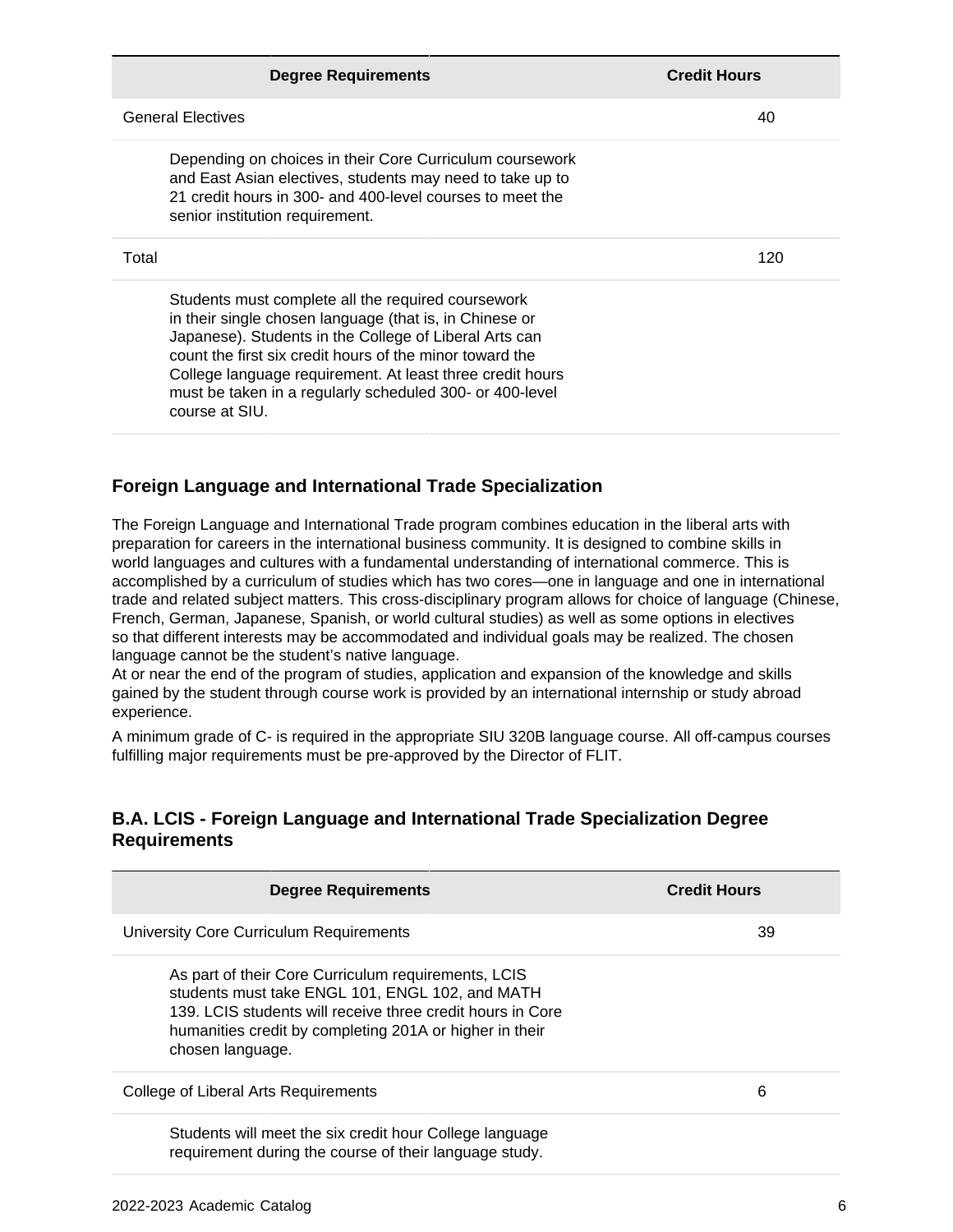| <b>Degree Requirements</b>                                                                                                                                                                                                                                                                                                                                                                                                                                                                                                                                                                                                                                                                                                                                                             | <b>Credit Hours</b> |
|----------------------------------------------------------------------------------------------------------------------------------------------------------------------------------------------------------------------------------------------------------------------------------------------------------------------------------------------------------------------------------------------------------------------------------------------------------------------------------------------------------------------------------------------------------------------------------------------------------------------------------------------------------------------------------------------------------------------------------------------------------------------------------------|---------------------|
| Language and Culture Requirements                                                                                                                                                                                                                                                                                                                                                                                                                                                                                                                                                                                                                                                                                                                                                      |                     |
| Students whose native language is English should focus<br>on a single chosen world language and culture:                                                                                                                                                                                                                                                                                                                                                                                                                                                                                                                                                                                                                                                                               |                     |
| Chinese, French, German, Japanese or Spanish through 320B                                                                                                                                                                                                                                                                                                                                                                                                                                                                                                                                                                                                                                                                                                                              | 9                   |
| Students who start their language study at SIU will need<br>to complete three years (18 credit hours) in their chosen<br>language, but of these 18 hours, six are counted toward<br>the College of Liberal Arts language requirement and three<br>are counted toward Core Curriculum humanities credit,<br>leaving only nine additional hours to list here.<br>Students with prior experience in the language should<br>begin at the appropriate higher level, and will require fewer<br>total hours in language study. They will also receive up to<br>six hours of validating credit by successfully completing<br>an intermediate or advanced course with a grade of A<br>or B. See the section on school procedures for further<br>information on placement and validating credit. |                     |
| 5 electives at the 300-400 level in the single chosen language. 370 and 435 strongly<br>recommended.                                                                                                                                                                                                                                                                                                                                                                                                                                                                                                                                                                                                                                                                                   |                     |
| Students whose native language is not English can focus on a single chosen foreign<br>language or complete 7 world cultural studies courses taught in English listed below                                                                                                                                                                                                                                                                                                                                                                                                                                                                                                                                                                                                             | 21                  |
| ANTH 416; CHIN 370, CHIN 410; CLAS 230, CLAS 270,<br>CLAS 271, CLAS 315I, CLAS 491; EA 102, EA 370; ECON<br>302I; FL 200A, FL 200B, FL 200C, FL 310, FL 436; FR<br>200, FR 370, INTL 300, INTL 301, INTL 400, INTL 470;<br>JPN 370, JPN 410; LING 341, LING 415, LING 417; other<br>electives pre-approved by the Director of FLIT. INTL 300<br>and INTL 301 strongly recommended.                                                                                                                                                                                                                                                                                                                                                                                                     |                     |
| <b>Other School Requirements</b>                                                                                                                                                                                                                                                                                                                                                                                                                                                                                                                                                                                                                                                                                                                                                       | $1 - 12$            |
| Either FL 495 Professional Experience in an International<br>Context (1-12 credit hours) or a minimum of 8 weeks and<br>12 credit hours of approved Study Abroad experience.<br>Individual language sections may require a project in<br>conjunction with Study Abroad.                                                                                                                                                                                                                                                                                                                                                                                                                                                                                                                |                     |
| ACCT 220, ACCT 230                                                                                                                                                                                                                                                                                                                                                                                                                                                                                                                                                                                                                                                                                                                                                                     | 6                   |
| CS 200B or ITEC 229                                                                                                                                                                                                                                                                                                                                                                                                                                                                                                                                                                                                                                                                                                                                                                    | 3                   |
| ECON 240, ECON 241, ECON 329                                                                                                                                                                                                                                                                                                                                                                                                                                                                                                                                                                                                                                                                                                                                                           | 9                   |
| <b>FIN 330</b>                                                                                                                                                                                                                                                                                                                                                                                                                                                                                                                                                                                                                                                                                                                                                                         | 3                   |
| MGMT 202, MGMT 304, MGMT 345                                                                                                                                                                                                                                                                                                                                                                                                                                                                                                                                                                                                                                                                                                                                                           | 9                   |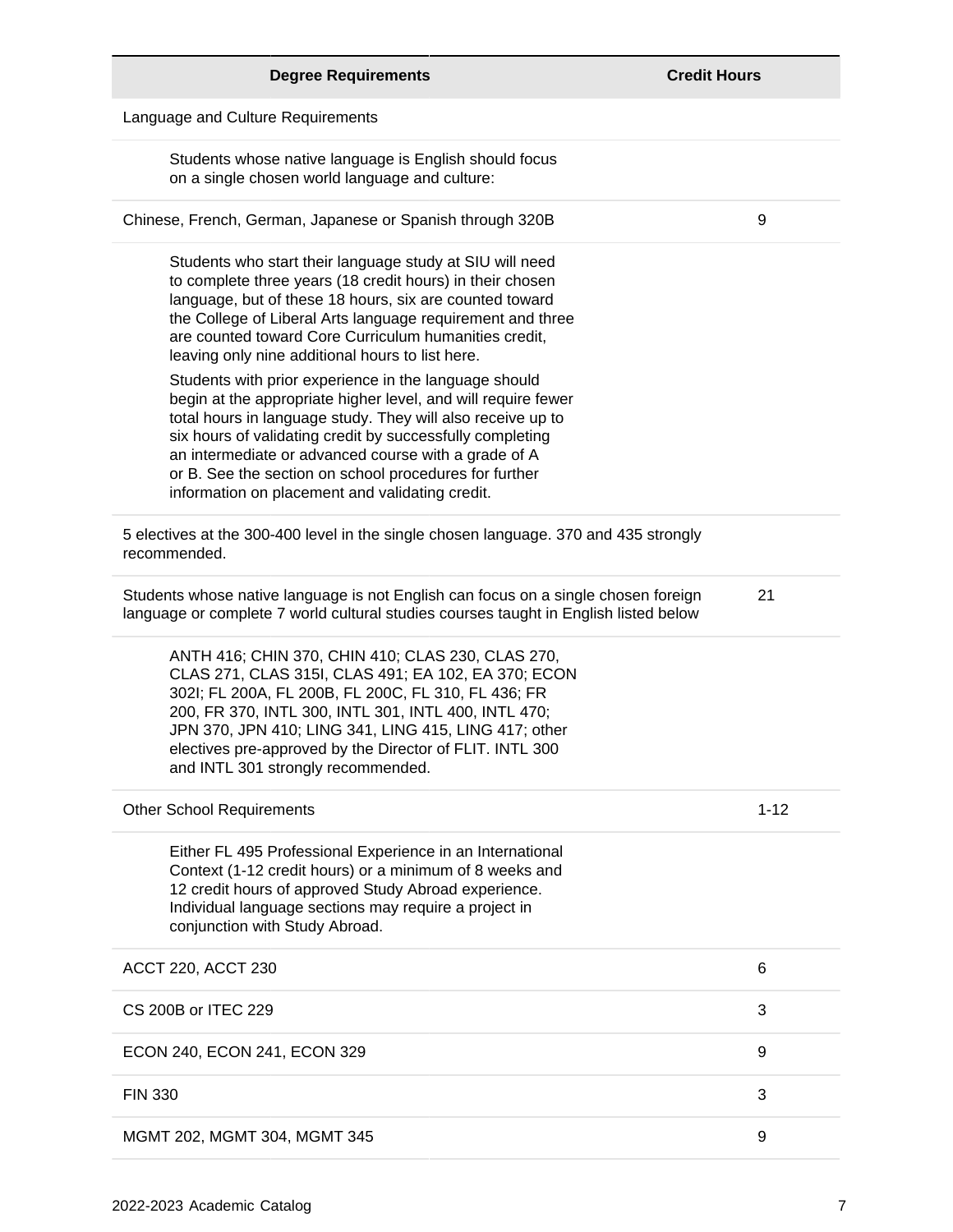| <b>Credit Hours</b> |
|---------------------|
| 3                   |
| 6                   |
| 4                   |
| 43                  |
| 3                   |
| 120                 |
|                     |

For your individualized curricular guide, see your Student Education Planner in DegreeWorks.

### **German or Spanish Specializations (French enrollment temporarily suspended)**

French, German, or Spanish are among the most commonly spoken languages in the world, and knowledge of them can open the door to a variety of job opportunities both in the US and abroad. Students in each of these three specializations will gain advanced-level language proficiency and knowledge of the rich history, culture, and literature of people who speak the target language. Students will learn how to think critically across cultures through analysis of beliefs, media, customs, and artifacts. In the course of their language study, students will gain the ability to discuss how and why their chosen language differs from English, helping them to understand how language works in general and how English and the language they study work in particular. The French, German, or Spanish specializations are flexible enough to allow students to study a second field as well, widening their intellectual and career horizons still further.

### **B.A. LCIS - German or Spanish Specializations (Without K-12 Teaching License) Degree Requirements (French enrollment temporarily suspended)**

| <b>Degree Requirements</b>                                                                                                                      | <b>Credit Hours</b> |
|-------------------------------------------------------------------------------------------------------------------------------------------------|---------------------|
| University Core Curriculum Requirements                                                                                                         | 39                  |
| Modern language students receive three credit hours of<br>Core humanities credit for a third semester or higher in<br>their language.           |                     |
| College of Liberal Arts Requirements                                                                                                            | 12                  |
| French, German, or Spanish students will meet the six<br>credit hour College language requirement during the<br>course of their language study. |                     |
| Courses in French, German, or Spanish                                                                                                           |                     |
| Transfer students planning to complete the specializations<br>in French, German, or Spanish must complete a minimum                             |                     |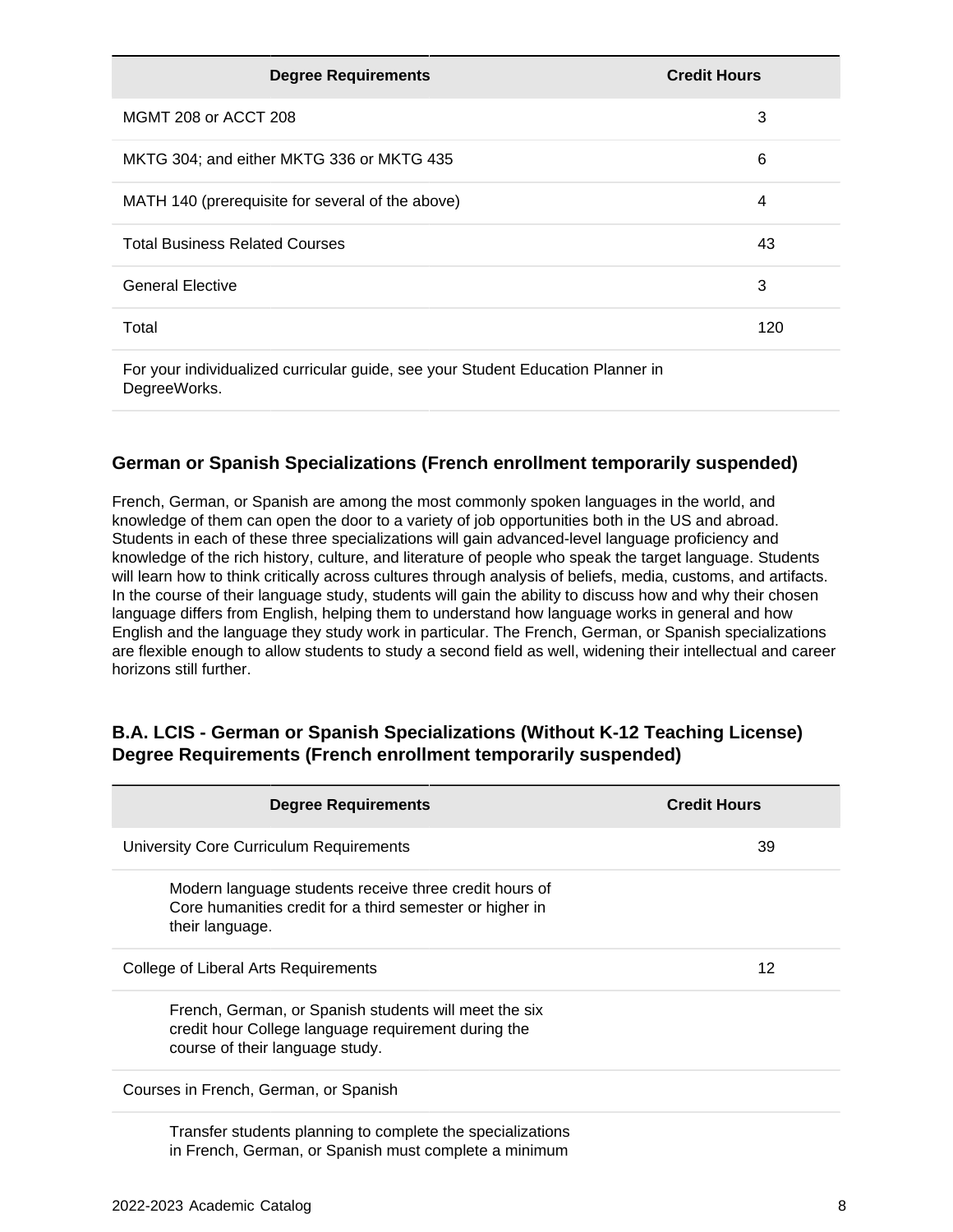| <b>Degree Requirements</b>                                                                                                                                                                                                                                                                                                                                                                                                                                                                                                                                                                                                                                                                                                      | <b>Credit Hours</b> |
|---------------------------------------------------------------------------------------------------------------------------------------------------------------------------------------------------------------------------------------------------------------------------------------------------------------------------------------------------------------------------------------------------------------------------------------------------------------------------------------------------------------------------------------------------------------------------------------------------------------------------------------------------------------------------------------------------------------------------------|---------------------|
| of 12 credit hours of courses, including at least one 300- or<br>400-level language course in that language, at Southern<br>Illinois University Carbondale.                                                                                                                                                                                                                                                                                                                                                                                                                                                                                                                                                                     |                     |
| French, German, or Spanish through 320B                                                                                                                                                                                                                                                                                                                                                                                                                                                                                                                                                                                                                                                                                         | 9                   |
| French, German, or Spanish specialists starting their<br>language study at SIU will need to complete three years<br>(18 credit hours) in their chosen language to reach<br>and complete 320B, but of these 18 credit hours, six<br>are counted above toward the College of Liberal Arts<br>language requirement and three are counted toward Core<br>Curriculum humanities credit, leaving only nine additional<br>hours to list here.                                                                                                                                                                                                                                                                                          |                     |
| Students with prior experience in the language should<br>begin at the appropriate higher level and will require fewer<br>total credit hours in language study. They will also receive<br>up to six credit hours of validating credit by successfully<br>completing an intermediate or advanced course with a<br>grade of A or B. See the section on school procedures<br>above for further information on placement and validating<br>credit.                                                                                                                                                                                                                                                                                   |                     |
| Language electives at the 300- and 400-level                                                                                                                                                                                                                                                                                                                                                                                                                                                                                                                                                                                                                                                                                    | 21                  |
| . Two of these courses must be at the 400-level.                                                                                                                                                                                                                                                                                                                                                                                                                                                                                                                                                                                                                                                                                |                     |
| • One of these courses must be in literature.                                                                                                                                                                                                                                                                                                                                                                                                                                                                                                                                                                                                                                                                                   |                     |
| • One of these courses must be in culture (including 370A/<br>B or another course approved by the language advisor).                                                                                                                                                                                                                                                                                                                                                                                                                                                                                                                                                                                                            |                     |
| • One of these courses must be writing intensive (either<br>College of Liberal Arts Writing-Across-the-Curriculum<br>compliant or approved by the language advisor).                                                                                                                                                                                                                                                                                                                                                                                                                                                                                                                                                            |                     |
| The same 300- or 400-level class may count toward<br>more than one of these requirements. Students must<br>complete all the required coursework in their single chosen<br>language (that is, in French, German, or Spanish). School<br>courses taught in English do not normally count toward<br>these language specializations, but, with the approval<br>of the language advisor, a student may count a school<br>course taught in English or a relevant course taken in<br>another program. In such cases, the advisor may require<br>that assignments be done in the foreign language and<br>may restrict this option to students with high language<br>proficiency, such as those who have done intensive study<br>abroad. |                     |
| <b>General Electives</b>                                                                                                                                                                                                                                                                                                                                                                                                                                                                                                                                                                                                                                                                                                        | 37                  |
| Depending on their choices of Core Curriculum classes,<br>students may need to complete up to 15 credit hours in                                                                                                                                                                                                                                                                                                                                                                                                                                                                                                                                                                                                                |                     |

requirement of 42 such hours.

300- or 400-level coursework to meet the senior institution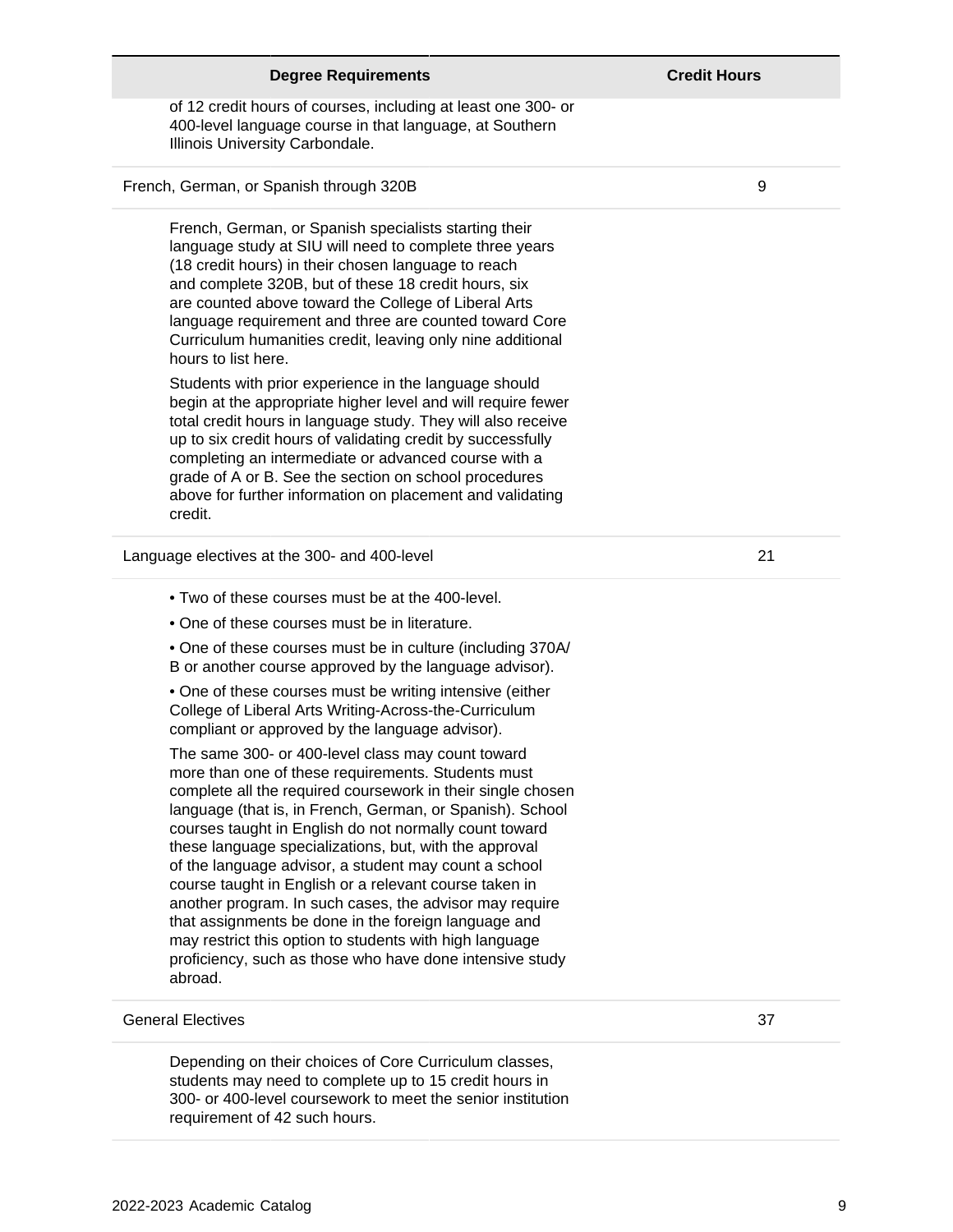Total 120

### **International Studies Specializations**

Students can major in LCIS with a specialization in International Studies. The program is designed to provide students with a knowledge of comparative global and international issues and an understanding of other cultures and/or languages. Students also have the option of taking courses that allow them to acquire concrete professional skills in accordance with the student's chosen career. Students will develop intercultural, international, and leadership skills that prepare them for global citizenship and careers that benefit from an international perspective.

Our multidisciplinary program features three components:

- 1) core courses that provide a solid understanding of the issues in the field;
- 2) study of languages and/or cultures; and
- 3) study of international issues

Because of the program's multidisciplinary nature, courses must be selected in close consultation with the International Studies Advisor. It is also strongly recommended that International Studies students take part in an overseas study program, which can be arranged through the Study Abroad Programs office. Students may substitute study abroad for two appropriate courses in category III below (International Issues). International study opportunities are administered by the SIUC Study Abroad Programs office (cie.siu.edu/sa/).

Admission to the program is open to incoming and current students. No course can be counted toward any International Studies specialization with a grade lower than C.

| <b>Degree Requirements</b>                                                                                                                                                                                                                                                                                                                                                                                                                                                                                                                                                                                                                                                                                                                                                                  | <b>Credit Hours</b> |
|---------------------------------------------------------------------------------------------------------------------------------------------------------------------------------------------------------------------------------------------------------------------------------------------------------------------------------------------------------------------------------------------------------------------------------------------------------------------------------------------------------------------------------------------------------------------------------------------------------------------------------------------------------------------------------------------------------------------------------------------------------------------------------------------|---------------------|
| University Core Curriculum Requirements                                                                                                                                                                                                                                                                                                                                                                                                                                                                                                                                                                                                                                                                                                                                                     | 39                  |
| International Studies students can receive three credit<br>hours of UCC humanities credit for a third semester or<br>higher in their language. The following UCC choices are<br>recommended but not required for the International Studies<br>specialization. In addition to three credit hours of foreign<br>language (201A or higher), three additional credit hours in<br>Humanities are required. Recommended courses: HIST<br>101A, HIST 101B, PHIL 103A, PHIL 103B. In Social<br>Science (six credit hours are required), the recommended<br>courses are: ANTH 104, ECON 113, GEOG 103, GEOG<br>300I, HIST 112, JRNL 306I, POLS 372I. In Integrative<br>Studies (three credit hours required) the recommended<br>courses are: INTL 301, POLS 352I, SOC 304I, CMST<br>301I, WGSS 320I. |                     |
| College of Liberal Arts Requirements                                                                                                                                                                                                                                                                                                                                                                                                                                                                                                                                                                                                                                                                                                                                                        | 12                  |
| International Studies students can meet the six credit hour<br>College of Liberal Arts language requirement through<br>language courses that can also count towards the degree.<br>They will meet the six credit hour international coursework                                                                                                                                                                                                                                                                                                                                                                                                                                                                                                                                              |                     |

### **B.A. LCIS - International Studies Specializations Degree Requirements**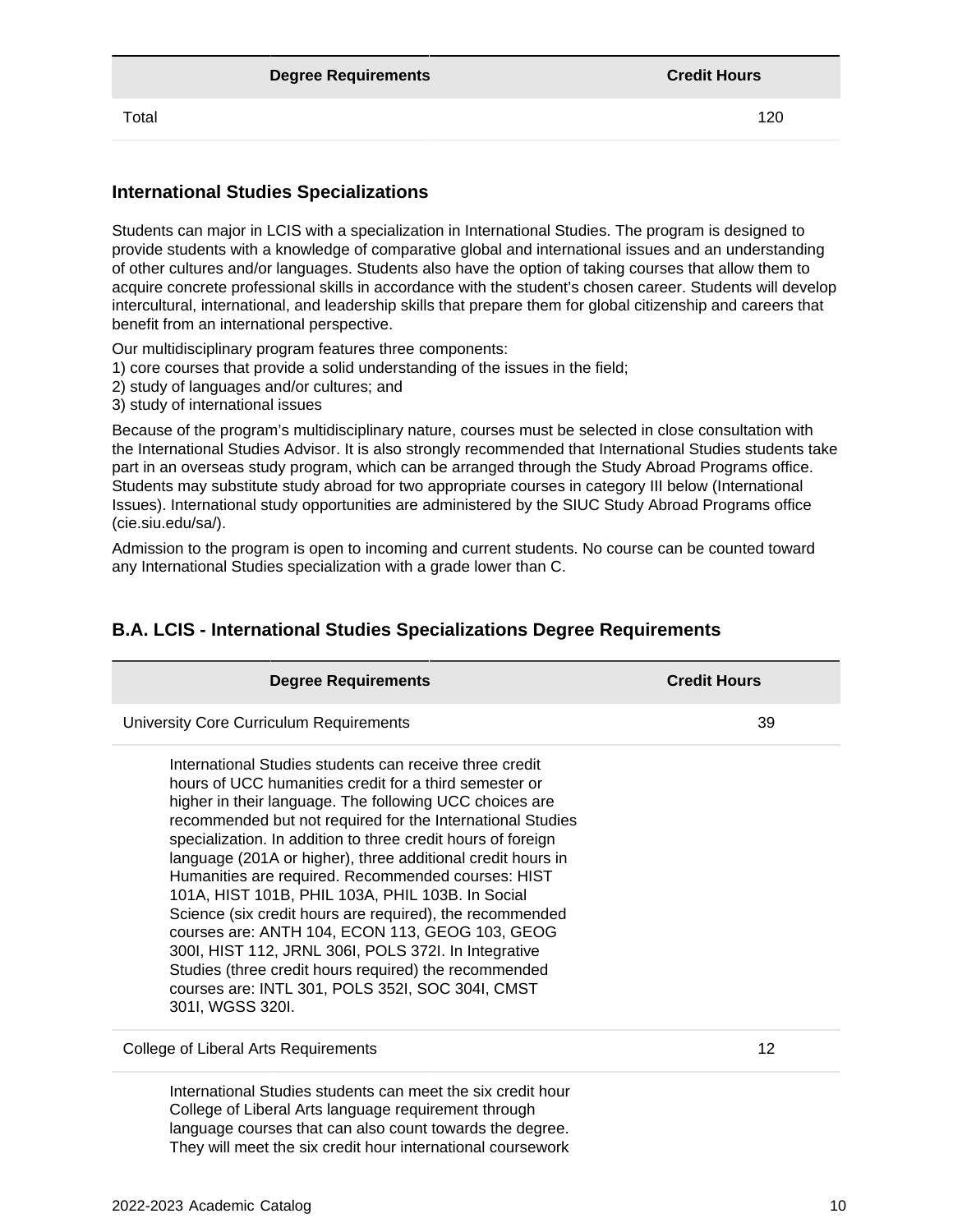| <b>Degree Requirements</b>                                                                                                                                                                                                                                                                                                                                                                                                                                                                                                                                                                                                                                                                                                                                                     | <b>Credit Hours</b> |
|--------------------------------------------------------------------------------------------------------------------------------------------------------------------------------------------------------------------------------------------------------------------------------------------------------------------------------------------------------------------------------------------------------------------------------------------------------------------------------------------------------------------------------------------------------------------------------------------------------------------------------------------------------------------------------------------------------------------------------------------------------------------------------|---------------------|
| requirement through required courses in Languages and/or<br>Cultures.                                                                                                                                                                                                                                                                                                                                                                                                                                                                                                                                                                                                                                                                                                          |                     |
| <b>International Studies Specialization Requirements</b>                                                                                                                                                                                                                                                                                                                                                                                                                                                                                                                                                                                                                                                                                                                       | 33                  |
| <b>Core Courses</b>                                                                                                                                                                                                                                                                                                                                                                                                                                                                                                                                                                                                                                                                                                                                                            | 6                   |
| <b>INTL 300: Introduction to International Studies</b>                                                                                                                                                                                                                                                                                                                                                                                                                                                                                                                                                                                                                                                                                                                         |                     |
| INTL 400: Global Advocacy -OR- INTL 401: Topics<br>in INTL                                                                                                                                                                                                                                                                                                                                                                                                                                                                                                                                                                                                                                                                                                                     |                     |
| Languages and/or Cultures: Five Courses                                                                                                                                                                                                                                                                                                                                                                                                                                                                                                                                                                                                                                                                                                                                        | 15                  |
| Five courses from Languages, Cultures, and<br>International Studies, selected in close consultation<br>with and approved by the International Studies<br>Advisor                                                                                                                                                                                                                                                                                                                                                                                                                                                                                                                                                                                                               |                     |
| <b>International Issues: Four Courses</b>                                                                                                                                                                                                                                                                                                                                                                                                                                                                                                                                                                                                                                                                                                                                      | 12                  |
| Four courses related to international issues,<br>selected in close consultation with and approved<br>by the International Studies Advisor. International<br>Studies students may study various regional and<br>international issues. Such topics may include<br>but are not limited to regional histories, conflicts,<br>and problems; collective/historical memory,<br>global intersectionalities; transnationalism;<br>world literatures and mythologies; culture and<br>health; global peace studies; postcolonialism;<br>immigration; global diaspora studies; and global<br>advocacy and leadership. Because of the program's<br>multidisciplinary nature, courses may be selected<br>from various programs, including Languages,<br>Cultures, and International Studies. |                     |
| Electives                                                                                                                                                                                                                                                                                                                                                                                                                                                                                                                                                                                                                                                                                                                                                                      | 36                  |
| Total                                                                                                                                                                                                                                                                                                                                                                                                                                                                                                                                                                                                                                                                                                                                                                          | 120                 |

# **Teacher Education Pathways**

Students may pursue a license to teach Spanish or German in Illinois through two different pathways: a B.A. in LCIS or through the Teacher Education Program (TEP) in the School of Education.

- B.A. LCIS, Specialization in German-Teacher Education
- B.A. LCIS, Specialization in Spanish-Teacher Education
- B.S. German Studies (School of Education)
- B.S. Spanish (School of Education)

For additional information on TEP, see the listing in the catalog.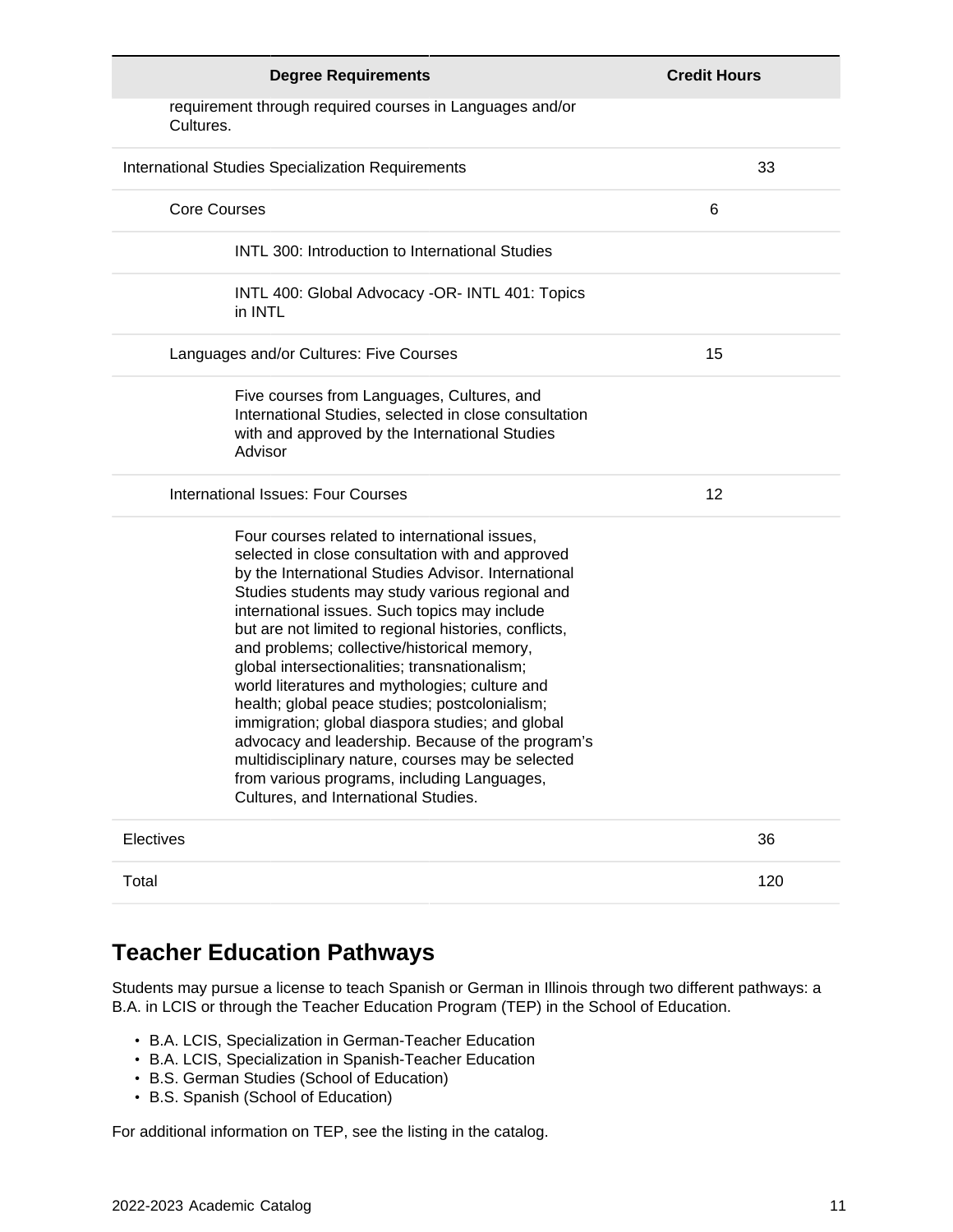# **B.A. Language, Culture, and International Studies w/ K-12 Teaching License**

### **B.A. LCIS - German-Teacher Education or Spanish-Teacher Education Specialization Degree Requirements**

| <b>Degree Requirements</b>                                                                                                                                                                                                                                                                                                                                                                                                                                                                                                                                                                                                                                                                                        | <b>Credit Hours</b> |
|-------------------------------------------------------------------------------------------------------------------------------------------------------------------------------------------------------------------------------------------------------------------------------------------------------------------------------------------------------------------------------------------------------------------------------------------------------------------------------------------------------------------------------------------------------------------------------------------------------------------------------------------------------------------------------------------------------------------|---------------------|
| University Core Curriculum Requirements                                                                                                                                                                                                                                                                                                                                                                                                                                                                                                                                                                                                                                                                           | 39                  |
| Students pursuing teaching licensure must take PSYC<br>102, EDUC 211, and EDUC 214. EDUC 211 meets the<br>multicultural requirement; PSYC 102 and EDUC 214 cover<br>the six social science credit hours required for the Core.<br>Language students in the TEP receive three credit hours<br>of Core humanities credit for a third semester or higher in<br>their language.                                                                                                                                                                                                                                                                                                                                       |                     |
| College of Liberal Arts Requirements                                                                                                                                                                                                                                                                                                                                                                                                                                                                                                                                                                                                                                                                              | 6                   |
| German or Spanish students will meet the six credit hour<br>College language requirement during the course of their<br>language study, and will require only the six credit hours<br>in international coursework required by the College. The<br>international coursework requirement can be met by<br>courses which also meet Core Curriculum requirements.                                                                                                                                                                                                                                                                                                                                                      |                     |
| Language Area Requirements                                                                                                                                                                                                                                                                                                                                                                                                                                                                                                                                                                                                                                                                                        | 12                  |
| German or Spanish through 320B<br>Transfer students planning to complete the specializations<br>in German or Spanish must complete a minimum of 12<br>credit hours of courses, including at least one 300- or 400-<br>level language course in that language, at Southern Illinois<br>University Carbondale.                                                                                                                                                                                                                                                                                                                                                                                                      |                     |
| FL 436 - Methods in Teaching World Languages                                                                                                                                                                                                                                                                                                                                                                                                                                                                                                                                                                                                                                                                      | 3                   |
| LING 472 - Assessment of ESL and Bilingual Students                                                                                                                                                                                                                                                                                                                                                                                                                                                                                                                                                                                                                                                               | 3                   |
| PSYC 345 - Second Language Acquisition                                                                                                                                                                                                                                                                                                                                                                                                                                                                                                                                                                                                                                                                            | 3                   |
| German or Spanish courses at the 300 and 400 level<br>Two of these courses must be at the 400 level. One of these courses must be in<br>literature. One of these courses must be in culture (including 370A/B or another course<br>approved by the language advisor). The same 300- or 400-level class may count toward<br>more than one of these requirements.<br>Students must complete all the required coursework (outside FL 436, LING 472, and<br>PSYC 345) in their single chosen language. School courses taught in English do<br>not normally count toward these language specializations, but, with the approval of<br>the language advisor, a student may count a school course taught in English or a | 18                  |

relevant course taken in another program. The advisor may in such cases require that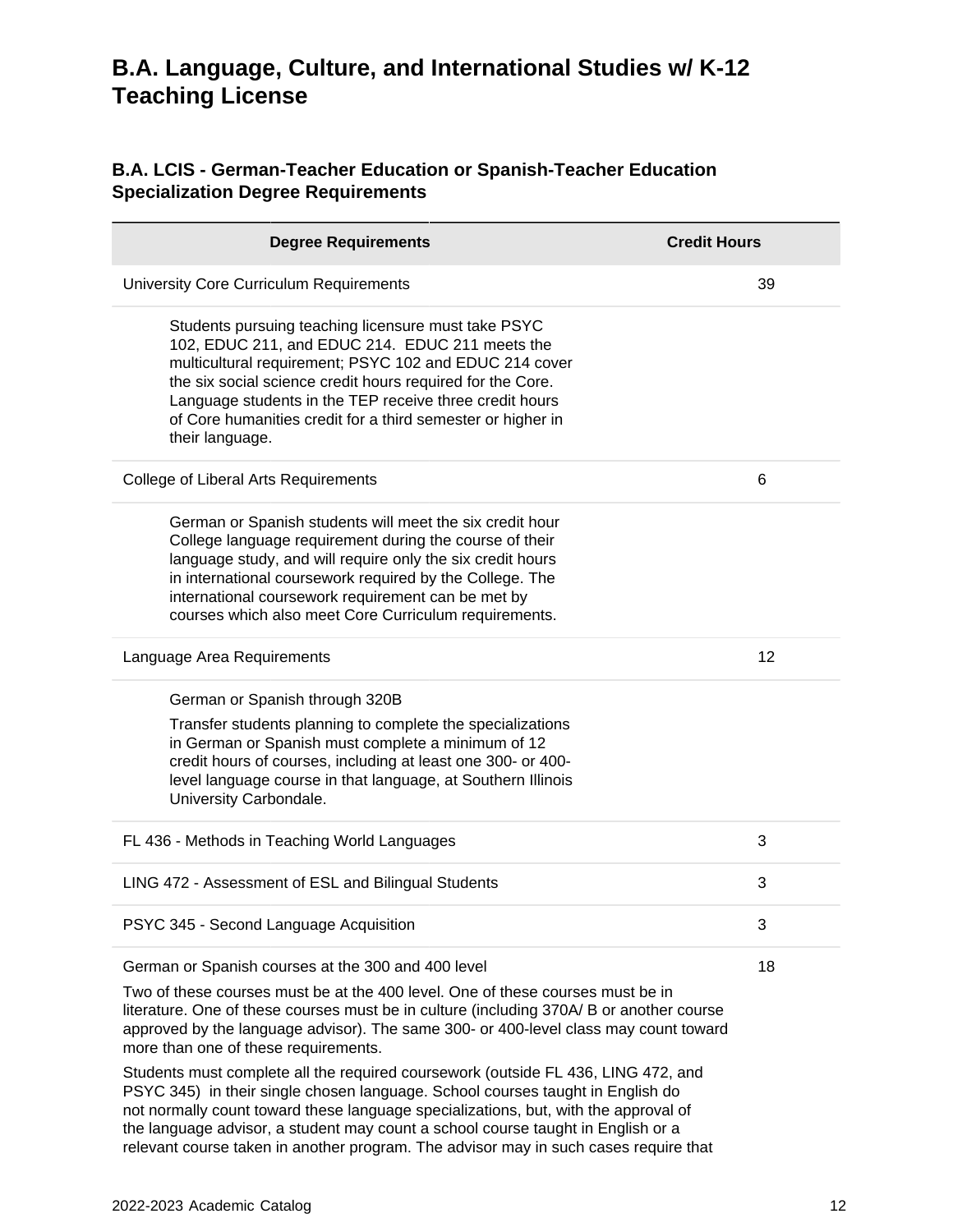| <b>Degree Requirements</b>                                                                                                                                                                                                                                                                                                                                                                           | <b>Credit Hours</b> |
|------------------------------------------------------------------------------------------------------------------------------------------------------------------------------------------------------------------------------------------------------------------------------------------------------------------------------------------------------------------------------------------------------|---------------------|
| assignments be done in the foreign target language and may restrict this option to<br>students with high language proficiency, such as those who have done intensive study<br>abroad.                                                                                                                                                                                                                |                     |
| <b>Teacher Education Program requirements</b>                                                                                                                                                                                                                                                                                                                                                        | 27                  |
| See the Teacher Education Program listing in this catalog for details on education<br>requirements. In addition to the 27 credit hours listed here, EDUC 211 and EDUC<br>214 are also required for the TEP program, but as these classes also count toward Core<br>Curriculum requirements, these credit hours are counted with the Core Curriculum credit<br>hours above and not listed again here. |                     |
| <b>General Electives</b>                                                                                                                                                                                                                                                                                                                                                                             | 9                   |
| Students who effectively double-dip by meeting TEP requirements while also meeting<br>their Core Curriculum requirements will have seven credit hours to spare for electives.                                                                                                                                                                                                                        |                     |
| Total                                                                                                                                                                                                                                                                                                                                                                                                | 120                 |

# **B.S. German Studies or B.S. Spanish (K-12 Teaching License, School of Education)**

### **B.S in German Studies or Spanish (with K-12 Teaching License - School of Education) Degree Requirements**

| <b>Degree Requirements</b>                                                                                                                                                                                                                                                                                                                                                     | <b>Credit Hours</b> |
|--------------------------------------------------------------------------------------------------------------------------------------------------------------------------------------------------------------------------------------------------------------------------------------------------------------------------------------------------------------------------------|---------------------|
| <b>University Core Curriculum Requirements</b>                                                                                                                                                                                                                                                                                                                                 | 39                  |
| Students pursuing teaching licensure must take PSYC<br>102. They must also take EDUC 211, and EDUC 214 as<br>part of their TEP requirements.                                                                                                                                                                                                                                   |                     |
| EDUC 211 meets the multicultural requirement; PSYC 102<br>and EDUC 214 cover the six social science hours required<br>for the Core.                                                                                                                                                                                                                                            |                     |
| Language students in the TEP receive three credit hours<br>of Core humanities credit for a third semester or higher in<br>their language.                                                                                                                                                                                                                                      |                     |
| College of Liberal Arts Requirements                                                                                                                                                                                                                                                                                                                                           | 6                   |
| Since German Studies or Spanish students will meet the<br>six credit hour College language requirement during the<br>course of their language study, they will require only the<br>six credit hours in international coursework required by<br>the College. The international coursework requirement<br>can be met by courses which also meet Core Curriculum<br>requirements. |                     |
| Language Area Requirements                                                                                                                                                                                                                                                                                                                                                     | 12                  |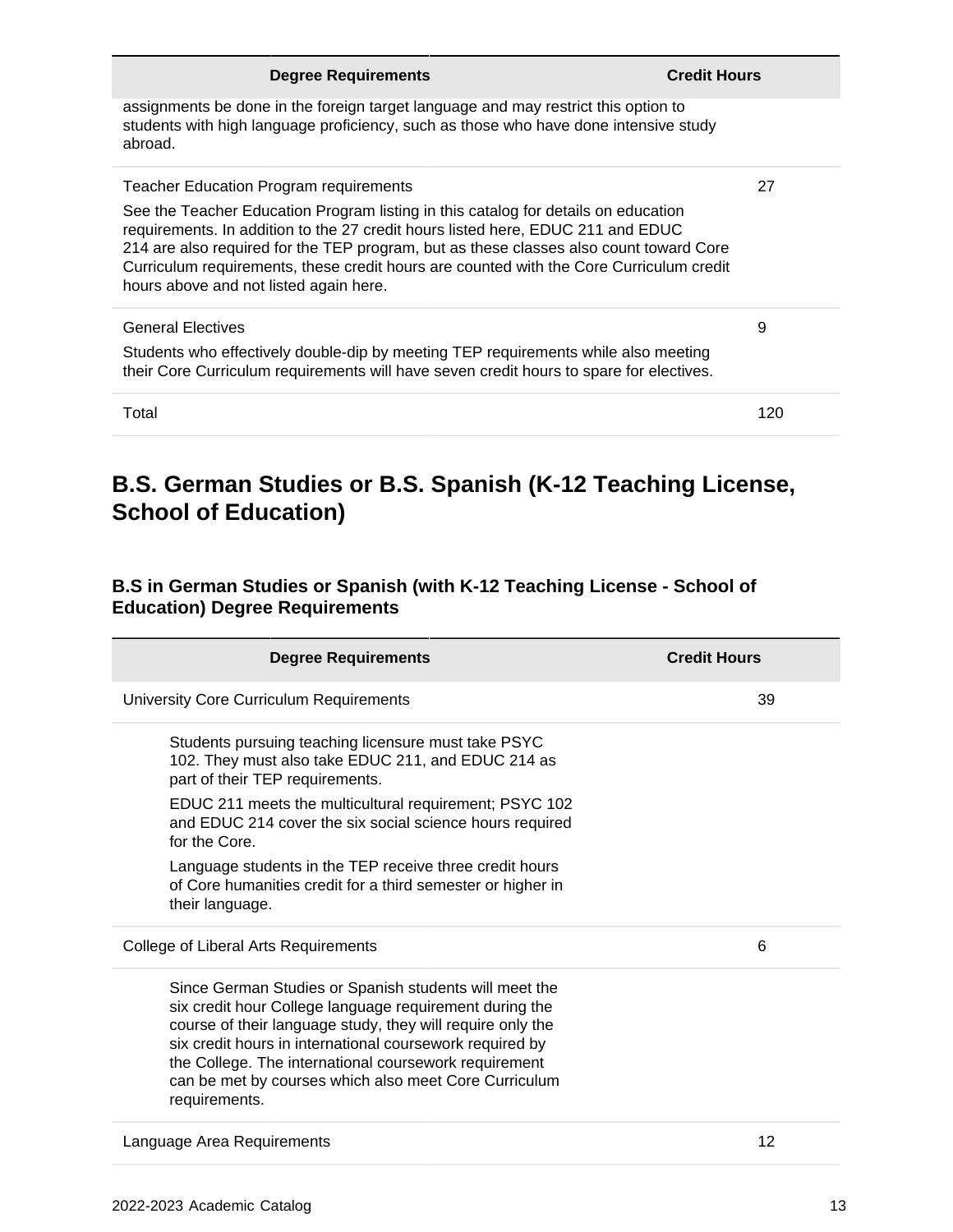| <b>Degree Requirements</b>                                                                                                                                                                                                                                                                                                                                                                                                                                                                                                                                                                                                                                                                                                                                                                                                                                                                                                                                                                                    | <b>Credit Hours</b> |
|---------------------------------------------------------------------------------------------------------------------------------------------------------------------------------------------------------------------------------------------------------------------------------------------------------------------------------------------------------------------------------------------------------------------------------------------------------------------------------------------------------------------------------------------------------------------------------------------------------------------------------------------------------------------------------------------------------------------------------------------------------------------------------------------------------------------------------------------------------------------------------------------------------------------------------------------------------------------------------------------------------------|---------------------|
| German or Spanish through 320B<br>Transfer students planning to complete the specializations<br>in German Studies or Spanish must complete a minimum<br>of 12 credit hours of courses, including at least one 300- or<br>400-level language course in that language, at Southern<br>Illinois University Carbondale.                                                                                                                                                                                                                                                                                                                                                                                                                                                                                                                                                                                                                                                                                           |                     |
| FL 436 (Methods in Teaching World Languages)                                                                                                                                                                                                                                                                                                                                                                                                                                                                                                                                                                                                                                                                                                                                                                                                                                                                                                                                                                  | 3                   |
| LING 472 Assessment of ESL and Bilingual Students                                                                                                                                                                                                                                                                                                                                                                                                                                                                                                                                                                                                                                                                                                                                                                                                                                                                                                                                                             | 3                   |
| PSYC 345 Second Language Acquisition                                                                                                                                                                                                                                                                                                                                                                                                                                                                                                                                                                                                                                                                                                                                                                                                                                                                                                                                                                          | 3                   |
| German or Spanish courses at the 300 and 400 level                                                                                                                                                                                                                                                                                                                                                                                                                                                                                                                                                                                                                                                                                                                                                                                                                                                                                                                                                            | 18                  |
| Two of these language elective courses must be at the<br>400 level. One of these courses must be in literature. One<br>of these courses must be in culture (including 370A/ B or<br>another course approved by the language advisor). The<br>same 300- or 400-level class may count toward more than<br>one of these requirements.<br>Students must complete all the required coursework<br>(outside FL 436, LING 472 and PSYC 345) in their single<br>chosen language (that is, German or Spanish). School<br>courses taught in English do not normally count toward<br>these language specializations, but, with the approval<br>of the language advisor, a student may count a school<br>course taught in English or a relevant course taken in<br>another program. The advisor may in such cases require<br>that assignments be done in the foreign target language<br>and may restrict this option to students with high language<br>proficiency, such as those who have done intensive study<br>abroad. |                     |
| <b>Education Requirements</b>                                                                                                                                                                                                                                                                                                                                                                                                                                                                                                                                                                                                                                                                                                                                                                                                                                                                                                                                                                                 | 27                  |
| See an advisor for details on education requirements.<br>EDUC 211 and EDUC 214 required for entry to the TEP<br>program, but are counted with the Core Curriculum hours<br>above and not listed again here.                                                                                                                                                                                                                                                                                                                                                                                                                                                                                                                                                                                                                                                                                                                                                                                                   |                     |
| <b>General Electives</b>                                                                                                                                                                                                                                                                                                                                                                                                                                                                                                                                                                                                                                                                                                                                                                                                                                                                                                                                                                                      | 9                   |
| Students who effectively double-dip by meeting TEP<br>requirements while also meeting their University Core<br>Curriculum requirements will have 13 credit hours to spare<br>for electives.                                                                                                                                                                                                                                                                                                                                                                                                                                                                                                                                                                                                                                                                                                                                                                                                                   |                     |
| Total                                                                                                                                                                                                                                                                                                                                                                                                                                                                                                                                                                                                                                                                                                                                                                                                                                                                                                                                                                                                         | 120                 |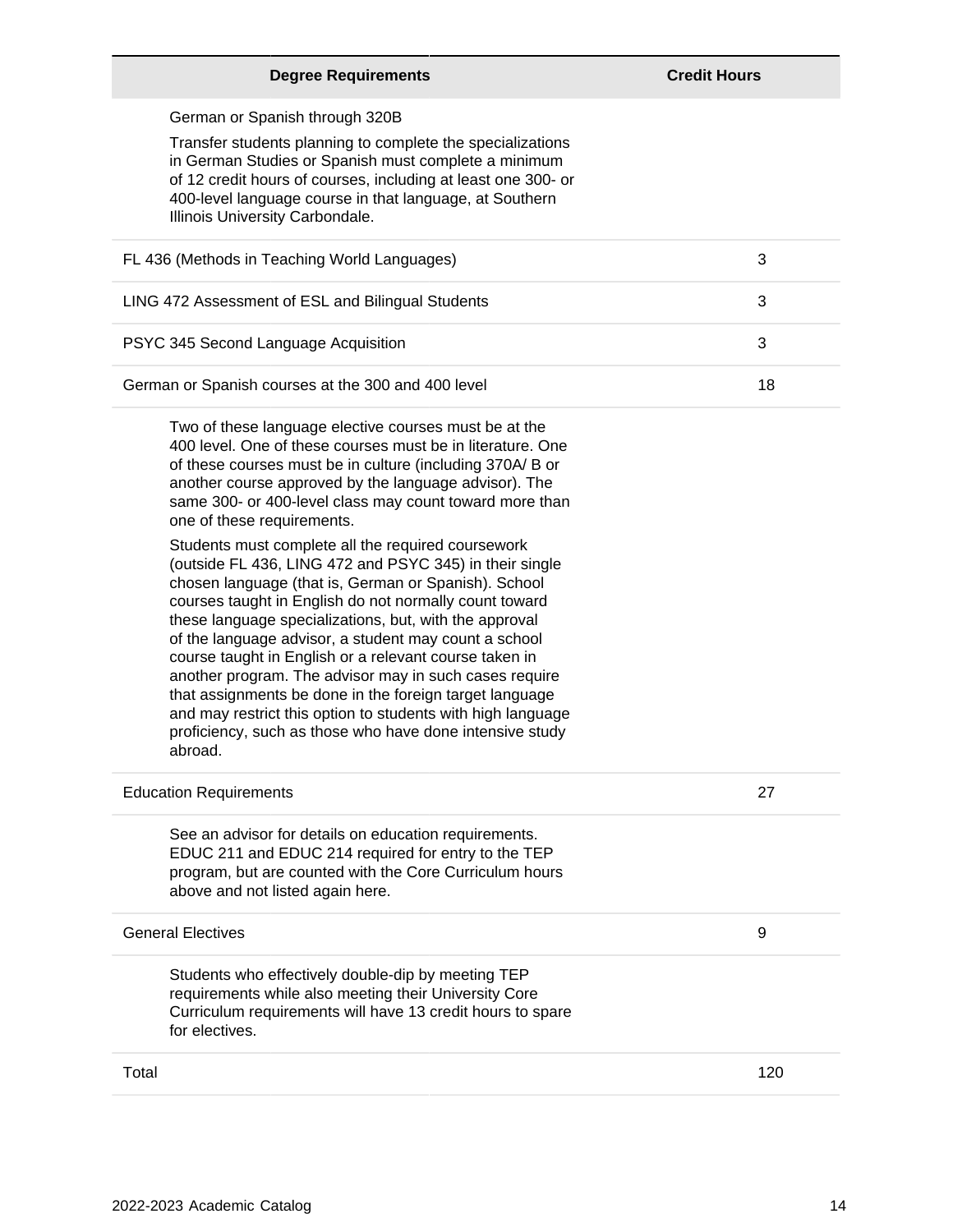# **American Sign Language Minor**

A minor in American Sign Language (ASL) will enable students to gain intermediate level proficiency in ASL while introducing them to deaf culture, literature, and education. Students must complete at least three credit hours toward the minor in a regularly scheduled class at SIU.

### **American Sign Language Minor Requirements**

| <b>Degree Requirements</b> | <b>Credit Hours</b> |
|----------------------------|---------------------|
| ASL 120A and ASL 120B      | 6                   |
| ASL 220A and ASL 220B      | 6                   |
| ASL 370 or ASL 375         | 3                   |
| Total                      | 15                  |

# **Chinese Minor**

The minor in Chinese requires 21 credit hours in Chinese courses or related courses approved by the Chinese advisor. At least nine of these credit hours must be completed at Southern Illinois University Carbondale.

- 100-level: 120A,B (6 CH)
- 200-level: 201A,B (6 CH)
- 300-level: 320A,B (6 CH)
- Language elective approved by advisor (3 CH)

# **Classical Civilization Minor**

The minor in Classical Civilization requires 15 credit hours in Classics courses or related courses approved by the Classics advisor. At least nine of these credit hours must be completed at Southern Illinois University Carbondale.

## **East Asian Civilization Minor**

A minor in East Asian Civilization consists of 15 credit hours of coursework in Chinese, Japanese, or East Asian studies. Courses must be approved by the area advisor. At least three credit hours must be taken in a regularly scheduled course at SIU.

# **German or Spanish Minors (French enrollment temporarily suspended)**

A minor in French, German, or Spanish requires 18 credit hours of coursework, not including first year language classes, Students starting a new language at SIU will need to complete first year language study (2 three-credit-hours courses) before embarking on the second year. Students must complete all the required coursework in their single chosen language area (that is, entirely in French, German, or Spanish). At least three credit hours must be taken in a regularly scheduled 300- or 400-level course at SIU.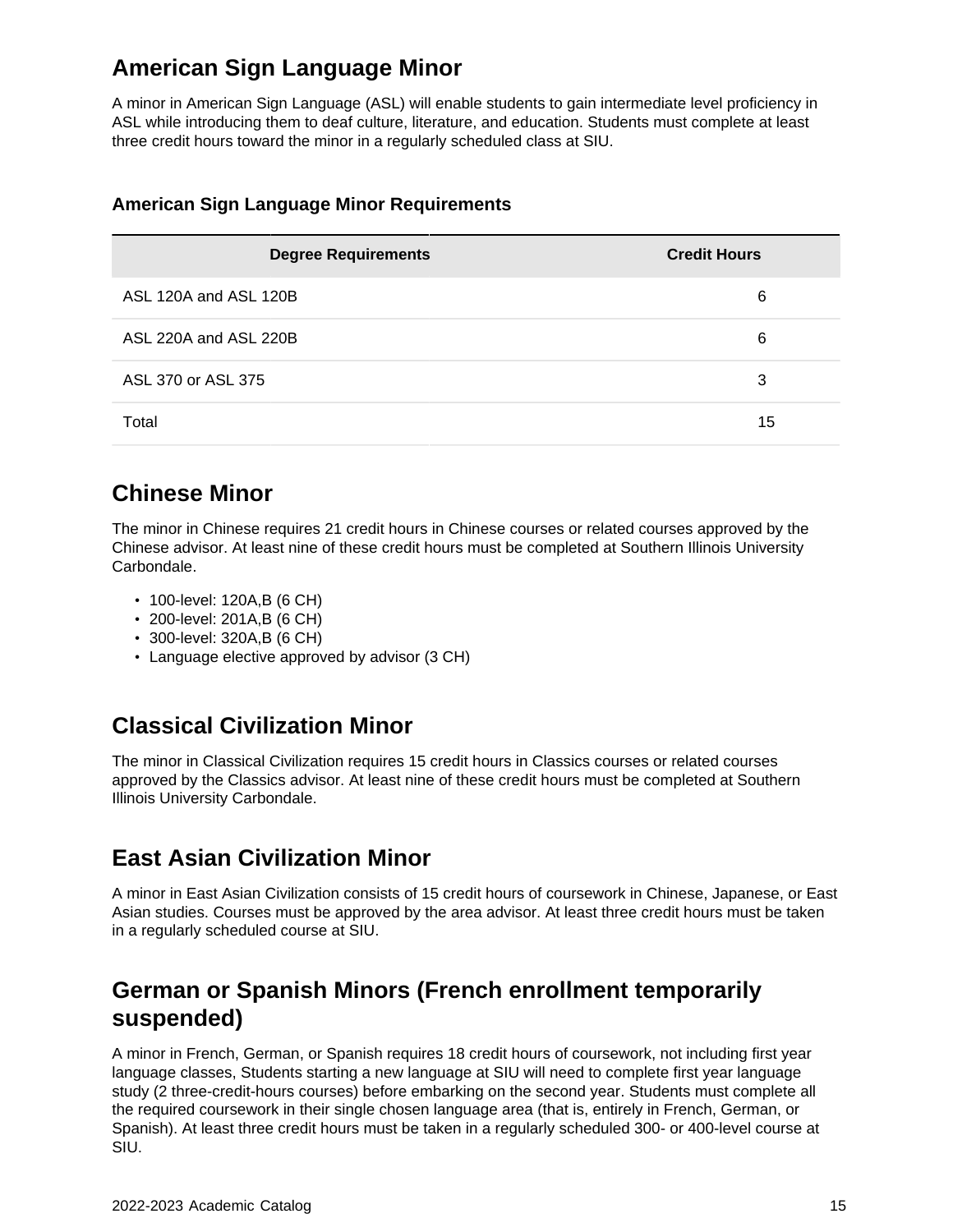### **German or Spanish Minor Requirements (French enrollment temporarily suspended)**

| <b>Degree Requirements</b>                                             | <b>Credit Hours</b> |
|------------------------------------------------------------------------|---------------------|
| FR 201A and FR 201B; GER 201A and GER 201B; or SPAN 201A and SPAN 201B | 6                   |
| FR 320A and FR 320B; GER 320A and GER 320B; or SPAN 320A and SPAN 320B | 6                   |
| Approved language area electives                                       | 6                   |
| Total (after first year)                                               | 18                  |

## **Greek Minor**

The Greek minor requires 18 credit hours. Students will complete two years of Greek, three credit hours of coursework in Greek culture, and CLAS 491 (Classics capstone seminar). Students in the College of Liberal Arts can count the first six credit hours of the minor toward the College language requirement. At least nine of the credit hours counted toward the minor must be completed at Southern Illinois University Carbondale.

### **Greek Minor Requirements**

| <b>Degree Requirements</b>                                                                                                     | <b>Credit Hours</b> |
|--------------------------------------------------------------------------------------------------------------------------------|---------------------|
| Linguistic Competency:                                                                                                         |                     |
| Two years of Greek                                                                                                             | 12                  |
| <b>Cultural Competency:</b>                                                                                                    |                     |
| One of the following: CLAS 270, CLAS 310A or CLAS<br>310C, HIST 311, PHIL 304A or PHIL 304B, PHIL 470A,<br>PHIL 470B, POLS 304 | 3                   |
| Capstone Seminar CLAS 491                                                                                                      | 3                   |
| We strongly recommend that students fulfill most other<br>Classics requirements before taking CLAS 491.                        |                     |

## **International Studies Minor**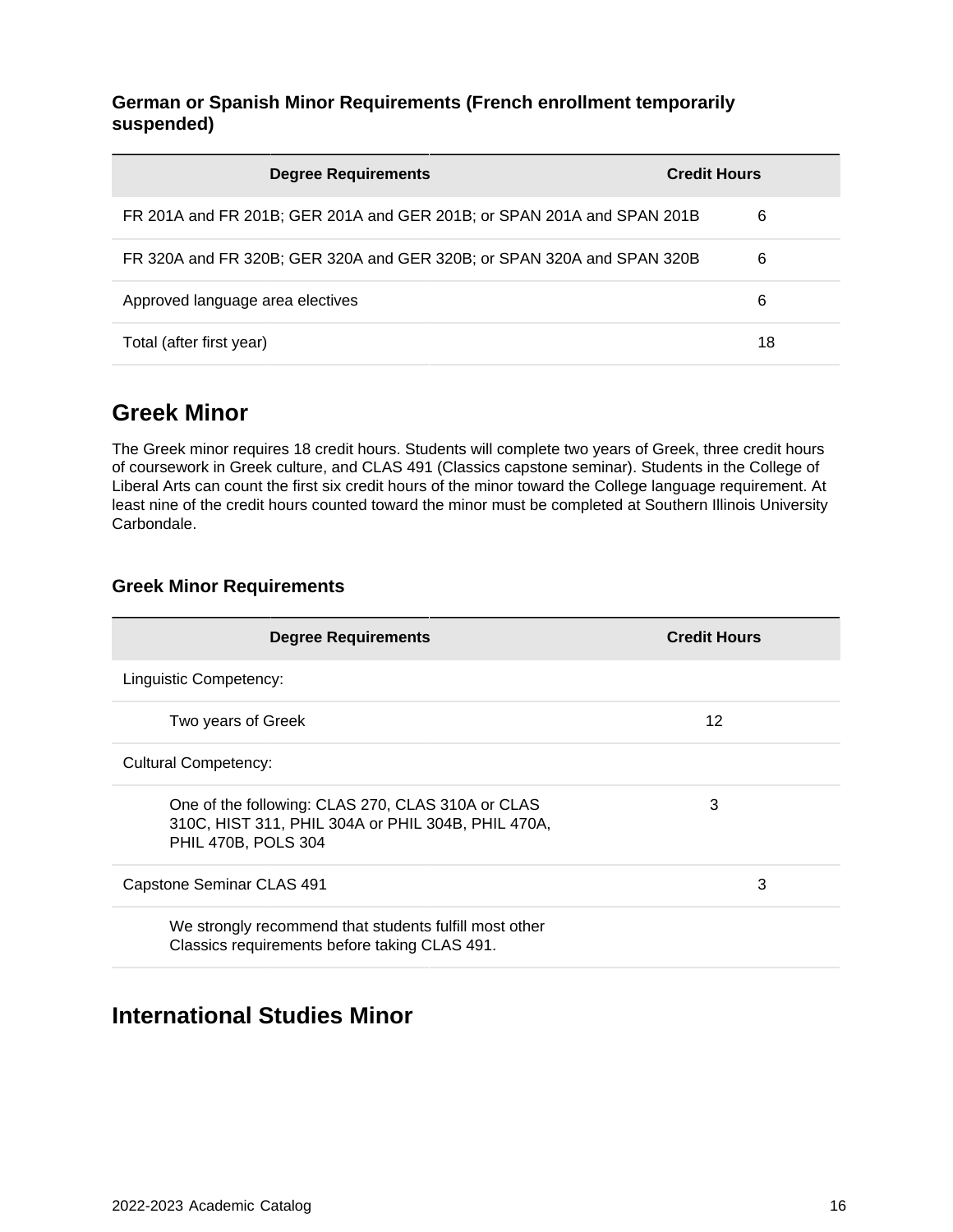#### **International Studies Minor Requirements**

| <b>Degree Requirements</b>                                                                                                                                                                                                                                                                                                                                                                                                                                                                                   | <b>Credit Hours</b> |
|--------------------------------------------------------------------------------------------------------------------------------------------------------------------------------------------------------------------------------------------------------------------------------------------------------------------------------------------------------------------------------------------------------------------------------------------------------------------------------------------------------------|---------------------|
| Global and International Studies: Introductory Seminar (FL 105)                                                                                                                                                                                                                                                                                                                                                                                                                                              | 1                   |
| Global and International Comparative Issues (3 courses)                                                                                                                                                                                                                                                                                                                                                                                                                                                      | 9                   |
| Regional Focus (3 courses)                                                                                                                                                                                                                                                                                                                                                                                                                                                                                   | 9                   |
| See the lists above for Global and International<br>Comparative Issues courses and Regional Focus courses.<br>Course selections must be approved by the International<br>Studies Advisor.                                                                                                                                                                                                                                                                                                                    |                     |
| World Language Proficiency                                                                                                                                                                                                                                                                                                                                                                                                                                                                                   | 12                  |
| Students must demonstrate proficiency at the fourth-<br>semester level (201B or higher), which can be met by<br>earning a minimum grade of C- in 201B, by validating<br>credit, or by otherwise demonstrating the equivalent<br>level of language proficiency. Students starting a new<br>language at SIU will require 12 credit hours of coursework<br>to meet this requirement. Contact the school for details<br>on validating credit and other ways to demonstrate the<br>required level of proficiency. |                     |
| Study Abroad (optional): Students are strongly<br>encouraged to participate in a study-abroad<br>program for at least one semester. Three credit<br>hours of study-abroad credit hours from the<br>appropriate region may substitute for one course<br>from the Regional Focus category.                                                                                                                                                                                                                     |                     |

### **Japanese Minor**

The minor in Japanese requires 21 credit hours in Japanese courses or related courses approved by the Japanese advisor. At least nine of these hours must be completed at Southern Illinois University Carbondale.

- 100-level: 133A,B (6 CH)
- 200-level: 201A,B (6 CH)
- 300-level: 320A,B (6 CH)
- Language elective approved by advisor (3 CH)

## **Latin Minor**

The Latin minor requires 18 credit hours. Students will complete two years of Latin, three credit hours of coursework in Roman culture, and CLAS 491 (Classics capstone seminar). Students in the College of Liberal Arts can count the first six credit hours of the Undergraduate Curricula and Faculty Language and Culture /321 minor toward the College language requirement. At least nine of the credit hours counted toward the minor must be completed at Southern Illinois University Carbondale.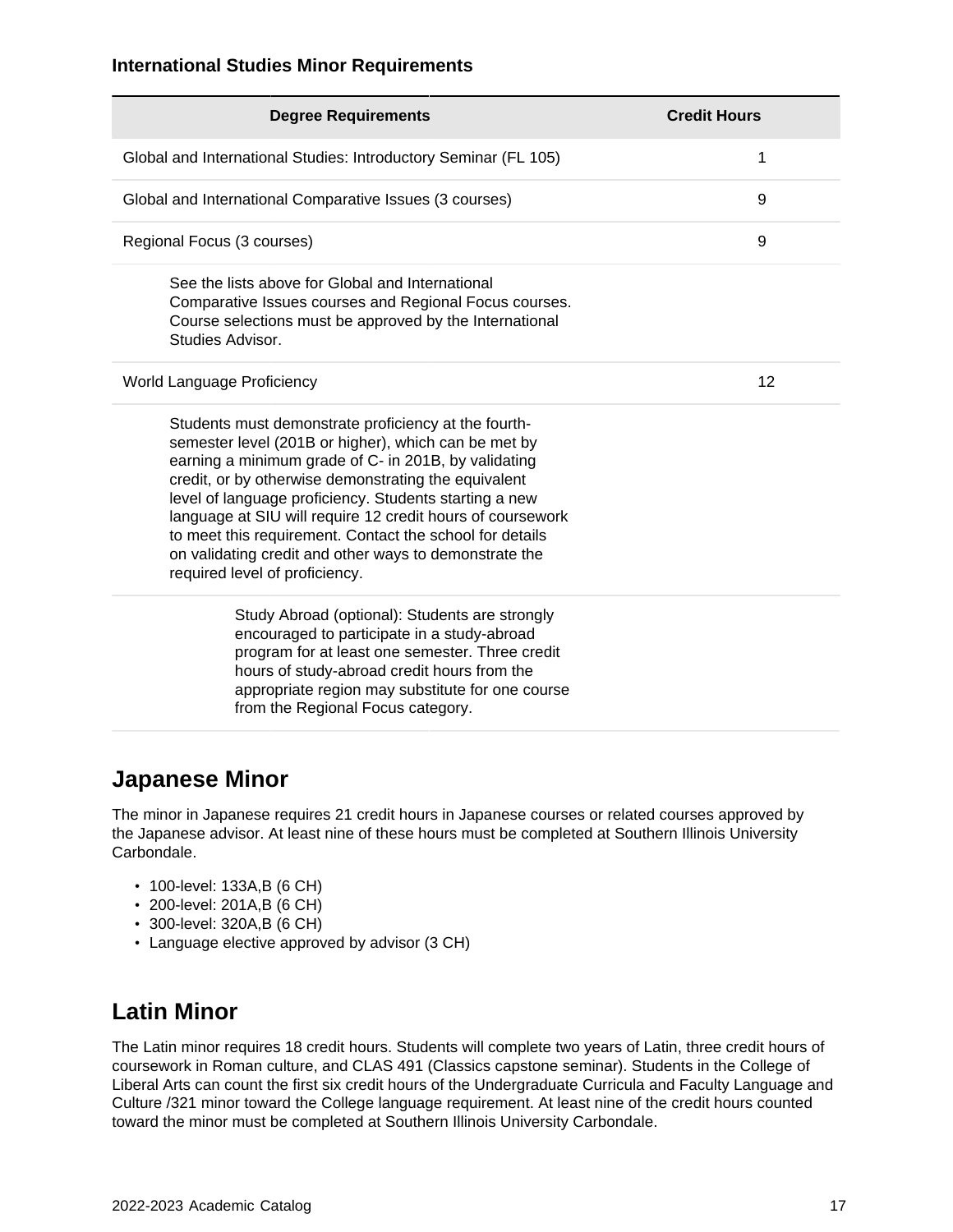| <b>Degree Requirements</b>                                                                              | <b>Credit Hours</b> |
|---------------------------------------------------------------------------------------------------------|---------------------|
| <b>Linguistic Competency</b>                                                                            |                     |
| Two years of Latin                                                                                      | 12                  |
| <b>Cultural Competency</b>                                                                              |                     |
| One of the following: CLAS 271, CLAS 310A or CLAS<br>310C, HIST 311, HIST 412A, HIST 412B, PHIL 469     | 3                   |
| Capstone seminar CLAS 491                                                                               | 3                   |
| We strongly recommend that students fulfill most other<br>Classics requirements before taking CLAS 491. |                     |

# **Mythology Minor**

The Mythology Minor within Languages, Cultures, and International Studies is an interdisciplinary course of study, in which students take an array of coursework in different topical areas of mythology studies. A minor in Mythology requires the successful completion of 12 credit hours in courses, all passed with a grade of C or better. The list of approved elective courses will be routinely updated to include special topics courses.

Courses taken at another institution may apply toward the minor only if those courses are acceptable for transfer credit by the home program that offers the course. No more than 2 transfer courses can count toward the minor.

### **Mythology Minor Course Offerings**

| <b>Degree Requirements</b>                                                                                                                                                                               | <b>Credit Hours</b> |
|----------------------------------------------------------------------------------------------------------------------------------------------------------------------------------------------------------|---------------------|
| A minor in Mythology requires a minimum of 12 credit hours to be chosen from the<br>following courses. Other relevant courses may be substituted with school director or<br>designated faculty approval. | 12                  |
| CLAS 230, ENGL 121, ENGL 333, ENGL 445, FL 200B,<br>FL 310, GEOL 329I, GER 230                                                                                                                           |                     |

# **Languages, Cultures, and International Studies Courses**

**ASL120A - Beginning Sign Language** (University Core Curriculum) This course is designed for students who have had limited or no prior knowledge of American Sign Language (ASL). The focus will be on developing visual readiness skills and developing both expressive and receptive skills in basic ASL for academic and social environments. The course includes an introduction to conversational vocabulary, finger spelling, grammatical principles and sign order rules (syntax). Information about the deaf community and deaf culture will also be introduced. Must be taken in A,B sequence. Credit Hours: 3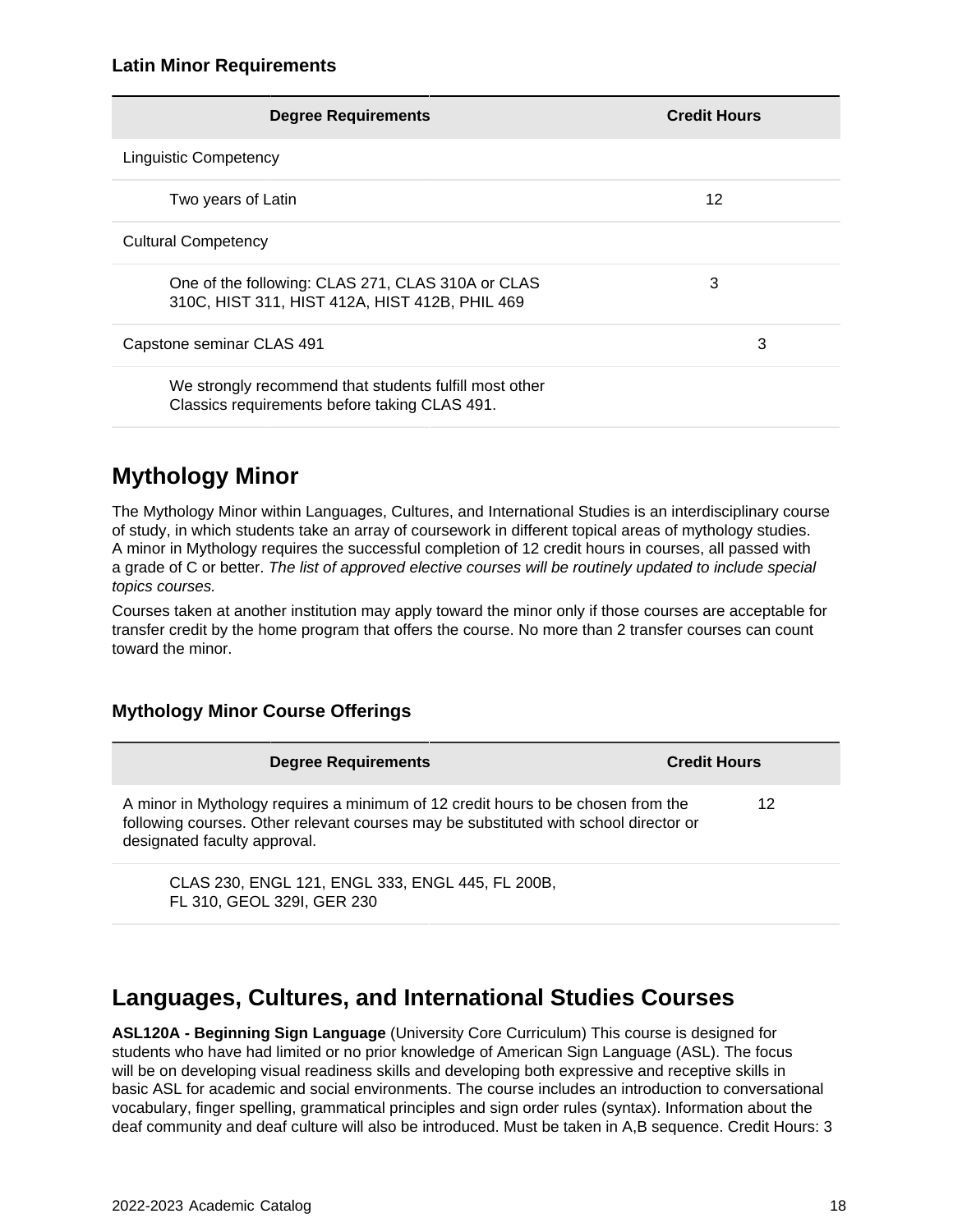**ASL120B - Beginning Sign Language** (University Core Curriculum) This course is designed for students who have had limited or no prior knowledge of American Sign Language (ASL). The focus will be on developing visual readiness skills and developing both expressive and receptive skills in basic ASL for academic and social environments. The course includes an introduction to conversational vocabulary, finger spelling, grammatical principles and sign order rules (syntax). Information about the deaf community and deaf culture will also be introduced. Must be taken in A,B sequence. Prerequisite for ASL 120B: ASL 120A. Credit Hours: 3

**ASL220A - Intermediate American Sign Language** (University Core Curriculum) This course is designed for students who have taken ASL 120A,B or had some prior training in American Sign Language (ASL). The focus will be on continuing to develop both expressive and receptive skills in basic ASL for academic and social environments. The course includes conversational vocabulary, finger spelling, grammatical principles, and sign order rules (syntax). Information about deafness, deaf history and deaf language/performing arts will be covered as well as unique aspects of the American deaf community and deaf culture. Must be taken in A,B sequence. Prerequisite: ASL 120B or one year of proficiency credit. Credit Hours: 3

**ASL220B - Intermediate American Sign Language** (University Core Curriculum) This course is designed for students who have taken ASL 120A,B or had some prior training in American Sign Language (ASL). The focus will be on continuing to develop both expressive and receptive skills in basic ASL for academic and social environments. The course includes conversational vocabulary, finger spelling, grammatical principles, and sign order rules (syntax). Information about deafness, deaf history and deaf language/performing arts will be covered as well as unique aspects of the American deaf community and deaf culture. Must be taken in A,B sequence. Prerequisite: ASL 220A. Credit Hours: 3

**ASL230 - Fingerspelling and Numbers** This course is designed to improve recognition of the manual alphabet and numbering systems in American Sign Language (ASL). Emphasis is on the analysis and development of handshapes, basic word patterns, rhythm and fluidity. Additional focus is placed on fingerspelled lexical signs and morphemes. Prerequisite: ASL 120B or FL 120B with a C- or better or one year of proficiency credit. Credit Hours: 3

**ASL306 - ASL Classifiers** Classifiers are a unique linguistic feature of ASL and are used by the best Deaf storytellers-masters of the language. Students will continue to develop their expressive and receptive ASL skills by learning to incorporate classifiers into their own ASL production and storytelling. This course is designed for students who have taken ASL 120B or who have prior knowledge of ASL at the intermediate level. Credit Hours: 3

**ASL370 - Deaf Culture** (University Core Curriculum) This course is designed to introduce students to American Sign Language (ASL) literature and the history of Deaf culture. Information about the Deaf community, Deaf culture and history, ASL literature, including sign poetry and storytelling, folklore, and Deaf Theater will be covered. Credit Hours: 3

**ASL375 - History of Sign Language** (University Core Curriculum) This course explores the history of sign language in the Western world, and the marginalization of the American Deaf community. Emphasis is placed upon the presences of sign language in Deaf education, and the socio-linguistic culture of Deaf communities. No prior knowledge of sign language required. Credit Hours: 3

**ASL401 - Special Topics in ASL** This course aims to develop advanced linguistic skills and cultural understanding. Topics vary and are announced in advance. This course is repeatable as the topic changes. Prerequisite: approval from the instructor of record. Credit Hours: 3-12

**ASL491 - Independent Study: American Sign Language/Deaf Studies** Guided individual exploration of some area(s) of significance within the field of American Sign Language or deafness. Students taking class for graduate credit will do critical study of one aspect. May be repeated as topic varies. Special approval needed from the instructor. Credit Hours: 1-4

**CHIN120A - Elementary Chinese** (University Core Curriculum) Standard (Mandarin) Chinese. The basic skills of listening, speaking, reading, and writing. No previous knowledge of Chinese required. Must be taken in A,B sequence. Lab fee: \$2 per credit hour. Credit Hours: 3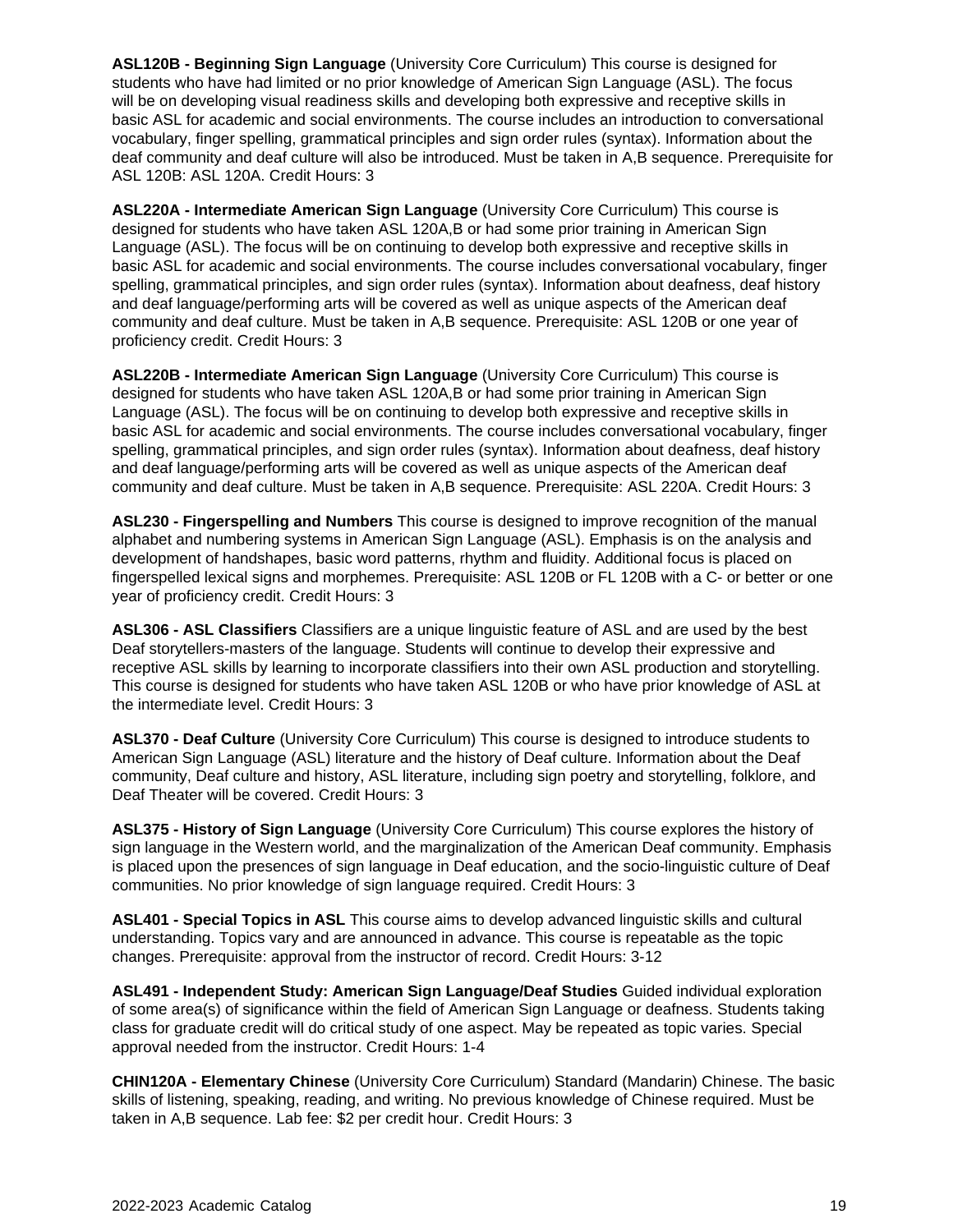**CHIN120B - Elementary Chinese** (University Core Curriculum) Standard (Mandarin) Chinese. The basic skills of listening, speaking, reading, and writing. No previous knowledge of Chinese required. Must be taken in A,B sequence. Prerequisite for CHIN 120B: CHIN 120A. Lab fee: \$2 per credit hour. Credit Hours: 3

**CHIN201A - Intermediate Chinese** (University Core Curriculum) Standard (Mandarin) Chinese. Development of listening, speaking, reading, and writing on the intermediate level. Must be taken in A,B sequence. Prerequisite: CHIN 120B with a grade of C- or better, or consent of instructor. Credit Hours: 3

**CHIN201B - Intermediate Chinese** (University Core Curriculum) Standard (Mandarin) Chinese. Development of listening, speaking, reading, and writing on the intermediate level. Must be taken in A,B sequence. Prerequisite: CHIN 201A with a grade of C- or better, or consent of instructor. Credit Hours: 3

**CHIN305 - Advanced Chinese Through Media** This course will help students make the transition from intermediate language courses to advanced courses by focusing on use of authentic multimedia sources such as commercials, short news articles, and songs. Taught in Chinese with focus on the four language proficiency skills of listening, speaking, reading and writing. Prerequisite: a grade of C or better in CHIN 201B or consent from the instructor. Credit Hours: 3

**CHIN320A - Advanced Chinese** Standard (Mandarin) Chinese. Further development of listening, speaking, reading, and writing skills on the advanced level. Emphasis on developing proficiency in reading modern Chinese through cultural readings. Must be taken in A,B sequence. Prerequisite: grade of C- or better in CHIN 201B or two years of proficiency credit or permission of section head. Credit Hours: 3

**CHIN320B - Advanced Chinese** Standard (Mandarin) Chinese. Further development of listening, speaking, reading, and writing skills on the advanced level. Emphasis on developing proficiency in reading modern Chinese through cultural readings. Must be taken in A,B sequence. Prerequisite: CHIN 320A with a grade of C- or better or equivalent. Credit Hours: 3

**CHIN335 - Business Chinese I** An overview of China's business through reading in Chinese dealing with the major aspects of China's foreign trade ranging from broad principles and policies to concrete details of operation and procedure. Enhancement of conversational skills for business contexts. This course satisfies the CoLA Writing-Across-the-Curriculum requirement. Prerequisite: a grade of C or better in CHIN 201B or consent from the instructor. Credit Hours: 3

**CHIN370 - Contemporary China** (University Core Curriculum) A study of customs, habits, beliefs and traditions operating in China today. Taught in English. This course satisfies the CoLA Writing-Across-the-Curriculum requirement. Credit Hours: 3

**CHIN390 - Independent Study in Chinese** Directed individual study of some question, author, or theme of significance in the field of Chinese literature, language, or culture. Special approval needed from the instructor. Credit Hours: 1-6

**CHIN401 - Special Topics in Chinese Studies** This course aims at development of advanced linguistic skills and cultural understanding. Focusing on contemporary Chinese society, the readings include newspaper articles, literature, and social science reports. While this class emphasizes reading comprehension and the ability to analyze content, an adequate amount of speaking and writing practice and authentic listening material will be incorporated to help students build proficiency in real-life use of the Chinese language. Prerequisite: a grade of C or better in CHIN 320B or consent from the instructor. Credit Hours: 3-12

**CHIN410 - The Linguistic Structure of Chinese** Phonology and syntax of Mandarin Chinese. Principal phonological features of major Chinese dialects. Special emphasis on the contrastive analysis between Mandarin Chinese and English. Theoretical implications of Chinese syntax for current linguistic theories. This course satisfies the CoLA Writing Across the Curriculum requirement. Prerequisite: one year of Chinese. Credit Hours: 3

**CHIN420 - Chinese Literature** Reading and analysis of selected Chinese works, authors, themes, or genres with a focus on modern Chinese literature. Taught in Chinese to enhance listening, speaking, reading, and writing at the advanced level and to develop the ability to analyze literature. Students taking this course for graduate credit will need to complete additional research papers. CHIN 420 is a writing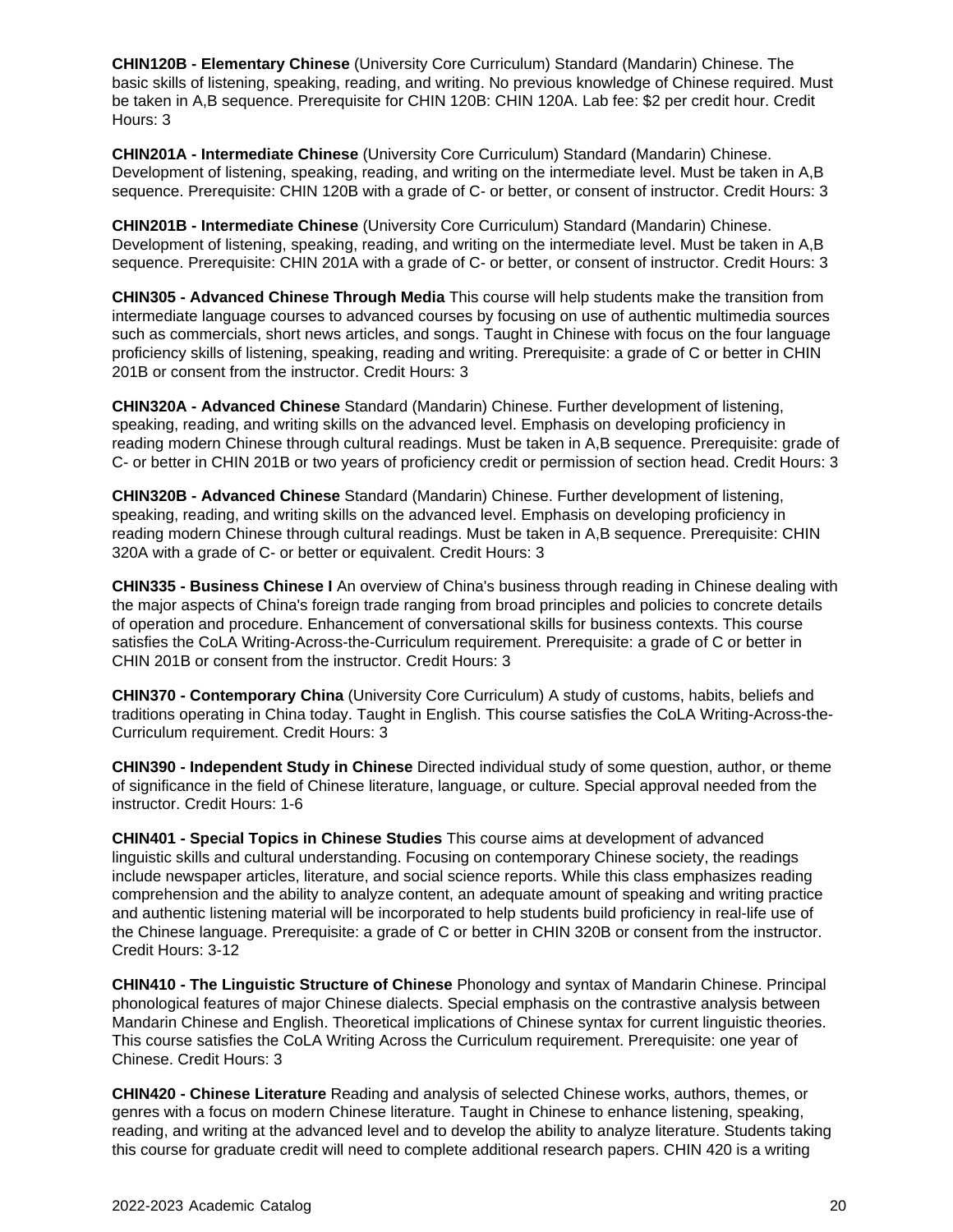intensive course that satisfies the CoLA Writing-Across-the-Curriculum requirement. Prerequisite: CHIN 320B with a minimum grade of C- or consent from the instructor. Credit Hours: 3

**CHIN435 - Business Chinese II** An overview of China's business through reading in Chinese dealing with the major aspects of China's foreign trade ranging from broad principles and policies to concrete details of operation and procedure. Enhancement of conversational skills for business contexts. This course satisfies the CoLA Writing-Across-the-Curriculum requirement. Prerequisite: a grade of C or better in CHIN 201B or consent from the instructor. Credit Hours: 3

**CHIN490 - Advanced Independent Study in Chinese** Directed individual study of some question, author, or theme of significance in the field of Chinese literature, language, or culture. Special approval needed from the instructor. Credit Hours: 1-3

**CLAS130A - Elementary Classical Greek** (University Core Curriculum) The object of this course is to give students a firm foundation in the grammar, vocabulary, and syntax of Ancient Greek in order to enable them to progress to the reading of the Greek classics and New Testament. Must be taken in A,B sequence. No previous knowledge of Greek required. Lab fee: \$2 per credit hour. Credit Hours: 3

**CLAS130B - Elementary Classical Greek** (University Core Curriculum) The object of this course is to give students a firm foundation in the grammar, vocabulary, and syntax of Ancient Greek in order to enable them to progress to the reading of the Greek classics and New Testament. Must be taken in A,B sequence. No previous knowledge of Greek required. Prerequisite: CLAS 130A. Lab fee: \$2 per credit hour. Credit Hours: 3

**CLAS133A - Elementary Latin** (University Core Curriculum) Students will acquire a firm foundation in the grammar, vocabulary, and syntax of Latin in order to enable them to progress to the reading of Latin literature in the original. Must be taken in A,B sequence. No previous knowledge of Latin required. Lab fee: \$2 per credit hour. Credit Hours: 3

**CLAS133B - Elementary Latin** (University Core Curriculum) Students will acquire a firm foundation in the grammar, vocabulary, and syntax of Latin in order to enable them to progress to the reading of Latin literature in the original. Must be taken in A,B sequence. No previous knowledge of Latin required. Prerequisite: CLAS 133A. Lab fee: \$2 per credit hour. Credit Hours: 3

**CLAS201A - Intermediate Greek** (University Core Curriculum) Reading and interpretation of selected works by authors such as Xenophon, Plato, Homer, and the New Testament writers. Must be taken in A,B sequence. Prerequisite: CLAS 130B with a grade of C- or better, or one year of proficiency credit. Credit Hours: 3

**CLAS201B - Intermediate Greek** (University Core Curriculum) [IAI Course: H1 900] Reading and interpretation of selected works by authors such as Xenophon, Plato, Homer, and the New Testament writers. Must be taken in A,B sequence. Prerequisite: CLAS 201A. Credit Hours: 3

**CLAS202A - Intermediate Latin** (University Core Curriculum) Reading from authors such as Livy, Caesar, and Cicero. Must be taken in A,B sequence. Prerequisite: CLAS 133B with a grade of C- or better, one year of proficiency credit. Credit Hours: 3

**CLAS202B - Intermediate Latin** (University Core Curriculum) [IAI Course: (b) H1 900] Reading from authors such as Livy, Caesar, and Cicero. Must be taken in A,B sequence. Prerequisite: CLAS 202A. Credit Hours: 3

**CLAS230 - Greek Mythology** (University Core Curriculum) [IAI Course: H9 901] This course is devoted to classical Greek mythology: the stories that ancient Greeks told about their gods and heroes, in all their guises-from the major Olympian deities to minor Dryads and Nymphs, from mighty Titans and Giants to mischievous Centaurs and monstrous Minotaurs, from heroic human warriors to murderous human fathers and sorcerous mothers. We will approach these mythological tales as a means of gaining insight into ancient Greeks' own view of the world: their political and communal identities, their gender roles and social values, their conceptions of the gods, their views of life, their attitudes towards death, and above all, their insatiable lust for life and unquenchable thirst for fame despite the knowledge of their own certain doom. Through these stories we will plumb the depths of the human condition, and in the process gain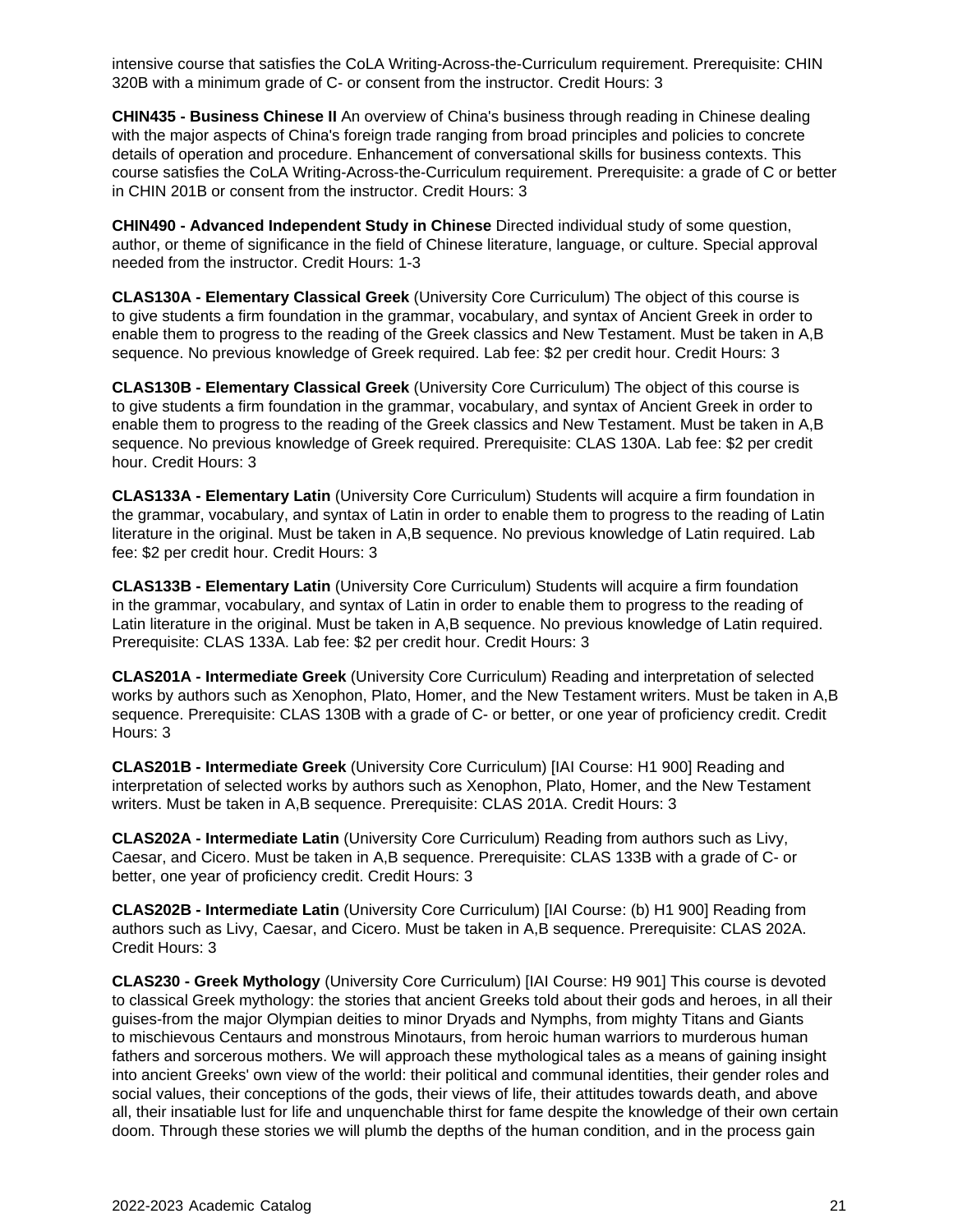insight into the worldview of a culture profoundly important to-yet also profoundly different from-our own. Credit Hours: 3

**CLAS270 - Greek Civilization** (University Core Curriculum) An introduction to the life and culture of ancient Greece. Greek contributions to western civilization in literature, art, history, and philosophy. No knowledge of Greek or Latin is required. Credit Hours: 3

**CLAS271 - Roman Civilization** (University Core Curriculum) An introduction to the life and culture of ancient Rome. Rome's function in assimilating, transforming, and passing on the Greek literary and intellectual achievement. Rome's own contributions in the political, social, and cultural spheres. No knowledge of Greek or Latin is required. Credit Hours: 3

**CLAS304A - Ancient Philosophy** (University Core Curriculum course) (Same as PHIL 304A) The birth of Western philosophy in the Greek world, examining such Pre-Socratics as Anaximander, Heraclitus, Pythagoras, and Parmenides; focusing upon the flowering of the Athenian period with Socrates, Plato, and Aristotle. The course will conclude with a discussion of the Hellenistic systems of Stoicism, Epicureanism, and the Neo-Platonic mysticism of Plotinus of the Roman period. Fulfills CoLA Writing-Across-the-Curriculum requirement. Satisfies University Core Curriculum Humanities requirement in lieu of PHIL 102. Credit Hours: 3

**CLAS304B - Ancient Technologies and the Greek Philosophers** (University Core Curriculum) (Same as PHIL 304B) This course examines how the development of ancient tools and technologies was intimately connected with early philosophers' efforts to explain the cosmos and our place in it. Students will learn about the development of a wide range of ancient technologies, from tool-making to the discovery of the Pythagorean theorem. These technologies will then be connected to the origin and development of Greek philosophy. Credit Hours: 3

**CLAS305 - Classical Political Theory: Greeks, Romans and Christians** (Same as POLS 304) A survey of the works of important political thinkers in the ancient and medieval world including Homer, Thucydides, Plato, Aristotle, Cicero, Augustine, Maimonides, Averroes, and Thomas Aquinas. Credit Hours: 3

**CLAS310A - History of Greek Art** This course explores the art, architecture, and archaeology of the ancient Greek world. Its chronological scope is vast, covering a span from the 8th to the 2nd century BC and beyond. Equally extensive is its geographical sweep: although materials from the Greek-speaking lands centered on the Aegean Sea will receive the most attention, our objects will take us all over the Mediterranean. Traditional art historical concerns of style, technique, and aesthetics will play some role in our analysis; but our driving concern will be to approach these physical remains of the Greeks as a means of gaining insight into their own history and experience of the world: their changing political and communal identities, their gender roles and social practices, their conceptions of the gods, their views of life, their attitudes towards death, and their beliefs about what most mattered. Credit Hours: 3

**CLAS310B - Greco-Roman Art and Archaeology: Ancient Rome** (Same as AD 310B, CLAS 310HB) This course introduces students to the art, architecture, and other physical remains of the ancient Greeks and Romans as a means of gaining insight into their culture: their conceptions of gods and heroes, their social identities and political values, their everyday rhythms of work and leisure, their views of life, their attitudes toward the afterlife. This will require that we turn our eye to a wide variety of objects-statues and sarcophagi, paintings and pottery, buildings public and private-and consider everything from the most imposing and bombastic forms of art to the most whimsical and quirky: from cult images in majestic temples to raunchy paintings in notorious brothels, from monumental theaters and amphitheaters to secluded private interiors and family tombs, from epic historical scenes glorifying human conquerors to fantastic mythological scenes celebrating gods and heroes, satyrs and nymphs, the divine and the dead. Topics will vary. Credit Hours: 3

**CLAS310C - Greco-Roman Art and Archaeology: Ancient Greece and Rome** (Same as AD 310C, CLAS 310HC) This course introduces students to the art, architecture, and other physical remains of the ancient Greeks and Romans as a means of gaining insight into their culture: their conceptions of gods and heroes, their social identities and political values, their everyday rhythms of work and leisure, their views of life, their attitudes toward the afterlife. This will require that we turn our eye to a wide variety of objects-statues and sarcophagi, paintings and pottery, buildings public and private-and consider everything from the most imposing and bombastic forms of art to the most whimsical and quirky: from cult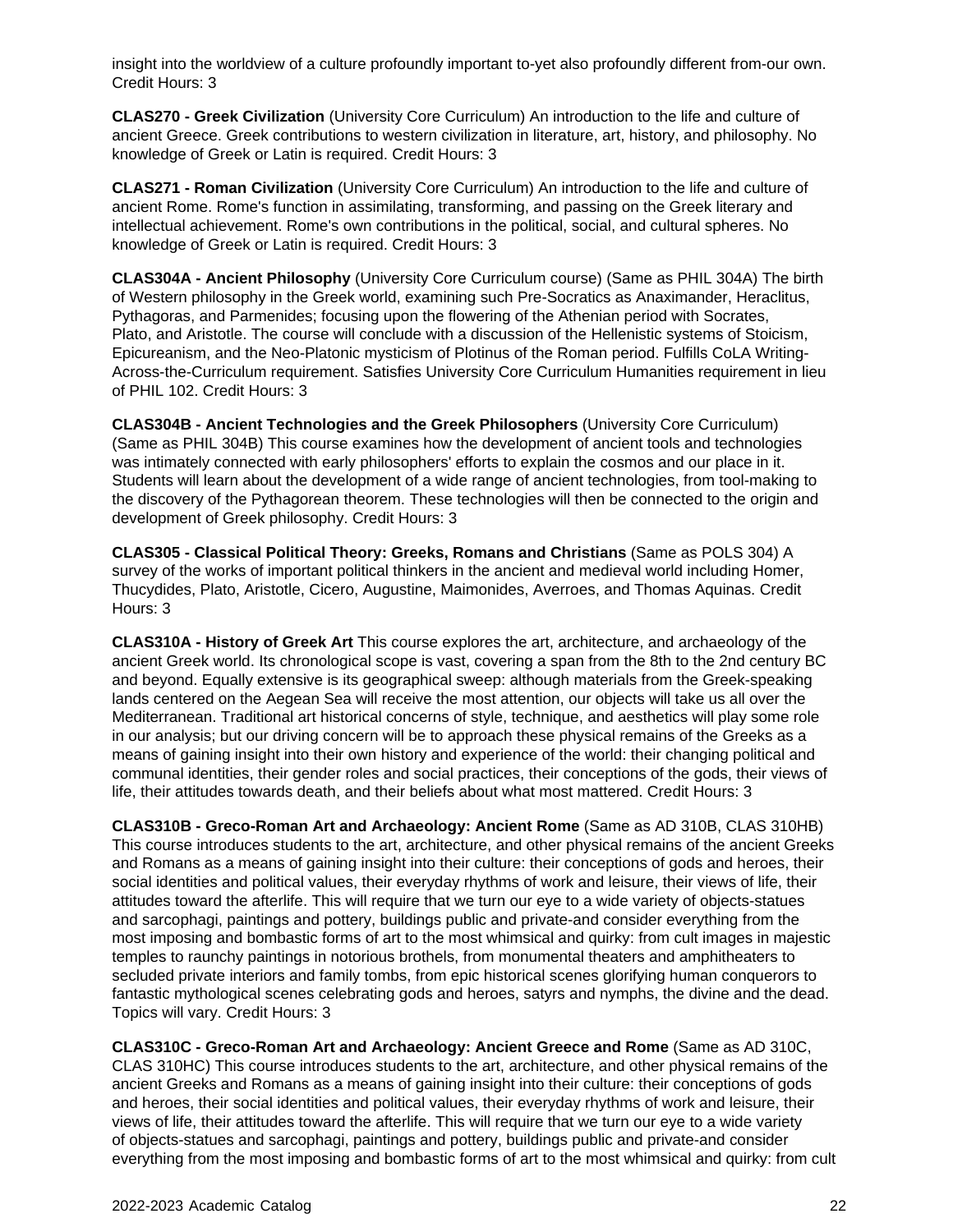images in majestic temples to raunchy paintings in notorious brothels, from monumental theaters and amphitheaters to secluded private interiors and family tombs, from epic historical scenes glorifying human conquerors to fantastic mythological scenes celebrating gods and heroes, satyrs and nymphs, the divine and the dead. Topics will vary. Credit Hours: 3

**CLAS310HA - Greco-Roman Art and Archaeology: Ancient Greece** This course introduces students to the art, architecture, and other physical remains of the ancient Greeks and Romans as a means of gaining insight into their culture: their conceptions of gods and heroes, their social identities and political values, their everyday rhythms of work and leisure, their views of life, their attitudes toward the afterlife. This will require that we turn our eye to a wide variety of objects-statues and sarcophagi, paintings and pottery, buildings public and private-and consider everything from the most imposing and bombastic forms of art to the most whimsical and quirky: from cult images in majestic temples to raunchy paintings in notorious brothels, from monumental theaters and amphitheaters to secluded private interiors and family tombs, from epic historical scenes glorifying human conquerors to fantastic mythological scenes celebrating gods and heroes, satyrs and nymphs, the divine and the dead. Topics will vary. Credit Hours: 3

**CLAS310HB - Greco-Roman Art and Archaeology: Ancient Rome** (Same as AD 310B, CLAS 310B) This course introduces students to the art, architecture, and other physical remains of the ancient Greeks and Romans as a means of gaining insight into their culture: their conceptions of gods and heroes, their social identities and political values, their everyday rhythms of work and leisure, their views of life, their attitudes toward the afterlife. This will require that we turn our eye to a wide variety of objects-statues and sarcophagi, paintings and pottery, buildings public and private-and consider everything from the most imposing and bombastic forms of art to the most whimsical and quirky: from cult images in majestic temples to raunchy paintings in notorious brothels, from monumental theaters and amphitheaters to secluded private interiors and family tombs, from epic historical scenes glorifying human conquerors to fantastic mythological scenes celebrating gods and heroes, satyrs and nymphs, the divine and the dead. Topics will vary. Credit Hours: 3

**CLAS310HC - Greco-Roman Art and Archaeology: Ancient Greece and Rome** (Same as AD 310C, CLAS 310C) This course introduces students to the art, architecture, and other physical remains of the ancient Greeks and Romans as a means of gaining insight into their culture: their conceptions of gods and heroes, their social identities and political values, their everyday rhythms of work and leisure, their views of life, their attitudes toward the afterlife. This will require that we turn our eye to a wide variety of objects-statues and sarcophagi, paintings and pottery, buildings public and private-and consider everything from the most imposing and bombastic forms of art to the most whimsical and quirky: from cult images in majestic temples to raunchy paintings in notorious brothels, from monumental theaters and amphitheaters to secluded private interiors and family tombs, from epic historical scenes glorifying human conquerors to fantastic mythological scenes celebrating gods and heroes, satyrs and nymphs, the divine and the dead. Topics will vary. Credit Hours: 3

**CLAS311 - Greek and Latin Literature in Translation** Survey of literature from ancient Greece and/or Rome. No knowledge of Greek or Latin is required. No prerequisite. Repeatable for a total of 6 credits. Credit Hours: 3

**CLAS315I - Classical Themes and Contemporary Life: Seminar Series** (University Core Curriculum) [IAI Course: H9 900] Specific aspects of Classical Civilization are compared with aspects of our own society. In alternate years, the course will treat different themes, e.g., Drama's birthplace: Classical Athens; Roman heroes and Anti-Heroes, or Athletics, Sports and Games in the Ancient World. When offered in Europe, the course will focus on how these values are reflected in architecture, art, the military and the arena from ancient times through the Renaissance and beyond. Credit Hours: 3-9

**CLAS330 - Greek Myth in Ancient Art** (Same as AD 330) Ancient Greeks and Romans lived in a visual world-a world flooded with mythological imagery. This course examines how Greeks and Romans themselves processed their own mythology, inhabited it, and gave it visual form. This will involve reading some of the most important mythological narratives to survive from the ancient world (from Homer's Odyssey to Ovid's Metamorphoses). But our main focus will be on how these epic stories were translated into artistic terms, structuring the everyday consciousness of the women and men who dwelled amidst these images and imagined their own lives through them. Objects examined include racy Greek painted pottery, epic Greek architectural (especially temple) sculpture, bombastic Greek and Roman civic monuments, intimate Roman wall paintings, and astonishing Roman sarcophagi. Prerequisites: a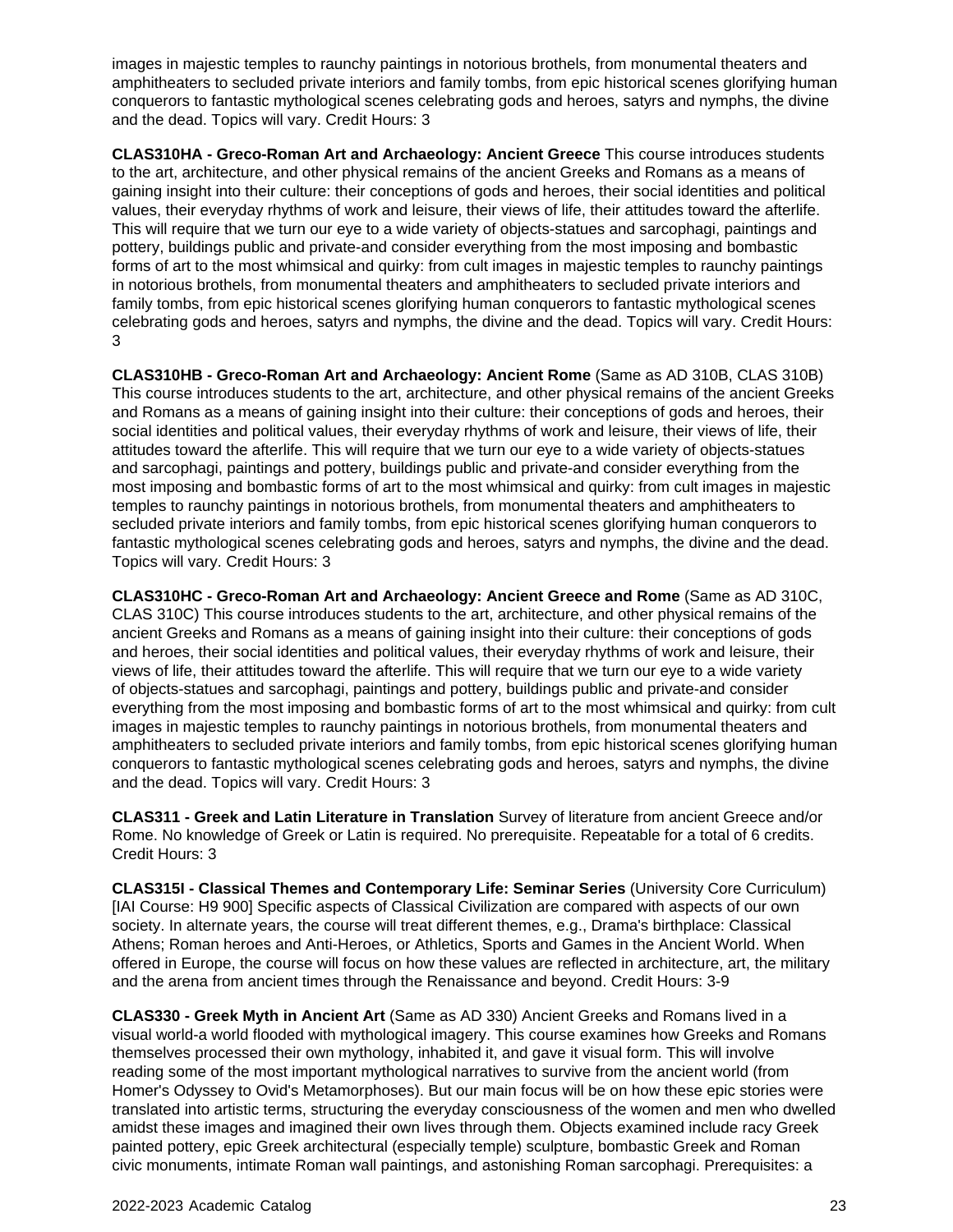previous course in the mythology, history, philosophy, civilization, or art of the ancient world (passed with a C- or better), or consent of instructor. Credit Hours: 3

**CLAS354A - History of the Theater** (Same as THEA 354A) Theater history from ancient times to the 17th century. Credit Hours: 3

**CLAS375 - Historical Introduction to the New Testament** A historical introduction to the New Testament in its original Greco-Roman and Jewish contexts. We will read and discuss much of the New Testament, studying the distinct portraits of Jesus in the Gospels, the scholarly reconstruction of his historical life and teaching, and the early development of Christianity. We will compare different historical methods for interpreting the New Testament, as well as introducing ourselves to theological and literary approaches to the text. Credit Hours: 3

**CLAS390 - Reading in Greek** Reading and interpretation of Greek texts. Usually prose in the fall, poetry in the spring. Prerequisite: two years of Greek or consent of the instructor. Credit Hours: 3

**CLAS391 - Reading in Latin** (Same as CLAS 391H) Reading and interpretation of Latin texts. Usually prose in the fall, poetry in the spring. Prerequisite: two years of Latin or consent of the instructor. Credit Hours: 3

**CLAS391H - Honors Reading in Latin** (Same as CLAS 391) Reading and interpretation of Latin texts. Usually prose in the fall, poetry in the spring. Contingent on enrollment in the University Honors Program, and special approval from the instructor. Credit Hours: 3

**CLAS403 - History of the English Language** (Same as ENGL 403) The development of the language from its Indo-European roots through Early Modern English and selected American dialects. Emphasis on the geographical, historical and cultural causes of linguistic change. Credit Hours: 3

**CLAS415 - Advanced Reading in Greek** Reading and interpretation of Greek texts at an advanced level. Satisfies CoLA Writing Across the Curriculum Requirement. Prerequisite: three years of Greek or consent of the instructor. Credit Hours: 3-9

**CLAS416 - Advanced Reading in Latin** Reading and interpretation of Latin texts at an advanced level. Satisfies CoLA Writing Across the Curriculum Requirement. Prerequisite: three years of Latin or consent of the instructor. Credit Hours: 3-9

**CLAS445 - Cultural Backgrounds of Western Literature** (Same as ENGL 445) A study of ancient Greek and Roman literature, Dante's Divine Comedy, and Goethe's Faust, as to literary type and historical influence on later Western writers. Credit Hours: 3

**CLAS448A - Irish Literature Survey** (Same as ENGL 448A) An introductory survey in historical context of the literature of Ireland, including Gaelic literature in translation from the early Christian era (400 AD) to the late 18th century; the first two centuries of Irish literature in English (the 18th and 19th century); and the Celtic Twilight and the Irish Literary Renaissance. Credit Hours: 3

**CLAS469 - Hellenistic and Roman Philosophy to Augustine** (Same as PHIL 469) The career of philosophy during the Hellenistic, Roman and Early Medieval period, especially as a means of personal salvation, exploring such figures and movements as: Epicurus, Stoicism, the Middle Academy, Skepticism, Gnosticism, Plotinus, Early Christianity, Augustine, and Boethius. Credit Hours: 3

**CLAS470A - Greek Philosophy-Plato** (Same as PHIL 470A) Survey of Plato's dialogues mostly selected from those of the middle period (Meno, Phaedo, Symposium, Republic, Phaedrus), perhaps along with some from the early period (especially Protagoras) and late period (Sophist, Timaeus). Prerequisites: PHIL 304A or CLAS 304A, and PHIL 304B or CLAS 304B with minimum grades of C, or consent of instructor. Credit Hours: 3

**CLAS470B - Greek Philosophy-Aristotle** (Same as PHIL 470B) A general survey of the Aristotelian philosophy including the theory of nature, metaphysics, ethics, and political philosophy. Readings will consist of selections from the corpus. Prerequisites: PHIL 304A or CLAS 304A, and PHIL 304B or CLAS 304B with minimum grades of C, or consent of instructor. Credit Hours: 3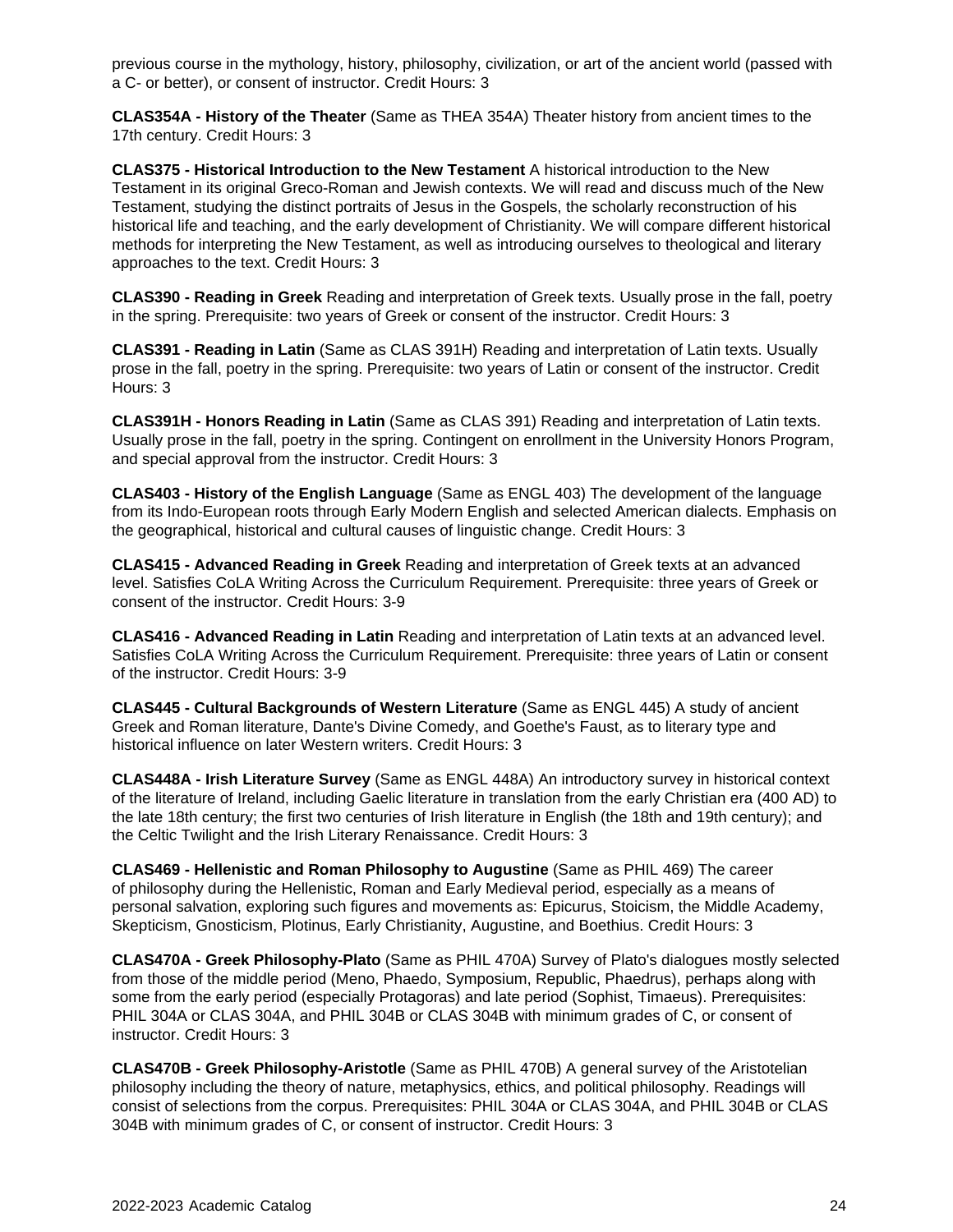**CLAS488 - Latin as a Research Tool** Concentrated and individualized training in the recognition and interpretation of basic and complex grammatical structures and in the systematic acquisition of the principles of word formation for vocabulary expansion. Techniques for intensive and extensive readings and for translation of unedited texts in the student's own field of study. Intended for graduate students. Undergraduates who wish to enroll are encouraged to consult with course instructor. With consent of student's own department, and with a grade of B or A, satisfies graduate program requirements for foreign language as a research tool. Credit Hours: 3

**CLAS491 - Classics Seminar** Intensive study of a select area of classics. Recent topics include Greek and Roman Religion, Socrates, and Homer. Capstone research course required for classics majors and minors, though others are welcome. Satisfies the CoLA Writing Across the Curriculum requirement. There are no formal prerequisites, but some knowledge of the ancient world will prove helpful (such as that provided by CLAS 230, 270, and 271). No knowledge of Latin or Greek is required. Credit Hours: 3-9

**CLAS491H - Classics Honors Seminar** Intensive study of a select area of classics. Recent topics include Greek and Roman Religion, Socrates, and Homer. Capstone research course required for classics majors and minors, though others are welcome. There are no formal prerequisites, but some knowledge of the ancient world will prove helpful (such as that provided by CLAS 230, 270, and 271). No knowledge of Latin or Greek is required. Contingent on enrollment in the University Honors Program, and special approval from the instructor. Credit Hours: 3

**CLAS496 - Independent Study in Classics** Guided research on problems in classics. The academic work may be done on campus or in conjunction with approved off-campus activities. This course satisfies the CoLA Writing Across the Curriculum requirement. Special approval needed from the instructor. Credit Hours: 1-9

**CLAS497H - Honors Thesis** Directed reading and research, culminating in a research thesis for the University Honors program. Contingent on enrollment in the University Honors Program. Not for graduate credit. Special approval needed from the instructor. Credit Hours: 3

**EA102 - East Asian Civilization** (University Core Curriculum) [IAI course: H2 903N] An introduction to East Asian cultural traditions, literature, philosophy, history, art and social organization of China and Japan. Formerly FL 102. Credit will not be granted for both FL 102 and EA 102. Credit Hours: 3

**EA300 - Masterpieces of East Asian Literatures** (University Core Curriculum) Lectures and collateral readings of representative Asian literary works in English translation with special attention to literary forms and thought from ancient to contemporary China and Japan. No knowledge of an Asian language required. Credit Hours: 3

**EA370 - Topics in East Asian Cultural Traditions** Selected topics in East Asian cultural traditions. May be repeated to a total of six hours with the consent of the department. No prerequisite. Taught in English. Credit Hours: 1-6

**FL100A - Variable Elementary Languages** Elementary skills in a language not otherwise taught in this department. Primary emphasis is on oral skills. The language to be taught will vary. Should be taken in A,B sequence if available, 100B will always be a continuation of 100A. Instructional proficiency fee: \$5. Credit Hours: 3-9

**FL100B - Variable Elementary Languages** Elementary skills in a language not otherwise taught in this department. Primary emphasis is on oral skills. The language to be taught will vary. Should be taken in A,B sequence if available, as 100B will always be a continuation of 100A. Prerequisite: FL 100A. Instructional proficiency fee: \$5. Credit Hours: 3-9

**FL105 - International Studies Introductory Seminar** An introduction to the interdisciplinary field of global and international studies. Through readings, discussions, presentations, case studies, and interactive activities, this course will introduce students to the principal issues in the field of international studies, particularly the effects of globalization on economics, politics, media, health, labor, food, energy and the environment. Credit Hours: 1

**FL111 - Introduction to Foreign Language Study** This course is required for majors in the Department of Languages, Cultures, and International Trade who do not take the department's UNIV 101 course.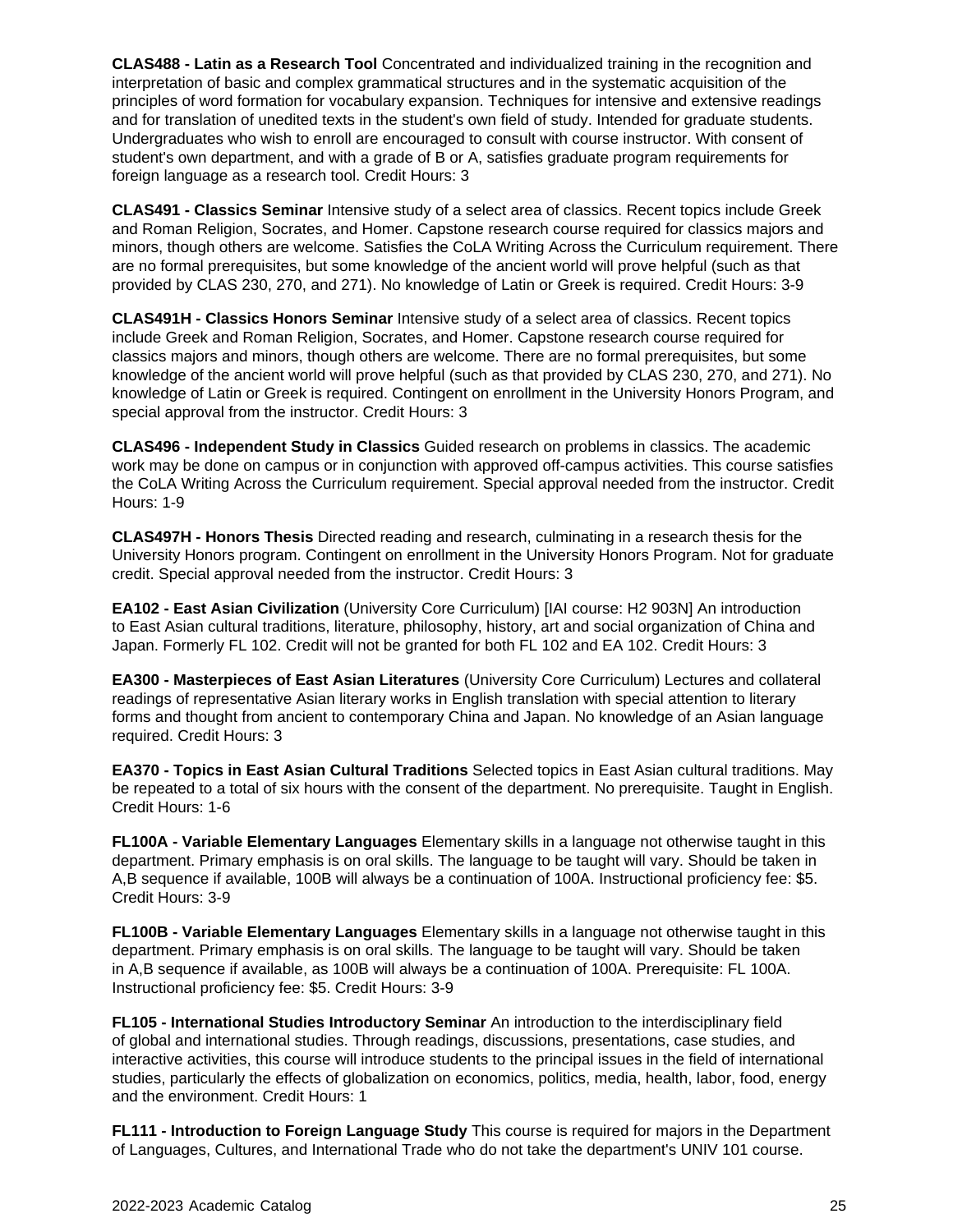This one credit-hour course will meet one day a week together with that UCOL course to cover content relevant to foreign language study. Students will study how second languages are required and how language influences culture and is influenced by culture. Restricted to LCIS majors. Credit Hours: 1

**FL200A - Masterpieces of World Literature-France and Francophone Countries** (University Core Curriculum) Readings and discussions of Western literature taken from the Middle Ages to modern times. All readings and lectures in English. Credit Hours: 3

**FL200B - Masterpieces of World Literature-Germany, Switzerland, Austria** (University Core Curriculum) Readings and discussions of German-language literature (in translation) from Germanic tribal times to the present. All readings and lectures in English. Credit Hours: 3

**FL200C - Masterpieces of World Literature-Hispanic Literature** (University Core Curriculum) Readings and discussions of Hispanic literature taken from various periods, the Middle Ages to modern times. All readings and lectures in English. Credit Hours: 3

**FL258 - Work Experience** Ungraded credit for work experience, which has taken place subsequent to admission to SIUC. Such experience must be related to student's major in a foreign language or FLIT. Mandatory Pass/Fail. Prerequisite: sophomore standing and approval by chair of foreign language major or by director if FLIT major. Credit Hours: 1-4

**FL298 - Multicultural Applied Experience** (University Core Curriculum) (Multicultural Applied Experience Course) An applied experience, service-oriented credit in American diversity involving a group different from the student's own. Difference can be manifested by age, gender, ethnicity, nationality, political affiliation, race or class. Students should consult the department for course specifications regarding grading, work requirements, and supervision. Grade Pass/Fail. Prerequisite: written approval from the instructor of record. Credit Hours: 3

**FL301I - Cross-Cultural Orientation** Students are introduced to a wide variety of interaction patterns in cross-cultural social and professional settings. Through readings, interactive classroom activities, and outof-class contact with the international community at Southern Illinois University Carbondale they acquire conceptual tools, which allow them to discover appropriate behavior patterns in diverse cultural settings. Credit Hours: 3

**FL302 - Internship Extension** Facilitates the returned international intern to evaluate, appreciate and optimize the advantages of the international internship experience by sharing the international experience with as many members of the community as possible through a written report, oral presentations, mentoring, newsletter and broadcasting productions, and international student partnerships. Prerequisite: FL 202 and international internship experience. Credit Hours: 3

**FL310 - Caribbean Folk Tales** Readings and discussion of folk tales from the Caribbean region. All readings and lectures in English. Credit Hours: 3

**FL320 - Caribbean Cultures and Literatures** (University Core Curriculum) This course offers readings and discussions of cultures and literatures found in different countries of the Caribbean region. All readings and lectures in English. Credit Hours: 3

**FL330 - French Culture Through Cinema** (University Core Curriculum) This course analyzes and discusses various aspects of French culture (history, geography, social and cultural life), as represented in cinema. Lecture, readings, discussions and films will be in English. Credit Hours: 3

**FL401 - Studies of a Selected Topic** Advanced study of selected topics related to the culture, history, literature, and cinema of diverse countries, cultures, and groups. Credit Hours: 3

**FL436 - Methods in Teaching World Languages** The course prepares future language teachers with the theoretical knowledge and the practical tools necessary to meet the demands of today's communicative language classroom. Based on insights from second language acquisition research and current trends and standards in the language teaching profession, students develop an informed and principled approach to teaching world languages effectively. Required of prospective language teachers in secondary schools. Prerequisite: concurrent or prior enrollment in 300-level course in French, German, Latin, or Spanish. Credit Hours: 3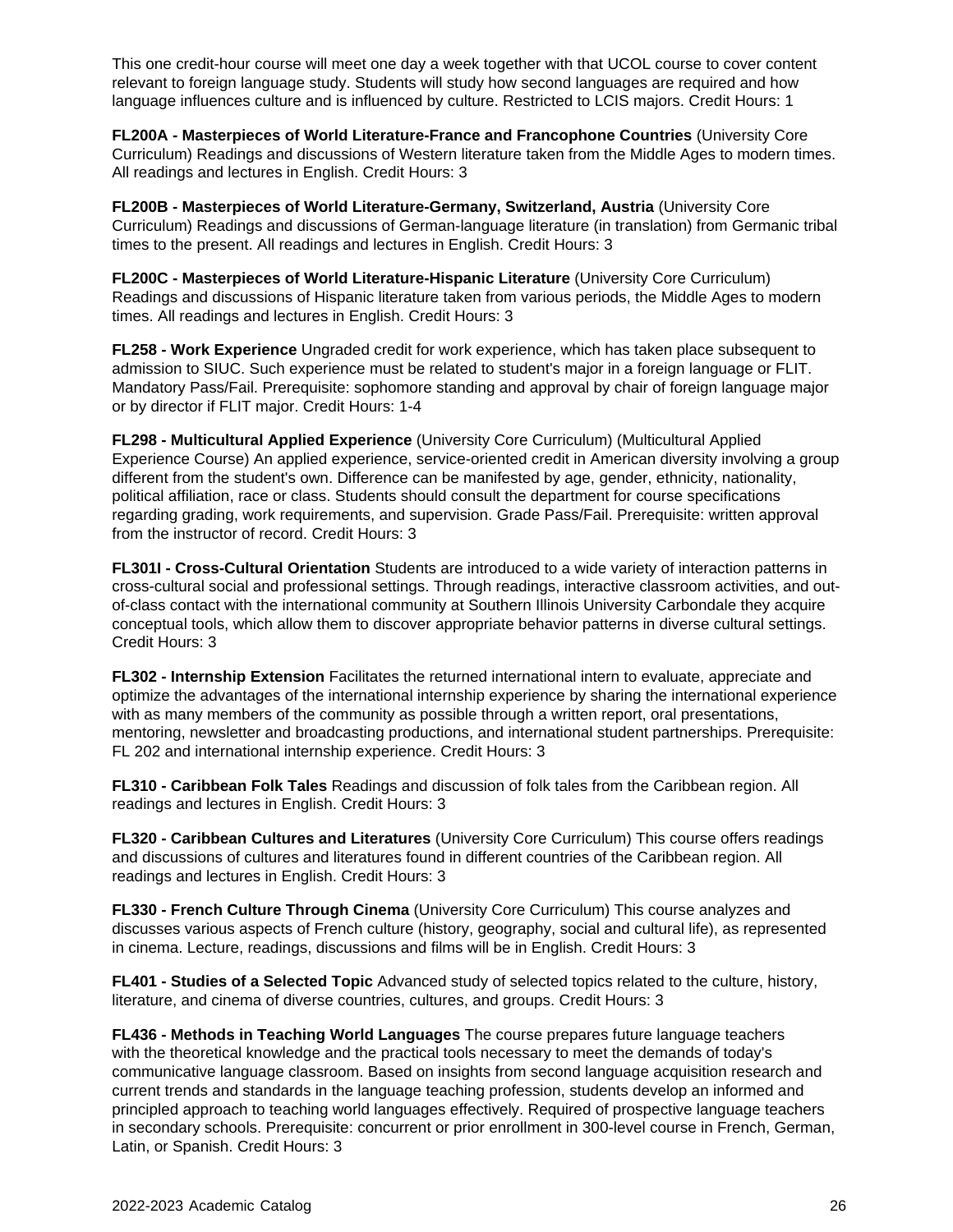**FL495 - Professional International Experience** Professional experience with an international company or organization. Normally done abroad. Prerequisite: minimum 2.75 GPA and written approval from the Director of Foreign Language and International Trade. Credit Hours: 1-12

**FR123A - Elementary French** Introduction to listening, speaking, reading, and writing French, in its cultural context. No previous knowledge of French required. Must be taken in A,B sequence. Lab fee: \$2 per credit hour. Credit Hours: 3

**FR123B - Elementary French** Introduction to listening, speaking, reading, and writing French, in its cultural context. No previous knowledge of French required. Prerequisite: FR 123A with a passing grade. Lab fee: \$2 per credit hour. Credit Hours: 3

**FR200 - Women in French and Francophone Literatures** (University Core Curriculum) (Same as WGSS 200) This course offers a study of the representation of women in 20th century French and Francophone literatures. The class will study female characters as they are represented in novels, short stories and essays of contemporary French and Francophone writers, and will analyze the development of women as characters from a psychological, sociological, and literary point of view. All readings and lectures are in English. Credit Hours: 3

**FR201A - Intermediate French** Continued development of the four basic language skills of listening, speaking, reading and writing. Reading of material on contemporary France and selections from French literature. Must be taken in A,B sequence. Prerequisite: FR 123B with a grade of C- or better, one year of proficiency credit, or equivalent. Credit Hours: 3

**FR201B - Intermediate French** Continued development of the four basic language skills of listening, speaking, reading and writing. Reading of material on contemporary France and selections from French literature. Must be taken in A,B sequence. Prerequisite: FR 201A with a grade of C- or better, or equivalent. Credit Hours: 3

**FR220 - Intermediate French Conversation** Development of oral skills on the intermediate level. Prerequisite: FR 123B with a grade of C- or better, one year of proficiency credit, or the equivalent. Credit Hours: 3

**FR311 - Modern French Literature** The themes, structures, and language of some major works of poets, novelists, and playwrights from the early Romantics through the Existentialists and authors of the Nouveau Roman. Taught in French with focus on the four language proficiency skills of listening, speaking, reading and writing. Prerequisite: A grade of C- or better in FR 320A, or equivalent. Credit Hours: 3

**FR320A - Advanced Language Study** Continued practice of the four skills of listening, speaking, reading, and writing, with emphasis on writing. FR 320A is a writing intensive course that satisfies the CoLA Writing-Across-the-Curriculum requirement. Prerequisite: A grade of C- or better in FR 201B, or equivalent. Credit Hours: 3

**FR320B - Advanced Language Study** Continued practice of the four skills of listening, speaking, reading, and writing, with emphasis especially on writing. FR 320B is a writing intensive course that satisfies the CoLA Writing-Across-the-Curriculum requirement. Must be taken in A,B sequence. Prerequisite: A grade of C- or better in FR 320A, or equivalent. Credit Hours: 3

**FR321 - Advanced French Conversation** Improvement of self-expression and listening comprehension. Expansion of vocabulary and idioms emphasized through classroom and language laboratory work. Highly recommended for students with a major in French. Prerequisite: A grade of C- or better in FR 201B, or equivalent. Credit Hours: 3

**FR330 - Advanced Writing Skills** This course will help students make the transition from intermediate language courses to advanced courses that call for more sophisticated writing skills. Selections of texts (from media, literature, etc.) and exercises will teach the skills necessary to read, analyze and summarize texts, as well as write critical analyses and argumentative essays. Taught in French with focus on the four language proficiency skills of listening, speaking, reading and writing. Prerequisite: A grade of C- or better in FR 320A, or equivalent. Credit Hours: 3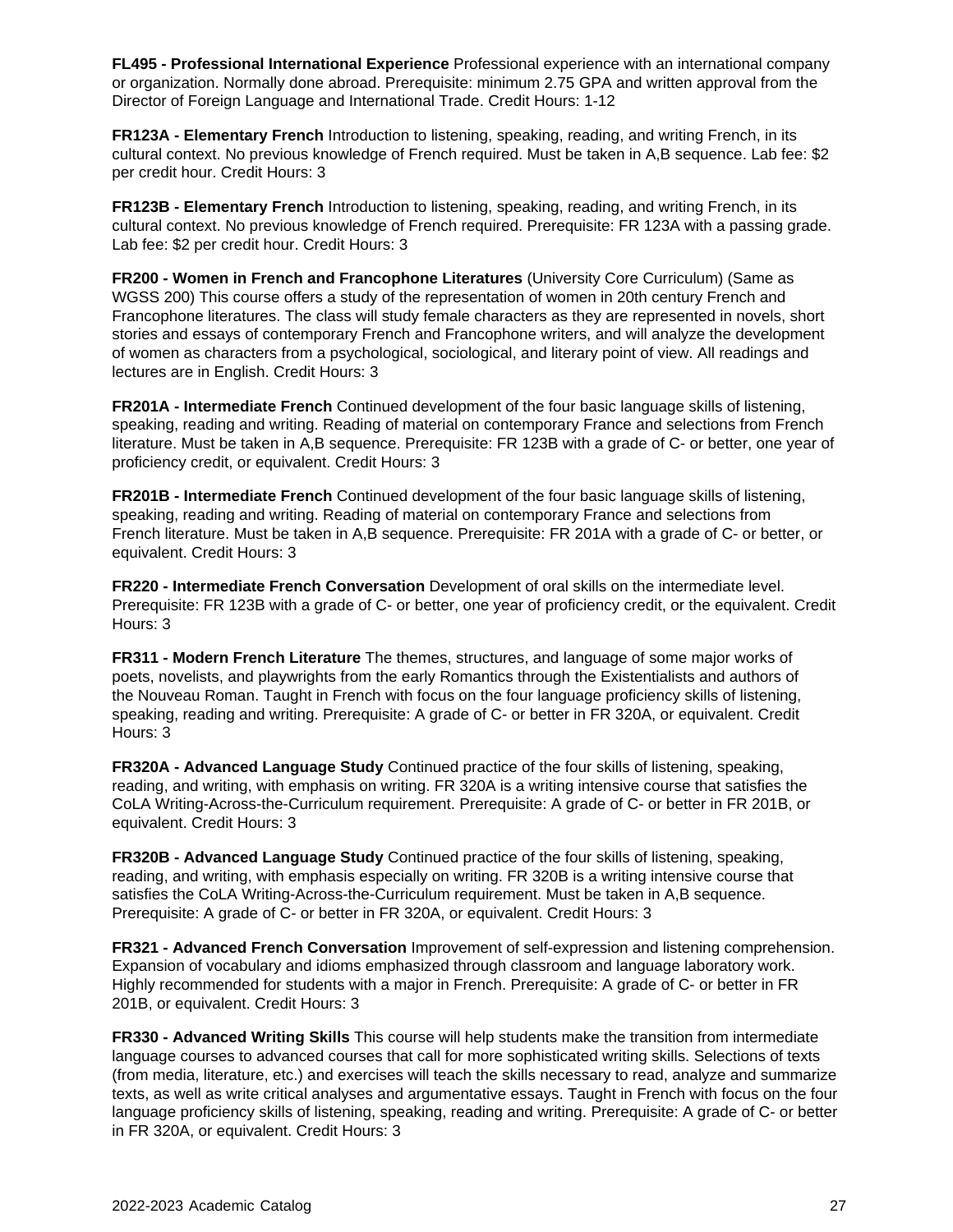**FR350 - French Phonetics** Introduction to French phonetics involving perception and production of spoken French. Emphasis on corrective pronunciation and avoidance of English interference. Prerequisite: A grade of C- or better in FR 201B, or equivalent. Credit Hours: 3

**FR370 - Contemporary France** Survey of major historical events of 19th and 20th century France. Examination of contemporary French society focusing on topics such as politics, economy, education, arts and popular culture. Taught in French with focus on the four language proficiency skills of listening, speaking, reading and writing. Prerequisite: A grade of C- or better in FR 320A, or equivalent. Credit Hours: 3

**FR375 - Travel-Study in France** Travel-Study project, planned under supervision of French faculty and carried out in France. Prerequisite: A grade of C or better in FR 201B, or equivalent. Special approval needed from faculty. Credit Hours: 1-6

**FR390 - Independent Study in French** Individual exploration of some question, author, or theme of significance within the field of French literature, language, or culture. Special approval needed from the instructor. Credit Hours: 1-6

**FR410 - Selected Topics** Topics vary and are announced in advance; both students and faculty suggest ideas. This course satisfies the CoLA Writing-Across-the-Curriculum requirement. Prerequisite: A grade of C- or better in FR 320A, or equivalent. Credit Hours: 3

**FR420 - Introduction to French Literature and Cinema** This course will explore representative works in French from a variety of French and Francophone African authors and filmmakers. Students will be introduced to techniques of literary and filmic analysis through the reading of texts and the examination of films in French. FR 420 will be taught in French. Prerequisite: A grade of C- or better in FR 320A or equivalent. Credit Hours: 3

**FR435 - Living and Working in France** This course explores the French and Francophone business worlds from a variety of economic and cultural perspectives. Class work will focus on vocabulary, idioms and expressions used in oral and written business communications. Readings on authentic cultural practices will provide real-world contexts for students preparing to live and work in a French-speaking country. Taught in French. Prerequisite: A grade of C- or better in FR 320A or equivalent. Credit Hours: 3

**FR440 - Literature of the Enlightenment** Study and discussion of the novel, theater, and philosophic writing of 18th century France as literature and as expressions of the Enlightenment. Major attention given to Montesquieu, Voltaire, Diderot, and Rousseau. Prerequisite: A grade of C- or better in FR 320A or equivalent. Special approval needed from the instructor. Credit Hours: 3

**FR450 - Literary Movements of the 19th Century** Romanticism, Realism, and Naturalism in poems, novels and theater plays followed by an examination of the reaction to these movements and of the influence of symbolism. Prerequisite: A grade of C- or better in FR 320A or equivalent. Special approval needed from the instructor. Credit Hours: 3

**FR460 - Studies in Literature of the 20th Century** Examination of the major themes, forms, techniques and style of novelists from Gide and Proust to Robbe-Grillet and dramatists from Giraudoux to Ionesco and Beckett. Prerequisite: A grade of C- or better in FR 320A or equivalent. Credit Hours: 3

**FR470 - The French and Their History** Study of major French historical events from Vercingetorix to the French Revolution. Examination of the political, philosophical, artistic movements and historic figures that shaped contemporary France. Taught in French. Prerequisite: A grade of C- or better in FR 320A, or equivalent. Credit Hours: 3

**FR475 - Travel-Study in France** Travel-study project, planned under supervision of French faculty and carried out in France. Amount of credit depending on scope of study. Prerequisite: A grade of C- or better in FR 320A, or equivalent. Credit Hours: 3-6

**FR476 - Francophone Cultures and Literatures** Representative works and authors of the francophone world outside of France with special reference to African, Caribbean and Canadian literatures. Prerequisite: A grade of C- or better in FR 320A, or equivalent. Credit Hours: 3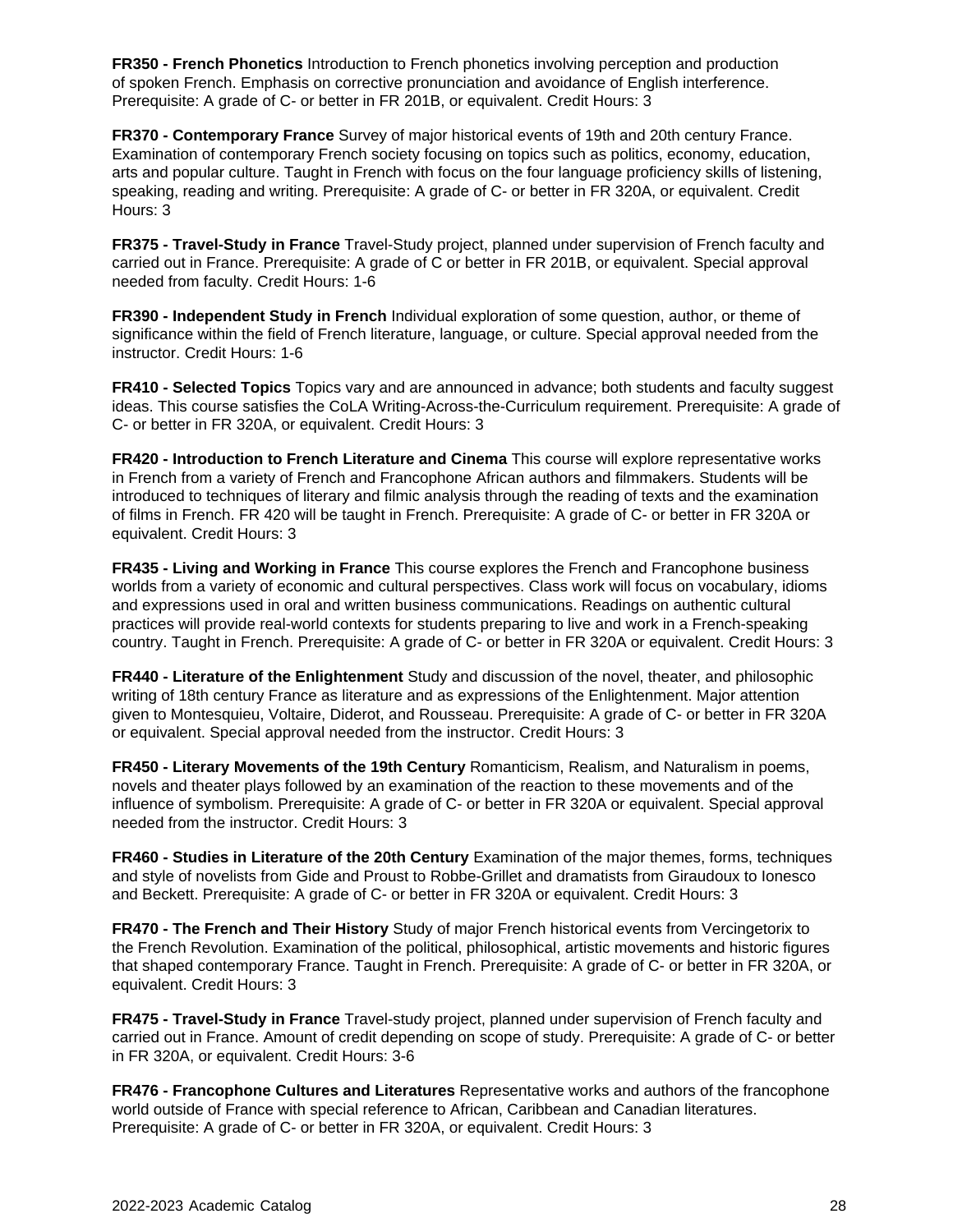**FR480 - Studies of Masterpieces of French and Francophone Literatures** Selected readings from French and Francophone authors. Introduction to main literary movements from the Middle Ages to the 20th century. Prerequisite: A grade of C- or better in FR 320A, or equivalent. Credit Hours: 3

**FR488 - French as a Research Tool** Concentrated and individualized training in the recognition and interpretation of basic and complex grammatical structures and in the systematic acquisition of the principles of word formation for vocabulary expansion. Techniques for intensive and extensive readings and for translation of unedited texts in the student's own field of study. Intended for graduate students. With consent of student's department, and with a grade of B or A, satisfies graduate program requirement for foreign language as a research tool. Prerequisite: One year of French (FR 123B with a grade of C- or better, one year of proficiency credit, or the equivalent). Credit Hours: 3

**FR490 - Advanced Independent Study in French** Individual exploration of some question, author, or theme of significance within the field of French and Francophone literatures or cultures. Prerequisite: A grade of C- or better in FR 320A, or equivalent. Special approval needed from the instructor. Credit Hours: 3

**GER101A - German Language and Culture I** This course offers an introduction to the language and culture of the German-speaking peoples. It combines an overview of German political, economic, social and aesthetic developments with the acquisition of elementary-level written and spoken German. No previous knowledge of German required. Must be taken in A,B sequence. Lab fee: \$2 per credit hour. Credit Hours: 3

**GER101B - German Language and Culture II** This course offers an introduction to the language and culture of the German-speaking peoples. It combines an overview of German political, economic, social and aesthetic developments with the acquisition of elementary-level written and spoken German. Must be taken in A,B sequence. Prerequisite: GER 101A with a passing grade, or equivalent. Lab fee: \$2 per credit hour. Credit Hours: 3

**GER201A - Intermediate German: Cultural Encounters** (University Core Curriculum) Continued grammar and vocabulary of development through reading, writing, listening, and speaking German. Upto-date subject matter from film, politics, fine arts, literature and science will bring students to a deeper understanding of the German language and culture. Conducted primarily in German. Must be taken in A,B sequence. Prerequisite: GER 101B with a grade of C- or better, or equivalent. Credit Hours: 3

**GER201B - Intermediate German: Cultural Encounters** (University Core Curriculum) [IAI Course: H1 900] Continued grammar and vocabulary development through reading, writing, listening, and speaking German. Up-to-date subject matter from film, politics, fine arts, literature and science will bring students to a deeper understanding of the German language and culture. Conducted primarily in German. Must be taken in A,B sequence. Prerequisite: GER 201A with a grade of C- or better, or equivalent. Credit Hours: 3

**GER230 - Germanic and Norse Mythology** (University Core Curriculum) GER 230 is an introductory course in Germanic and Norse mythology. It provides an overview of the beliefs and religious practices of the pre-Christian Germanic tribes and documents the afterlife of many of these myths in the contemporary world. All readings and lectures are in English. Credit Hours: 3

**GER320A - Advanced Language Study** Continued practice of the four skills of listening, speaking, reading, and writing, with emphasis on writing. Must be taken in A,B sequence. GER 320A is a writing intensive course that satisfies the CoLA Writing-Across-the-Curriculum requirement. Prerequisite: A grade of C- or better in GER 201B, or equivalent. Credit Hours: 3

**GER320B - Advanced Language Study** Continued practice of the four skills of listening, speaking, reading, and writing, with emphasis especially on writing. GER 320B is a writing intensive course that satisfies the CoLA Writing-Across-the-Curriculum requirement. Must be taken in A,B sequence. Prerequisite: A grade of C- or better in GER 320A, or equivalent. Credit Hours: 3

**GER336 - The Germans I: From Tribes to Empire in History and Literature** The course introduces students to the cultural and political history of Germany from Germanic tribal times to the 18th century. Through readings, lectures and discussions in German, augmented by audio-visual media, students will become familiar with literary works in a historical context and gain an understanding of artistic movements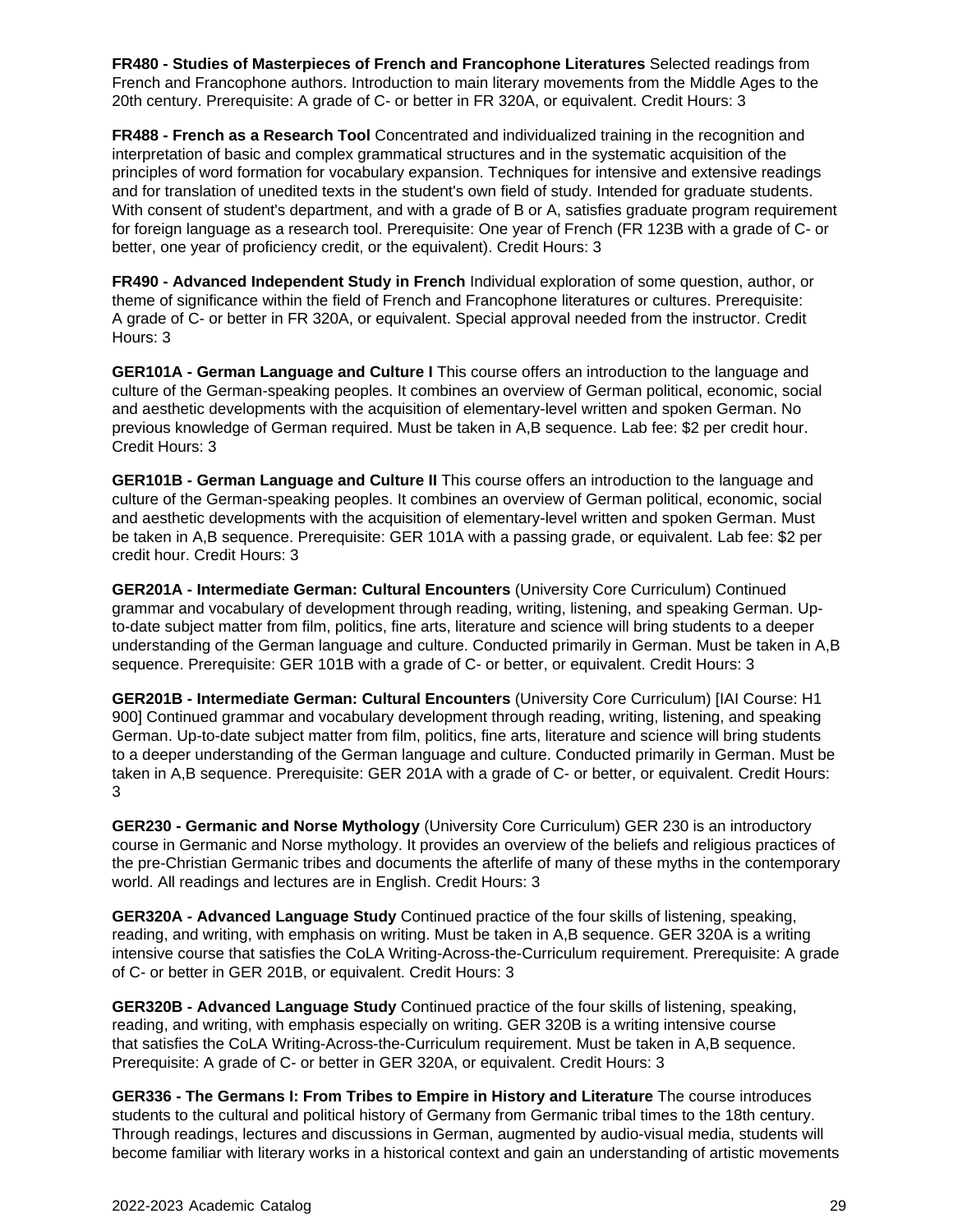and political developments in this period. Taught in German with focus on the four language proficiency skills of listening, speaking, reading, and writing. Prerequisite: GER 201B with a grade of C- or equivalent. Credit Hours: 3

**GER337 - The Germans II: From Reich to Republic in History and Literature** The course introduces students to the cultural and political history of Germany from the 19th century to the present. Through readings, lectures, and discussions in German, augmented by audio-visual media, students will become familiar with literary works in a historical context and develop an understanding of artistic movements and political developments in the modern period. Taught in German with focus on the four language proficiency skills of listening, speaking, reading and writing. Prerequisite: GER 201B with a grade of C- or equivalent. Credit Hours: 3

**GER370 - Contemporary Germany** Study of life in Germany since World War II including the customs and habits, thoughts and beliefs, as well as the broad complex of traditions basic to everyday life. Materials include literary and journalistic texts as well as contemporary movies and podcasts. Taught in German with focus on the four language proficiency skills of listening, speaking, reading and writing. Prerequisite: GER 201B with a grade of C- or equivalent. Credit Hours: 3

**GER381 - Film and Literature** This course will introduce students to developments in German film making from the 1920s through the present from a historical perspective. Focusing on silent film, Expressionism, Weimar period, Third Reich, East German film, the New German Cinema, and Postmodernism, students will gain a familiarity with cinematic aesthetics and cultural issues as treated through the medium of film. Taught in German with focus on the four language proficiency skills of listening, speaking, reading and writing. Prerequisite: GER 201B with a grade of C- or equivalent. Credit Hours: 3

**GER385 - Reading German Poetry** This course introduces students to German poetry of the 18th, 19th and 20th centuries. Poetry is an important aspect of the German literary and musical tradition, and is a useful tool for all students, to understand the language and culture. Assignments will include reading and analyzing individual poems, musical settings of poems, and outside materials. Taught in German with focus on the four language proficiency skills of listening, speaking, reading and writing. Prerequisite: GER 201B with a grade of C- or equivalent. Credit Hours: 3

**GER390A - Directed Language Learning Activity** Special projects such as translation practicum, German play production, German newsletter, instructional assistance, special presentations, or internship in a business firm in Germany. May count as the fifth semester required for Foreign Languages and Literatures 475A. Special approval needed from the instructor. Credit Hours: 1-3

**GER390B - Directed Language Learning Activity** Special projects such as translation practicum, German play production, German newsletter, instructional assistance, special presentations, or internship in a business firm in Germany. May count as the fifth semester required for Foreign Languages and Literatures 475A. Special approval needed from the instructor. Credit Hours: 1-3

**GER393 - Special Topics in German Studies** Topics vary and are announced in advance; both students and faculty suggest ideas. May be repeated as the topic varies. Prerequisite: A grade of C- or better in GER 201B, or equivalent. Credit Hours: 3

**GER410 - German for Writing Proficiency** This course teaches the advanced grammar, vocabulary, and stylistic principles students need to write expository prose, critical essays, business and personal correspondence in German. Through readings and discussions in German, it also expands vocabulary and speaking ability. The final exam in the course can be counted for the German writing proficiency examination. This course satisfies the CoLA Writing Across the Curriculum requirement. Prerequisite: GER 320B with a grade of B- or the equivalent. Credit Hours: 3

**GER413 - Linguistic Variation and Cultural Diversity in the German-Speaking World** Gain intimate knowledge of the German-speaking world about linguistic and cultural variety and identity. Featured varieties include written and spoken German, standard and vernacular, regional and urban dialects, youth and minority language usage, and more. Varieties are explored in structural terms and examined in the social and cultural contexts in which they occur. Course is conducted in German. Prerequisite: A grade of C- or better in GER 320A, or equivalent. Credit Hours: 3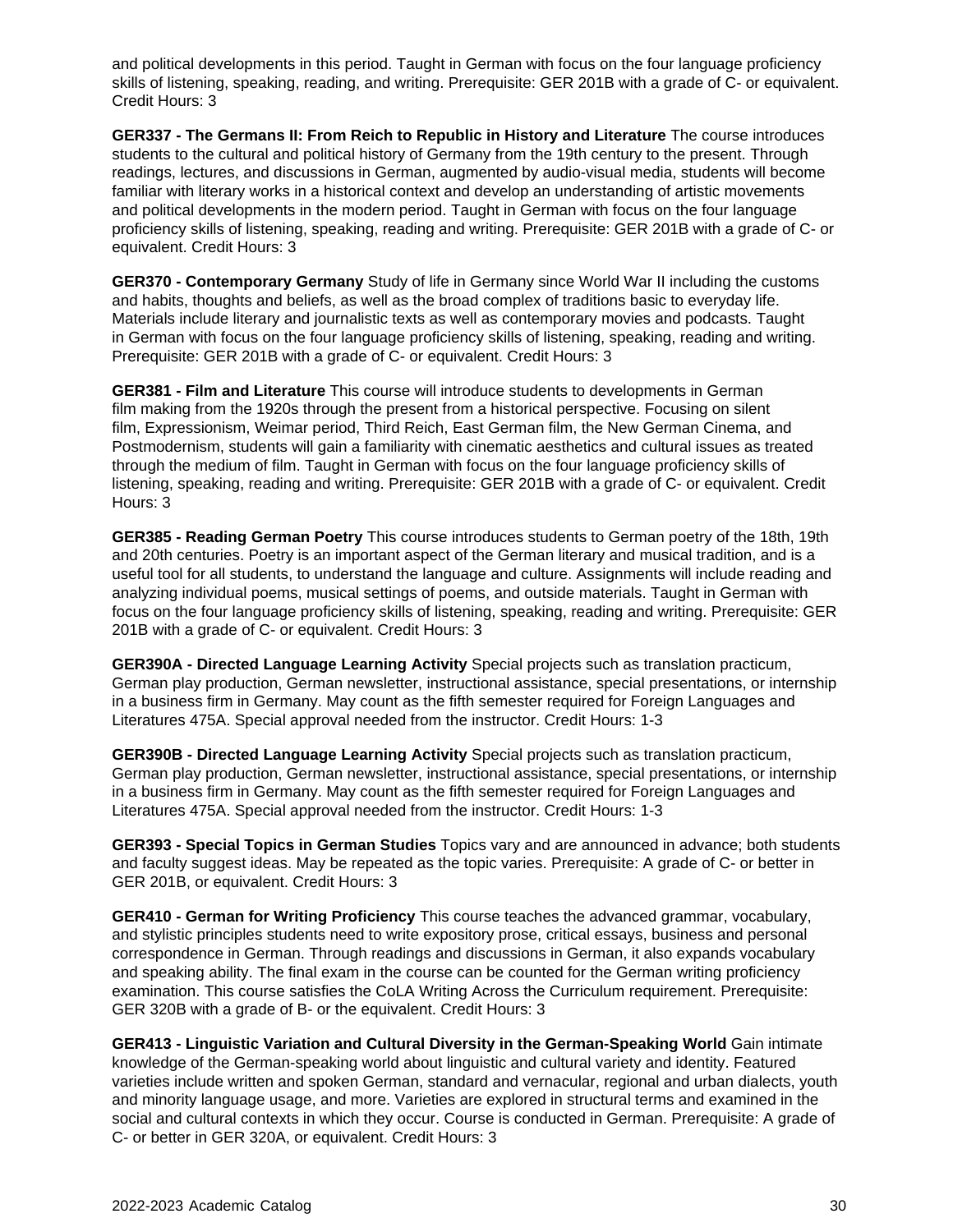**GER435 - Business German** An overview of German business, presented through lectures, readings, and discussions. Coursework with textbook and supplementary materials will focus on the major aspects of German business. Exercises will include vocabulary building, listening and reading comprehension, oral and written summarization, role playing in typical situations, mock telephone conversations, and business correspondence. Prerequisite: A grade of C- or better in GER 320A, or equivalent. Credit Hours: 3

**GER460 - German Theater: Literature on Stage** This course will explore developments in the German drama from the eighteenth century to the present, focusing on dramatic form and social, historical, and cultural contexts. Conducted in German. Prerequisite: A grade of C- or better in GER 320A, or equivalent. Credit Hours: 3

**GER465 - Self and Society: First-Person Narrative** This course will introduce beginning students to German literature written in first person. It serves as an introduction to the way the personal voice is constructed in texts, and students will develop their understanding of the German narrative tradition. We will collectively probe our notions of realism, believability, and truth as we read stories of self-conscious narrators. Conducted in German. Prerequisite: A grade of C- or better in GER 320A, or equivalent. Credit Hours: 3

**GER470 - Multiculturalism and Diversity in the German-Speaking World** Course examines history of various issues relating to diversity and multiculturalism in the German-speaking world, including race, ethnicity, gender, sexuality, class, language, and disability, largely through the lens of cultural production (literature, film, etc.). Topics may include Turkish-German and Afro-German culture, immigration and the postwar "guest worker" program, race and gender ideology in Nazi Germany, feminism and sexual liberation from the Weimar period to Love Parade, East/West identity politics and post-wall reunification, youth subculture, multilingualism, dialect, and regional identity. Specific course topic can vary. Prerequisite: A grade of C- or better in GER 320B, or equivalent. Credit Hours: 3

**GER475 - Postwar Germany 1945-1989** From the Zero hour to reunification, this course explores postwar German history and culture, with particular emphasis on film and literature. Topics include: confronting the Nazi past, reconstruction, and the question of German guilt; occupation, denazification, and division; the Economic Miracle and the guest-worker program; youth culture and everyday life in the FRG and GDR; protest and rebellion in the 60s and 70s; feminism and multiculturalism; political resistance in the GDR and reunification. Course conducted in German. Prerequisite: A grade of C- or better in GER 320B or equivalent, or instructor approval. Credit Hours: 3

**GER481 - Film in the Third Reich: the Manipulation of Mass Culture** This course provides a unique view into the relationship of fascist politics and mass culture through an examination of Nazi Germany's film culture. Students will analyze specific films, publications, and pronouncements from the Nazi Ministry of Propaganda, approaching the material from aesthetic, technical, narrative, and historical perspectives. (Taught in English). Credit Hours: 3

**GER485 - Topics in the History and Theory of Media** Topics in the history of media broadly conceived, including but not limited to textual, visual, and sonic, and ranging from the origins of writing to the digital. The course focuses on specific periods, technologies, and shifts in media history and their broader cultural impact, as well as the relationships between different media. Specific focus of course varies. Prerequisite: A grade of C- or better in GER 320B, or equivalent. Credit Hours: 3

**GER488 - German as a Research Tool** Concentrated and individualized training in the recognition and interpretation of basic and complex grammatical structures and in the systematic acquisition of the principles of word formation for vocabulary expansion. Techniques for reading and for translation of unedited texts in the student's own field of study. Intended for graduate students. With consent of student's department, and with a grade of B or A, satisfies graduate program requirement for foreign language as a research tool. Credit Hours: 3

**GER490 - Independent Study in German** Project-study under supervision of German faculty. Amount of credit depends on scope of study. May be repeated as the topic varies, up to the maximum of six semester hours. Restricted to senior or graduate standing. Special approval needed from the supervising instructor. Credit Hours: 1-3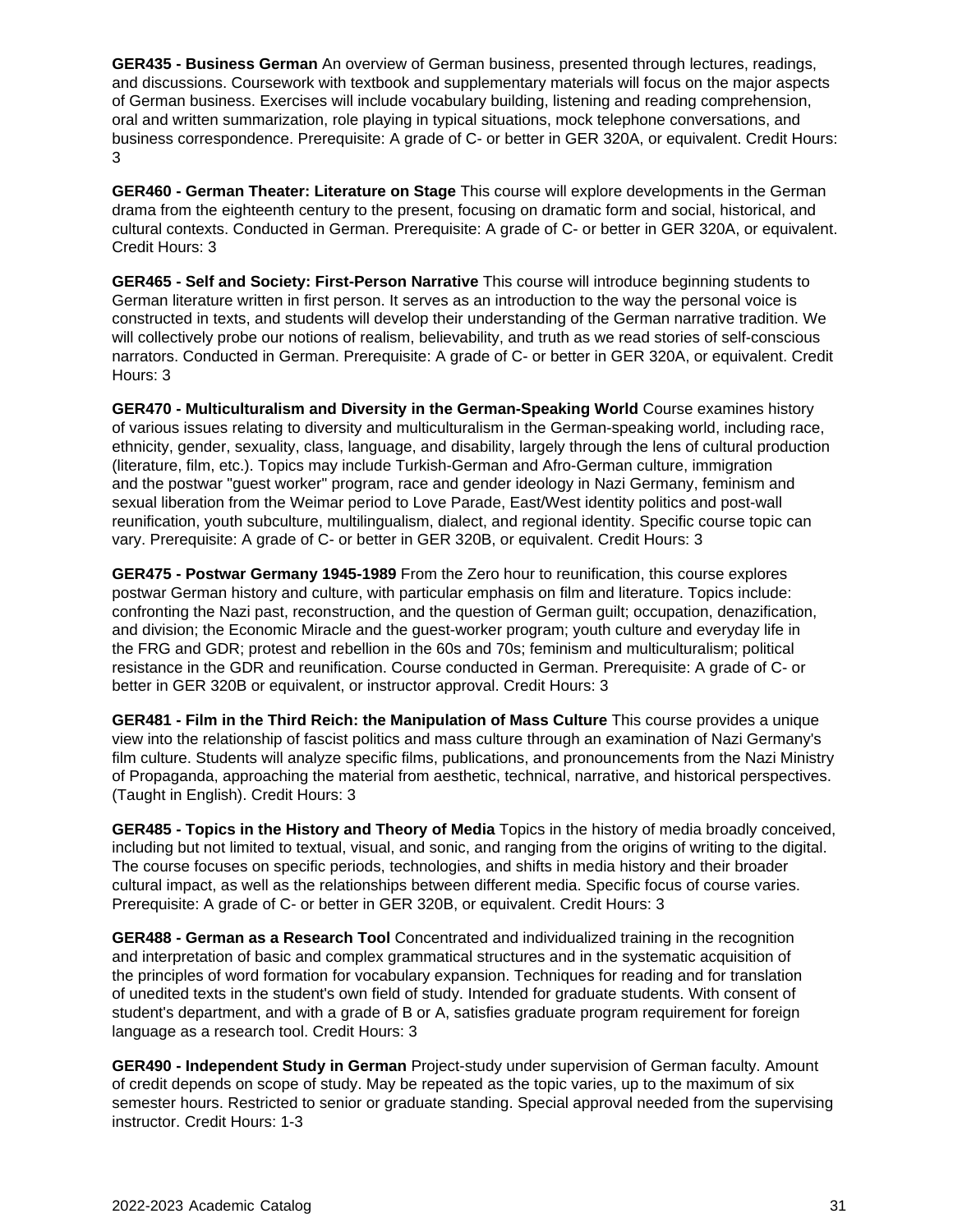**GER493 - Seminars in Special Topics in Literature and Language** Topics vary and are announced in advance; both students and faculty suggest ideas. May be repeated as the topic varies. Primarily for undergraduates. Prerequisite: A grade of C- or better in GER 320A, or equivalent. Special approval needed from the instructor. Credit Hours: 3-9

**INTL300 - Introduction to International Studies** (University Core Curriculum) This course takes an interdisciplinary approach to international studies. Students are introduced to interdisciplinary foundations of intercultural studies and theories of globalization. The students study various global issues, such as security, food, health, energy, and environment, and explore how these issues are interconnected in today's globalization. Through the course, the students are to build their own vision of global citizenship. Credit Hours: 3

**INTL301 - Working Internationally** (University Core Curriculum) Students are introduced to a wide variety of interactional and organizational patterns observed in international and professional contexts. They acquire conceptual and practical skills to work effectively with people of diverse international and professional backgrounds. This course prepares students to work internationally. Credit Hours: 3

**INTL400 - Global Advocacy** This course introduces students to complex notions and practices of global advocacy through the integration of historical, geographical, anthropological, economic, and political approaches. The course employs a case-study approach from which the students develop their cultural, analytical, and reflexive skills to research, study, and evaluate global advocacy. The students will have a hands-on experience in planning, carrying out, and evaluating a global advocacy project. Credit Hours: 3

**INTL401 - Special Topics in International Studies** Advanced study of selected topics in international studies. Students can repeat for a total of nine hours if topics vary. Credit Hours: 3-9

**INTL420 - Inclusive Leadership for the Global Workplace** This course introduces various leadership skills for developing and nurturing inclusive work environments for today's globalized world. Students learn and develop self-awareness, diversity-awareness, and perspective-taking skills to act as an advocate for global inclusivity. Further, they understand and demonstrate various facilitating skills for running inclusive meetings. Prerequisite: INTL 301 with a grade of C or better or consent of instructor. Credit Hours: 3

**INTL421 - Inclusivity Training for the Global Workplace** This course introduces theories and practices of cultural diversity and inclusivity training. Students develop observational skills for identifying cultural issues and conflicts from the global workplace. They further obtain analytical skills for diagnosing them. Finally, the students develop instructional skills for designing, executing, and assessing training programs to work towards a health diverse workplace. Prerequisite: INTL 301 with a grade of C or better or consent of instructor. Credit Hours: 3

**INTL461 - Global Feminisms (or How to Change Everything)** This course is an interdisciplinary survey of global feminisms. Students will be introduced to some foundational texts in the area, and important concepts and theories that will allow them to analyze history, events, and culture through a feminist lens that is attentive to localization and global perspectives. Using diverse readings about historical and contemporary issues, we will examine the role of gender in relation to race, class, sexuality, and systems of power. We will study whose story is told, how, and from what perspective. A focus will be on a localized area such as Latin America or Asia to ground theory in practice-that is to "think locally, act globally." Credit Hours: 3

**INTL470 - Reflections on the Atomic Age** The students are introduced to various ways the atomic age has been influencing human health, globalization, and culture politics. This course employs an interdisciplinary approach to reflecting upon the atomic age in order to understand the critical relationship among science, technology, and humanity. Credit Hours: 3

**INTL475 - Globalization, Culture, and Health** This course interrogates the critical intersection between globalization, cultures, and human health. It employs interdisciplinary, cultural, and critical approaches to explore complex notions and social practices of human health. Students develop analytical skills for interpreting, interrogating, and understanding health politics in various cultural and global contexts. This course explores topics, such as health narratives, identity politics, health marginalization, health disparity, and health pedagogy. Credit Hours: 3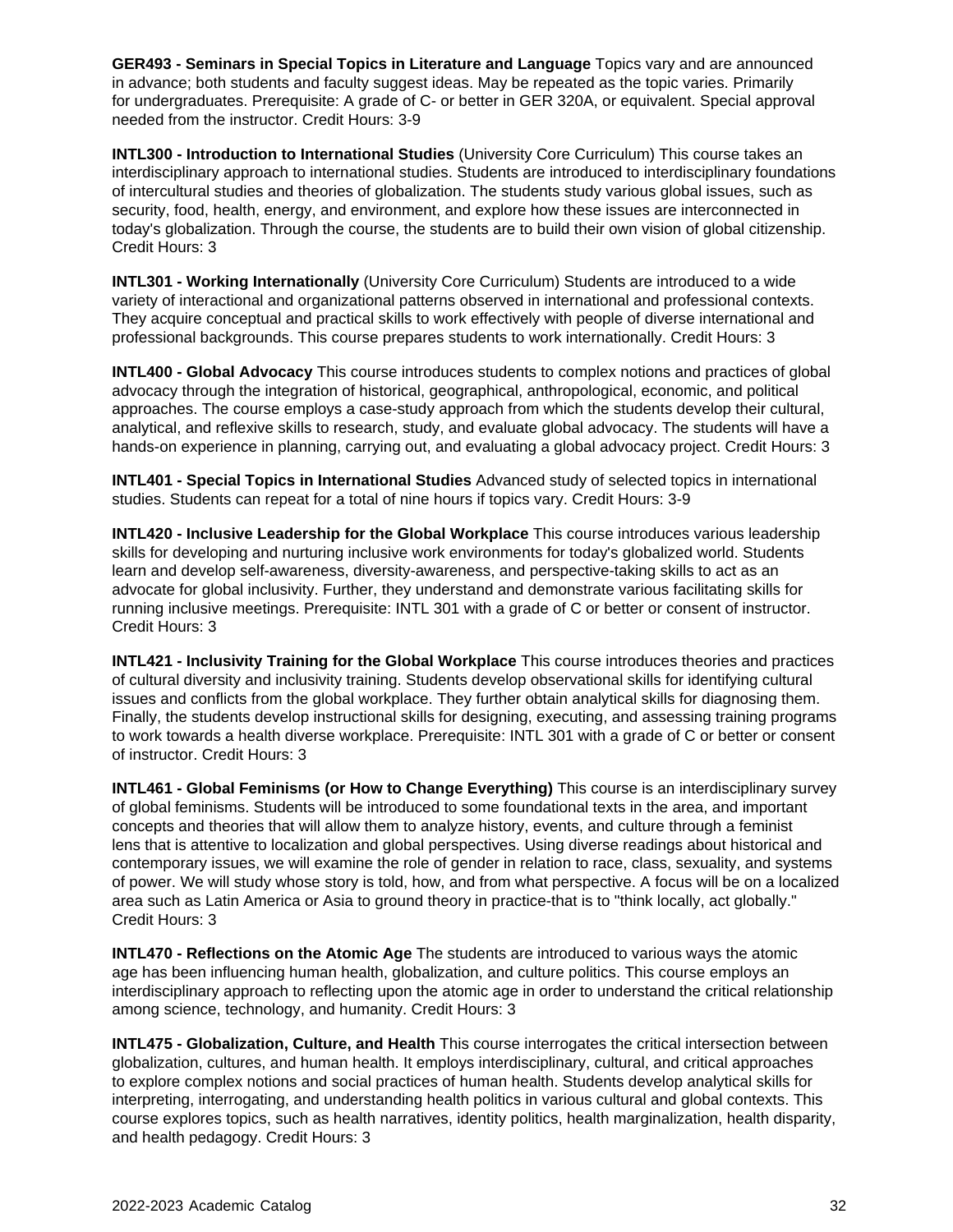**INTL480 - Transnational Storytelling** A story of a cultural trauma is linguistically, historically, regionally, and ideologically situated. Storytelling across generations, cultures, and thoughts is challenging; however, it is necessary for transnational dialogue, understanding, and peace-making. This course explores the following question: What does it mean to inherit and pass on a story of a cultural trauma in today's globalized world? This course introduces various issues and topics associated with transnational storytelling. Credit Hours: 3

**INTL492 - Senior Project** Directed research, usually a paper or project, on a topic agreed to by the student and the advisor. The project should demonstrate the student's mastery of a problem or issue, the ability to think critically, conduct research, and to report the findings in an appropriate form (a paper or presentation). Normally taken during the last term. Not for graduate credit. Restricted to senior standing. Special approval needed from the instructor. Credit Hours: 3

**JPN131A - Elementary Japanese** (University Core Curriculum) Emphasis on basic skills of listening, speaking, reading, and writing. No previous knowledge of Japanese is required. Must be taken in A,B sequence. Lab fee: \$2 per credit hour. Credit Hours: 3

**JPN131B - Elementary Japanese** (University Core Curriculum) Emphasis on basic skills of listening, speaking, reading, and writing. No previous knowledge of Japanese is required. Must be taken in A,B sequence. Prerequisite: JPN 131A. Lab fee: \$2 per credit hour. Credit Hours: 3

**JPN201A - Intermediate Japanese** (University Core Curriculum) Development of listening, speaking, reading, and writing on the intermediate level. Must be taken in A,B sequence. Prerequisite: JPN 131B with a grade of C- or better, one year of proficiency credit, or consent of instructor. Credit Hours: 3

**JPN201B - Intermediate Japanese** (University Core Curriculum) Development of listening, speaking, reading, and writing on the intermediate level. Must be taken in A,B sequence. Prerequisite: JPN 201A with a grade of C- or better, or consent of instructor. Credit Hours: 3

**JPN305 - Individualized Language Study** Designed to improve language skill beyond the intermediate level. Tailored to the particular needs of students. Prerequisite: JPN 201B or equivalent. Credit Hours: 2-4

**JPN320A - Advanced Japanese** Further development of listening, speaking, reading, and writing on the advanced level. Emphasis on developing proficiency in reading modern Japanese through cultural readings. Must be taken in A,B sequence. Prerequisite: grade of C- or better in JPN 201B or two years of proficiency credit or permission of section head. Credit Hours: 3

**JPN320B - Advanced Japanese** Further development of listening, speaking, reading, and writing on the advanced level. Emphasis on developing proficiency in reading modern Japanese through cultural readings. Must be taken in A,B sequence. Prerequisite: JPN 320A with a grade of C- or better or equivalent. Credit Hours: 3

**JPN321 - Conversational Japanese** Practice in spoken Japanese and practical writing skills (e.g., writing memos, letters, notes). Activities include practice of routines of Japanese etiquette, discussions of Japanese television and film, prepared and impromptu group discussion and speeches, writing and performing a play in Japanese. Not open to native speakers without permission. Prerequisite: JPN 201A or consent of instructor. Credit Hours: 3

**JPN360 - Reading and Writing Japanese** Practice in reading Japanese for comprehension and writing for practical communication. Introduces a variety of written media (e.g., Japanese comic books, newspaper, magazines, children's books, school textbooks) and teaches the fundamentals of Japanese word processing. Taught primarily in Japanese. Prerequisite: JPN 201B or the equivalent. Credit Hours: 3

**JPN370 - Contemporary Japan** (University Core Curriculum) A study of customs, habits, beliefs, values and etiquette in Japanese culture. Instruction in English. Prerequisite: East Asian 102 or consent of instructor. Credit Hours: 3

**JPN375 - Travel Study in Japan** Supervised travel-study in Japan. Special approval needed from faculty. Credit Hours: 1-6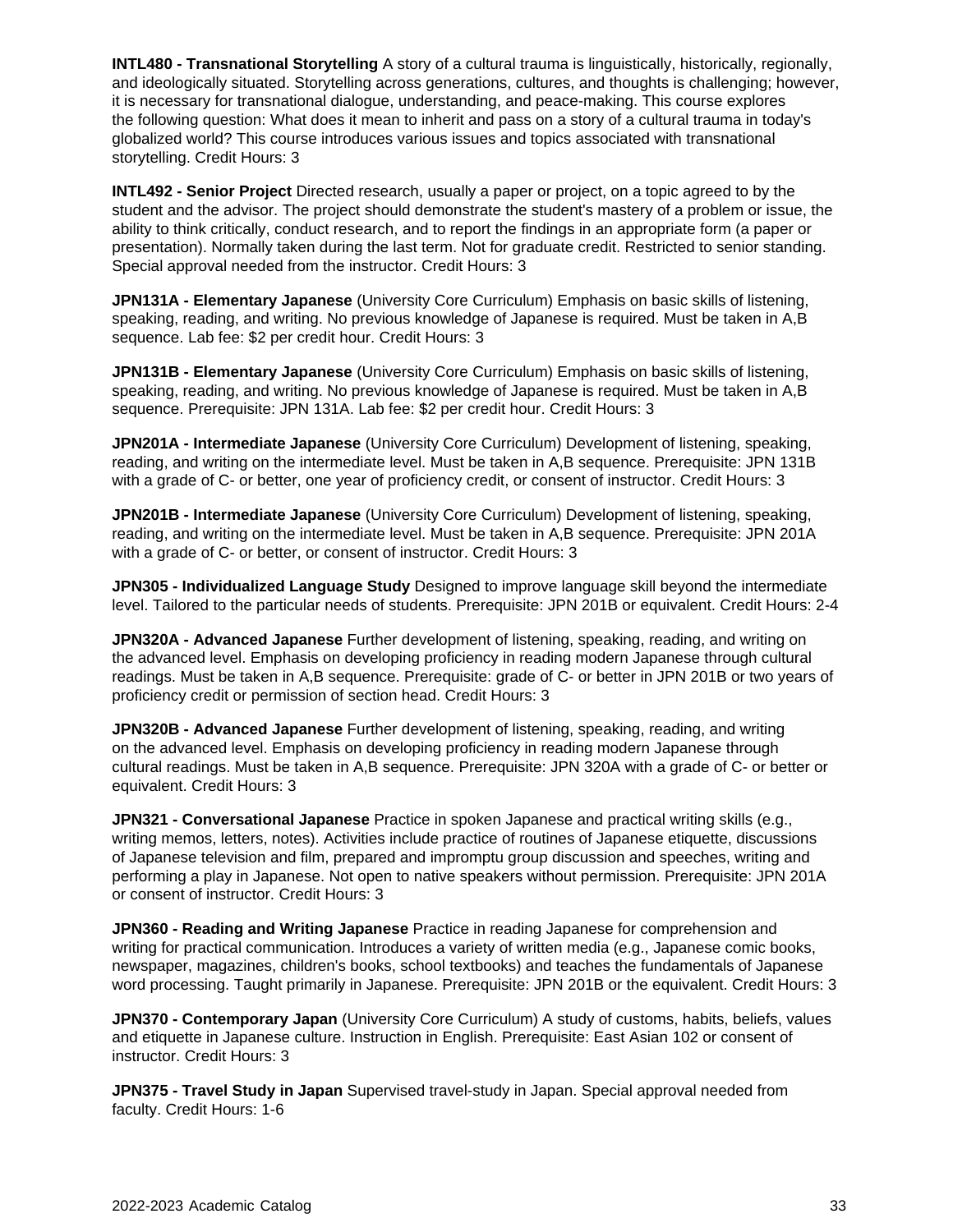**JPN380 - Japanese Popular Culture** This course surveys various topics and issues related to Japanese popular culture. Students develop analytical skills to understand and appreciate Japanese Popular Culture. Credit Hours: 3

**JPN390 - Independent Study in Japanese** Directed individual study of some question, author, or theme of significance in the field of Japanese literature, language, or culture. Special approval needed from the instructor. Credit Hours: 1-6

**JPN410 - The Linguistic Structure of Japanese** (Same as LING 412) Introduction to the linguistic structure of Japanese (phonetics, phonology, morphology, syntax, semantics, pragmatics, etc.) with particular emphasis on morphology and syntax. This course satisfies the CoLA Writing-Across-the-Curriculum requirement. Credit Hours: 3

**JPN435 - Business Japanese** An introduction to the language and culture of the Japanese business world and to the structure of the Japanese business economy. The emphasis will be on learning appropriate levels of formality and politeness in oral communication and on achieving competency in the specialized language of business. This course satisfies the CoLA Writing-Across-the-Curriculum requirement. Prerequisite: JPN 320A,B or equivalent. Credit Hours: 3

**JPN490 - Advanced Independent Study in Japanese** Directed individual study of some questions, author, or theme of significance in the field of Japanese literature, language, or culture. Special approval needed from the instructor. Credit Hours: 1-6

**SPAN140A - Elementary Spanish** The basic skills of listening, speaking, reading, and writing. No previous knowledge required. Must be taken in A,B sequence. Lab fee: \$2 per credit hour. Credit Hours: 3

**SPAN140B - Elementary Spanish** The basic skills of listening, speaking, reading, and writing. No previous knowledge required. Must be taken in A,B sequence. Prerequisite: A passing grade in SPAN 140A, or equivalent. Lab fee: \$2 per credit hour. Credit Hours: 3

**SPAN141A - Intensive, 1st-Year Spanish** The basic skills of listening, speaking, reading, and writing. Intended for students who can keep up with an accelerated pace and are able to devote multiple hours into studying outside of class each day. It covers material normally covered in 16-week semesters in SPAN 140. No previous knowledge required, but highly recommended. Must be taken in A,B sequence. Lab fee: \$2 per credit hour. Credit Hours: 3

**SPAN141B - Intensive, 1st-Year Spanish** The basic skills of listening, speaking, reading, and writing. Intended for students who can keep up with an accelerated pace and are able to devote multiple hours into studying outside of class each day. It covers materials normally covered in 16-week semesters in SPAN 140. No previous knowledge required, but highly recommended. Must be taken in A,B sequence. Prerequisite: A passing grade in SPAN 141A, or equivalent. Lab fee: \$2 per credit hour. Credit Hours: 3

**SPAN175 - Accelerated Elementary Spanish Grammar Review** Elementary Spanish covered in one semester. The basic skills of listening, speaking, reading, and writing. Prerequisite: two years of high school Spanish, or equivalent. Lab fee: \$2 per credit hour. Credit Hours: 5

**SPAN201A - Intermediate Spanish** (University Core Curriculum) Continued development of the four basic language skills. Must be taken in A,B sequence. Prerequisite: A grade of C- or better in SPAN 140B or SPAN 175, one year of proficiency credit, or equivalent. Credit Hours: 3

**SPAN201B - Intermediate Spanish** (University Core Curriculum) Continued development of the four basic language skills. Must be taken in A,B sequence. Prerequisite: A grade of C- or better in SPAN 201A, or equivalent. Credit Hours: 3

**SPAN221 - Spanish Conversation** Practice in spoken Spanish. Can be counted toward the major and minor in Spanish with special permission from the Undergraduate Advisor. Prerequisite: SPAN 140B or two years of high school Spanish. Credit Hours: 3

**SPAN304 - Hispanic Film and Conversation** This course provides extensive practice in oral and written Spanish and an introduction to topics in Hispanic culture through film. Taught in Spanish with focus on the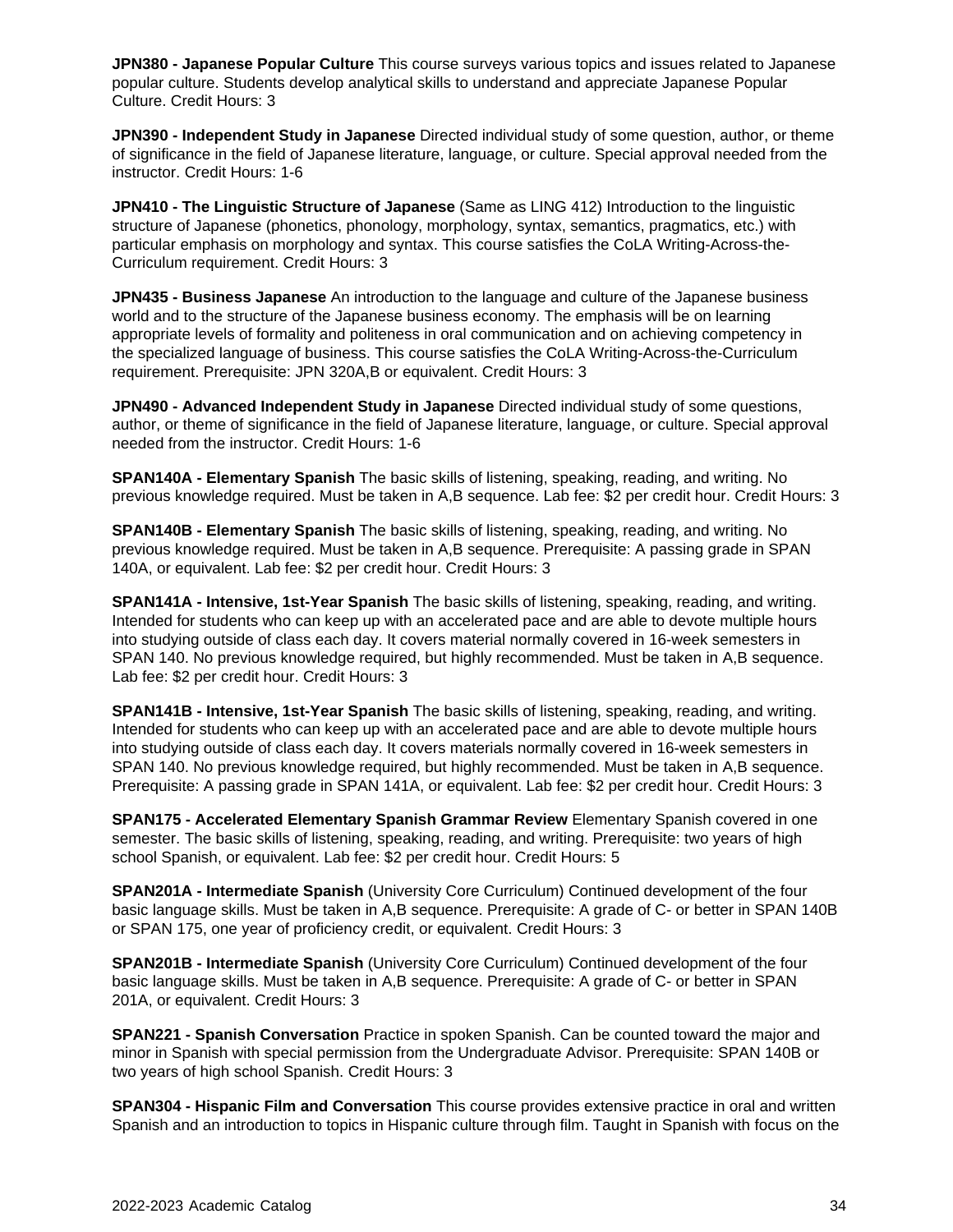four language proficiency skills of listening, speaking, reading and writing. Prerequisite: A grade of C- or better in SPAN 201B, or equivalent. Credit Hours: 3

**SPAN306 - Intermediate Readings in Spanish** Designed to improve reading and writing skills in Spanish. Taught in Spanish with focus on the four language proficiency skills of listening, speaking, reading and writing. Prerequisite: A grade of C- or better in SPAN 201B, or equivalent. Credit Hours: 3

**SPAN310 - Introduction to Hispanic Literature** Introduction to Hispanic literature and literary analysis through representative works from at least three different genres. Taught in Spanish with focus on the four language proficiency skills of listening, speaking, reading and writing. Prerequisite: A grade of C- or better in SPAN 320A, or equivalent. Credit Hours: 3

**SPAN320A - Advanced Language Study** Continued practice of the four skills of listening, speaking, reading, and writing, and emphasis on writing. SPAN 320A is a writing intensive course that satisfies the CoLA Writing-Across-the-Curriculum requirement. Prerequisite: A grade of C- or better in SPAN 201B, or equivalent. Credit Hours: 3

**SPAN320B - Advanced Language Study** Continued practice of the four skills of listening, speaking, reading, and writing, with emphasis especially on writing. Spanish 320B is a writing intensive course that satisfies the CoLA Writing-Across-the-Curriculum requirement. Must be taken in A,B sequence. Prerequisite: A grade of C- or better in SPAN 320A, or equivalent. Credit Hours: 3

**SPAN335 - Introduction to Business Spanish** The language of the Hispanic business community in readings, correspondence, and documents. Taught in Spanish with focus on the four language proficiency skills of listening, speaking, reading and writing. Prerequisite: A grade of C- or better in SPAN 201B, or equivalent. Credit Hours: 3

**SPAN370A - Spanish Culture** An introduction to Spanish culture, past and present. At least half the course will focus on contemporary culture. Readings and discussions will focus on popular culture as well as high culture. Taught in Spanish with focus on the four language proficiency skills of listening, speaking, reading and writing. Need not be taken in sequence. Prerequisite: A grade of C- or better in SPAN 320A, or equivalent. Credit Hours: 3

**SPAN370B - Latin American Culture** An introduction to Latin American culture, past and present. At least half the course will focus on contemporary culture, and readings and discussions will focus on popular culture as well as high culture. Taught in Spanish with focus on the four language proficiency skills of listening, speaking, reading and writing. Need not be taken in sequence. Prerequisite: A grade of C- or better in SPAN 320A, or equivalent. Credit Hours: 3

**SPAN370C - US Latinx Culture** An introduction to US Latinx culture, past and present. At least half the course will focus on contemporary culture, and readings and discussions will focus on popular culture as well as high culture. Taught in Spanish with focus on the four language proficiency skills of listening, speaking, reading and writing. Need not be taken in sequence. Prerequisite: A grade of C- or better in SPAN 320A, or equivalent. Credit Hours: 3

**SPAN375 - Travel-Study in Latin America or Spain** Travel-study course or project planned under supervision of Spanish faculty and carried out in a Spanish-speaking country. Prerequisite: SPAN 201A with a grade of C- or better. Credit Hours: 1-6

**SPAN390 - Independent Study in Spanish** Individual exploration of some question, author, or theme of significance within the field of Spanish literature, language, or culture. Special approval needed from the instructor. Credit Hours: 1-2

**SPAN401 - Studies on a Selected Topic** A topic related to Hispanic cinema, literature, linguistics, or translation. Topic announced in advance. Credit Hours: 3-12

**SPAN410 - Advanced Spanish Composition** This course teaches the advanced grammar, vocabulary, and stylistic principles students need to write expository prose, critical essays, and personal correspondence in Spanish. This course satisfies the CoLA Writing-Across-the-Curriculum requirement. Prerequisite: A grade of C- or better in SPAN 320B, or equivalent. Credit Hours: 3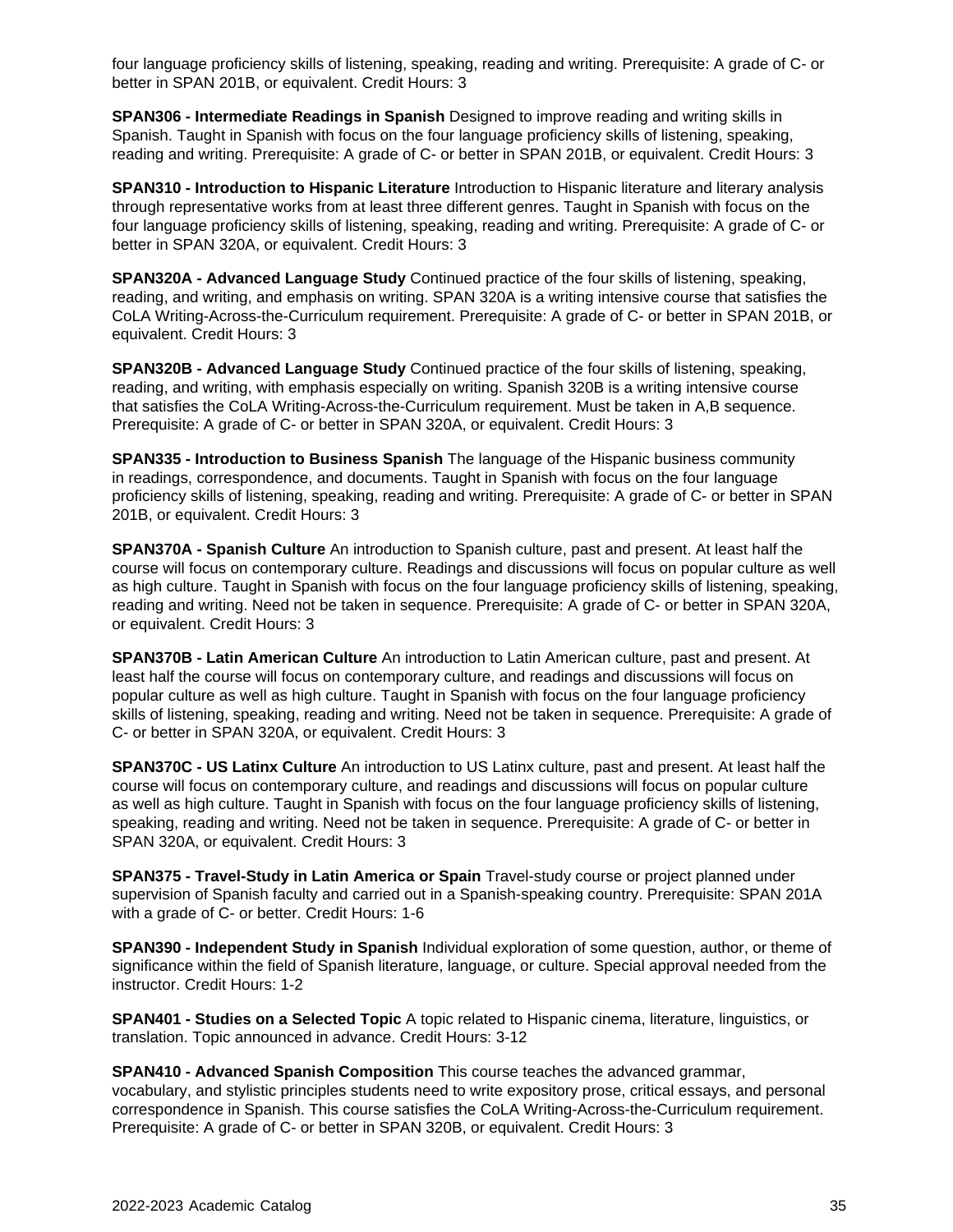**SPAN411 - Linguistic Structure of Spanish** A comprehensive introduction to the study of various aspects of Spanish such as phonology, morphology, and syntax with a special emphasis on sociolinguistic variation. Theoretical implications of formal and functional linguistics will be discussed in relation to theories of sociolinguistic variation including colonial, post-colonial, and other contact-varieties of Spanish. Prerequisite: A grade of C- or better in SPAN 320B, or equivalent. Credit Hours: 3

**SPAN412 - History of the Spanish Language** This course examines the biological journey of Spanish and Spanish-based languages, including topics on how Spanish emerged, and how different varieties of Spanish change, diffuse, and die. It explores models of biodiversity and phylogenetics applied to Spanish linguistics, historical linguistics models and current trends in contact linguistics to explore social dynamics of Spanish language change. Prerequisite: A grade of C- or better in SPAN 320B, or equivalent. Credit Hours: 3

**SPAN414 - Translation Techniques** A practical introduction to the field of professional translation, from and into Spanish. Prerequisite: a grade of C- or better in SPAN 320B or equivalent or graduate standing. Credit Hours: 3

**SPAN420 - Studies in Literature of the Middle Ages** Studies of the origins of Spanish literature emphasizing works such as the Cantar de M?Cid, Libro de buen amor, and La Celestina. Prerequisite: a grade of C- or better in SPAN 320B or equivalent or graduate standing. Credit Hours: 3

**SPAN430 - Golden Age: Drama** Plays of Lope de Vega, Calderon, Tirso de Molina, and others. Prerequisite: A grade of C- or better in SPAN 320B, or equivalent. Credit Hours: 3

**SPAN431 - Cervantes** Study of Miguel de Cervantes' masterpiece Don Quixote and other Cervantine works. Prerequisite: a grade of C- or better in SPAN 320B or equivalent or graduate standing. Credit Hours: 3

**SPAN432 - The Golden Age: Prose and Poetry** The most representative prose and poetry written during the 16th and 17th centuries in Spain. Prerequisite: a grade of C- or better in SPAN 320B or equivalent or graduate standing. Credit Hours: 3

**SPAN434 - Colonial Literature** Study of the literature of Latin America before 1825. Prerequisite: a grade of C- or better in SPAN 320B or equivalent or graduate standing. Credit Hours: 3

**SPAN435 - Business Spanish** Discussion and practice of the vocabulary, styles, and forms used in Spanish business correspondence, as well as report writing and documents dealing with trade, transportation, payment, banking and advertising. Does not count toward the M.A. in Languages, Literatures, and Cultures. Prerequisite: a grade of C- or better in SPAN 320B or equivalent or graduate standing. Credit Hours: 3

**SPAN450 - Neoclassicism and Romanticism** Eighteenth and nineteenth century Spanish literature. Prerequisite: a grade of C- or better in SPAN 320B or equivalent or graduate standing. Credit Hours: 3

**SPAN451 - Studies in Latin American Literature of the 19th Century** Modernism, Romanticism, Realism and Naturalism in Spanish America. Intensive study of a literary movement, trend, genre, or author of the period, as specified by the topic to be announced for each semester. Prerequisite: a grade of C- or better in SPAN 320B or equivalent or graduate standing. Credit Hours: 3

**SPAN455 - Spanish Realism and Naturalism** Late nineteenth century Spanish literature. Prerequisite: a grade of C- or better in SPAN 320B or equivalent or graduate standing. Credit Hours: 3

**SPAN460 - Modern Spanish Literature and Culture (1898-Civil War)** The Generations of '98 and '27. Prerequisite: a grade of C- or better in SPAN 320B or equivalent or graduate standing. Credit Hours: 3

**SPAN461 - Studies in Latin American Literature of the 20th Century** The main currents and outstanding works in the literature of Spanish America since 1900. Prerequisite: a grade of C- or better in SPAN 320B or equivalent or graduate standing. Credit Hours: 3

**SPAN465 - Post-War and Contemporary Spanish Literature and Culture** The study of important literary, philosophical, and artistic works of the post-war period and beyond, and of the socio historical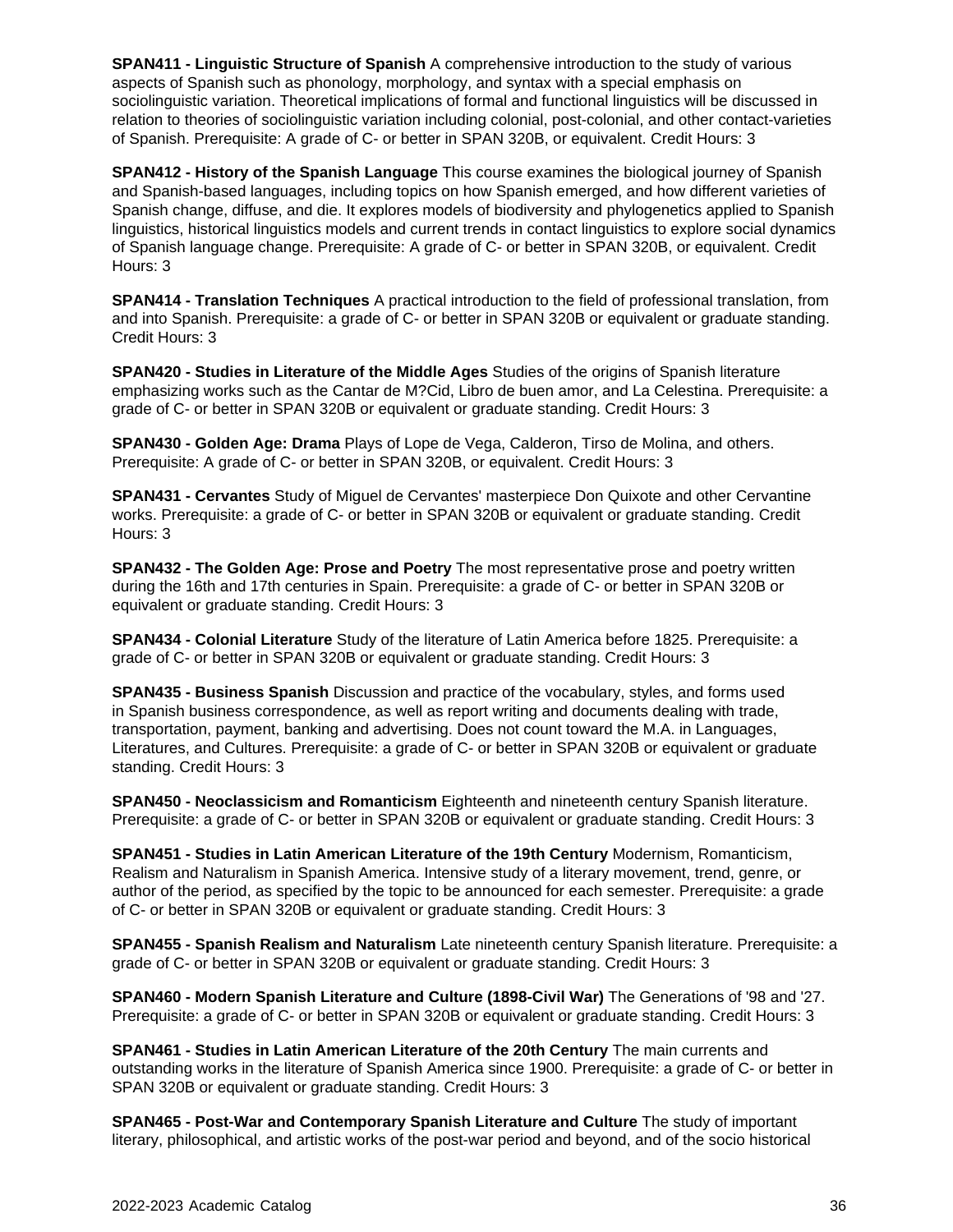context in which they were produced. Prerequisite: a grade of C- or better in SPAN 320B or equivalent or graduate standing. Credit Hours: 3

**SPAN475 - Travel-Study in Latin America or Spain** Travel-study course or project planned under supervision of Spanish faculty and carried out in a Spanish-speaking country. Credit Hours: 3-6

**SPAN488 - Spanish as a Research Tool** Concentrated and individualized training in the recognition and interpretation of basic and complex grammatical structures and in the systematic acquisition of the principles of word formation for vocabulary expansion. Techniques for intensive and extensive readings and for translation of unedited texts in the student's own field of study. Intended for graduate students. With consent of student's department, and with a grade of B or A, satisfies graduate program requirement for foreign languages as a research tool. Prerequisite: one year of Spanish or equivalent. Credit Hours: 3

**SPAN490 - Advanced Independent Study** Individual exploration of some topic in Hispanic literature, language, or culture. Special approval needed from the instructor. Credit Hours: 1-3

## **Languages, Cultures, and International Studies Faculty**

**Albuixech, Lourdes**, Associate Professor, Ph.D., University of California Riverside, 1997; 1997. **Allen, Mont**, Assistant Professor, Ph.D., University of California, Berkeley, 2014; 2015. **Bell, María Rosa F.,** Senior Lecturer, M.A., Southern Illinois University Carbondale, 1989. **Bricker, Mary**, Assistant Professor, Ph.D., University of Illinois Urbana-Champaign, 2011; 2013. **Cáceres, Alejandro**, Associate Professor, Ph.D., Indiana University, 1992; 1994. **Frederick, Brittany R.,** Assistant Lecturer, M.A.Ed., Illinois College, 2015. **Haubenreich, Jacob**, Assistant Professor, Ph.D., University of California, Berkeley, 2013; 2014. **Johnson, David M.**, Associate Professor, Ph.D., University of North Carolina, Chapel Hill, 1996; 1997. **Maisier, Véronique**, Professor, Ph.D., University of Paris-Sorbonne, 1998; 1999. **Rodríguez-Ordóñez, Itxaso,** Assistant Professor, Ph.D., University of Illinois at Urbana-Champaign, 2016; 2016. **Smith, Jennifer**, Associate Professor, Ph.D., Indiana University, 2005; 2006. **Toyosaki, Satoshi,** Professor, Ph.D., Southern Illinois University Carbondale, 2005; 2019. **Walker, Pamela J.**, Senior Lecturer, M.A., Gallaudet University, 1984. **Wu, Shu-Ling,** Associate Professor, Ph.D., University of Hawaii, 2011; 2015.

#### **Emeriti Faculty**

**Betz, Frederick,** Professor, Emeritus, Ph.D., Indiana University, 1973. **Hartman, Steven Lee,** Associate Professor, Emeritus, Ph.D., University of Wisconsin, 1971. **Karayiannis, Dimitrios H.,** Senior Lecturer, Emeritus, M.A., Southern Illinois University Carbondale, 1990. **Keller, Thomas,** Associate Professor, Emeritus, Ph.D., University of Colorado Boulder, 1975. **Kim, Alan Hyun-Oak,** Professor, Emeritus, Ph.D., University of Southern California, 1985. **O'Brien, Joan,** Professor, Emerita, Ph.D., Fordham University, 1961. **Stahl, Lidia, C.,** Lecturer, Emerita, M.A., Southern Illinois University Carbondale, 1981. **Thibeault, Brooke,** Senior Lecturer, Emerita, M.S., Southern Illinois University Carbondale, 2001. **Winston-Allen, C. Anne,** Professor, Emerita, Ph.D., University of Kansas, 1979.

Last updated: 04/01/2022

**Southern Illinois University** Carbondale, IL 62901 Phone: (618) 453-2121